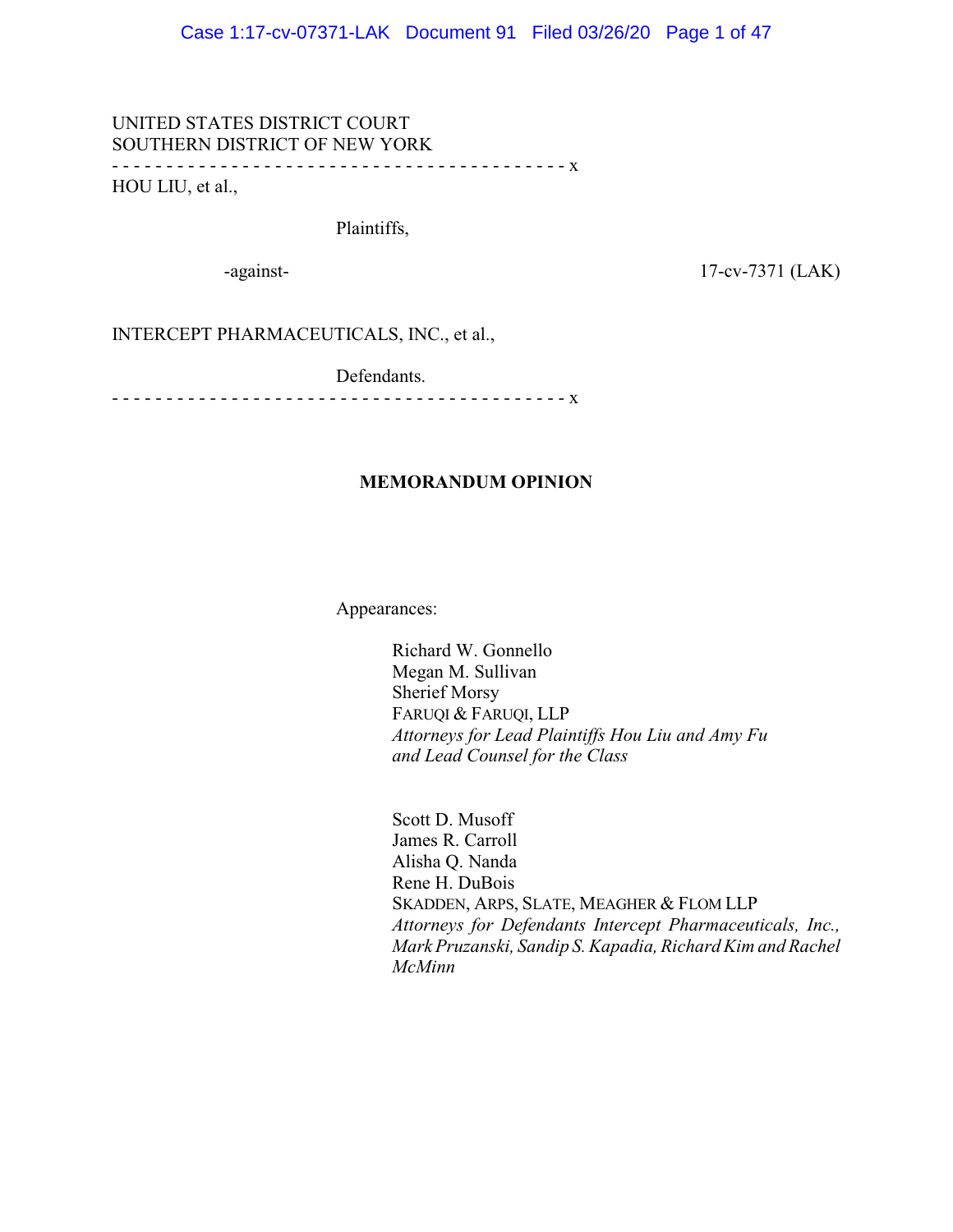# LEWIS A. KAPLAN, *District Judge.*

This putative securities class action is born out of thirty reports of death or serious injury (the Serious Adverse Events, or "SAEs") that occurred over a one year period in twenty-seven – out of approximately 3,000 – users of Ocaliva, defendant Intercept Pharmaceuticals's drug to treat patients with the rare liver disease primary biliary cholangitis ("PBC"). The reports indicated that physicians had prescribed incorrect doses of Ocaliva for twelve patients, correct doses in five cases, and unknown doses for the remaining patients. All twelve of the patients administered a dose higher than recommended by the FDA had advanced stages of PBC.

Plaintiffs' claims for violations of Sections 10(b) and 20(a) of the Securities Exchange Act of 1934 ("the Exchange Act") are premised entirely on this small fraction of Ocaliva users. Specifically, plaintiffs accuse defendants of making false or misleading statements in light of the thirty SAEs and twelve instances in which patients were directed to take the wrong dose. Plaintiffs bring their claims against Intercept and four current and former company executives.

Defendants move to dismiss the Amended Complaint ("Complaint") pursuant to Federal Rules of Civil Procedure 9(b) and 12(b)(6) and the Private Securities Litigation Reform Act ("PSLRA").

# *Background*

# *I. The Parties*

1

The putative class members purchased publicly traded Intercept securities between June 9, 2016 and September 20, 2017.<sup>1</sup> The lead plaintiffs, Hou Liu and Amy Fu, purchased Intercept common stock during that period.*<sup>2</sup>*

*Liu et al. v. Intercept Pharmaceuticals et al.*, 17-cv-7371, AC [DI 52] ¶ 1.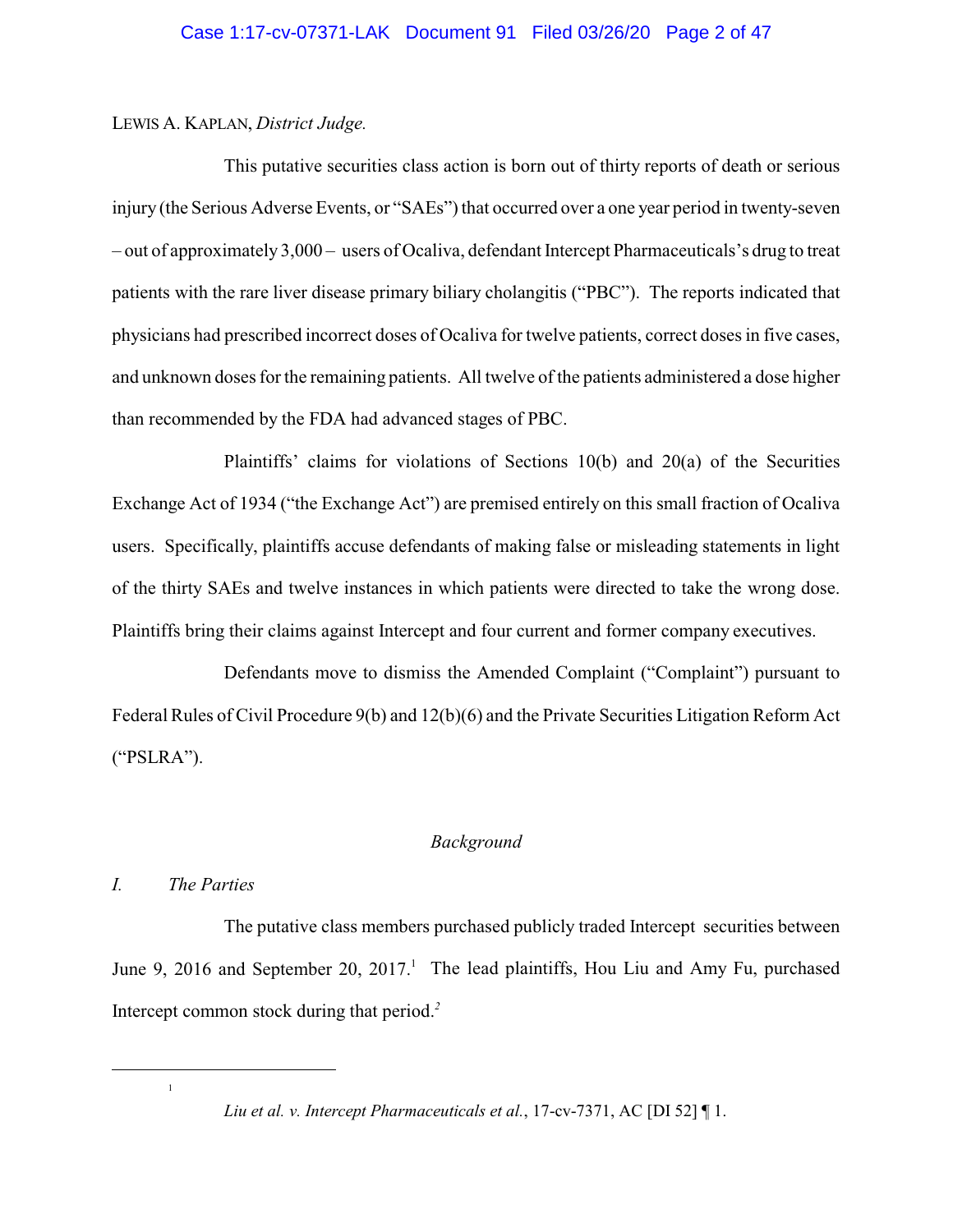# Case 1:17-cv-07371-LAK Document 91 Filed 03/26/20 Page 3 of 47

Intercept is a public company headquartered in New York that manufactures and markets biopharmaceutical products.<sup>3</sup> Its stock is traded on the NASDAQ Global Select Market.<sup>4</sup>

#### *II. Facts*

At issue are allegedly material misrepresentations and omissions concerning Ocaliva, Intercept's drug approved to treat patients with primary biliary cholangitis ("PBC"), a rare liver disease.<sup>5</sup> If untreated, PBC can cause cirrhosis, liver failure, or death.<sup>6</sup> The disease is classified as either early-stage PBC, in which patients have mild hepatic impairment (liver failure), or late-stage PBC, in which patients have moderate or severe hepatic impairment.<sup>7</sup> Approximately 2-3 percent of those afflicted have late-stage PBC.<sup>8</sup>

Prior to Ocaliva, Ursodiol ("URSO" or "UDCA") was the only drug approved to treat PBC.<sup>9</sup> Ocaliva was developed as an alternative treatment, specifically for PBC patients who could

| $\overline{c}$ |                      |
|----------------|----------------------|
|                | Id. 123.             |
| 3              | $Id. \P 2.$          |
| $\overline{4}$ |                      |
|                | Id.                  |
| 5              |                      |
|                | Id. 11 31-32.        |
| 6              | Id. 11 32-33.        |
| 7              |                      |
|                | Id. <b>11</b> 4, 34. |
| 8              |                      |
|                | Id. 144.             |
| 9              | Id. 139.             |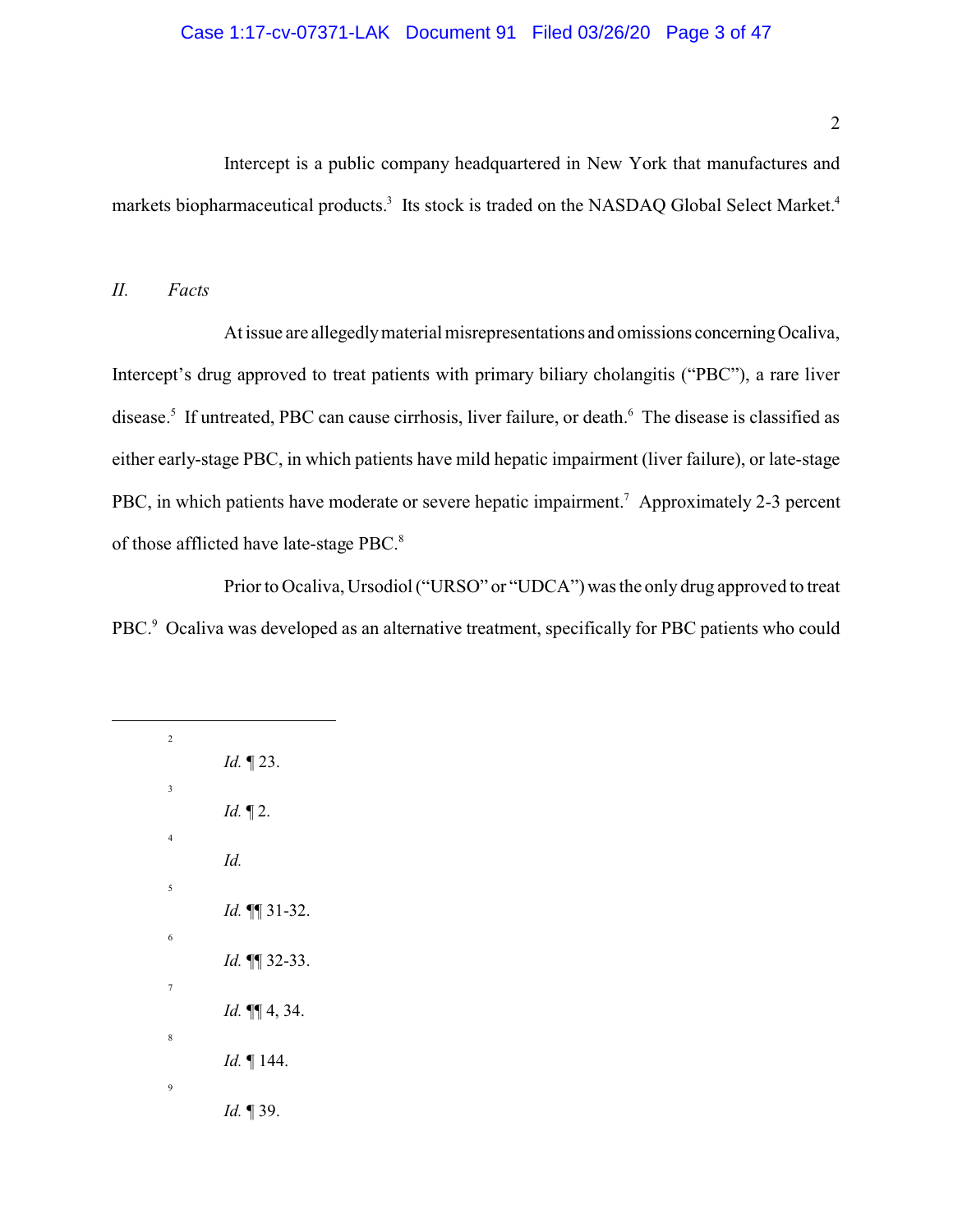# Case 1:17-cv-07371-LAK Document 91 Filed 03/26/20 Page 4 of 47

not tolerate or who did not respond adequately to UDCA.<sup>10</sup> Prior to FDA approval, Intercept conducted clinical trials of Ocaliva. Intercept's Phase 3 clinical trial consisted of 1,325 participants, most of whom had early-stage PBC.<sup>11</sup> Two study participants died during the trial.<sup>12</sup>

On May 27, 2016, the FDA approved Ocaliva under its Accelerated Approval Program (the "AAP").<sup>13</sup> This approval pathway is used for drugs that treat serious conditions and that will provide a "meaningful benefit" over other available treatments.<sup>14</sup> Recognizing that the livers of patients with late-stage PBC are more compromised, and therefore more vulnerable to the drug's toxicity, the FDA recommended that late-stage patients take lower doses of Ocaliva than patients with early stages of the disease.<sup>15</sup> Accordingly, the starting dose for early-stage PBC patients was 5 milligrams of Ocaliva *per day*, and 5 milligrams *per week* for late-stage PBC patients.<sup>16</sup> These recommendations were included on the FDA-approved Ocaliva label.<sup>17</sup>

Given the patient profile in the Phase 3 clinical trial, the FDA was "unable to assess"

10 *Id*. 11 *Id.* ¶¶ 40, 43. 12 *Id.* ¶ 40. 13 *Id.* ¶ 44. 14 *Id.* ¶ 45. 15 *Id.* ¶¶ 42, 48. 16 *Id.* ¶ 46. 17 *Id.* ¶¶ 46, 48.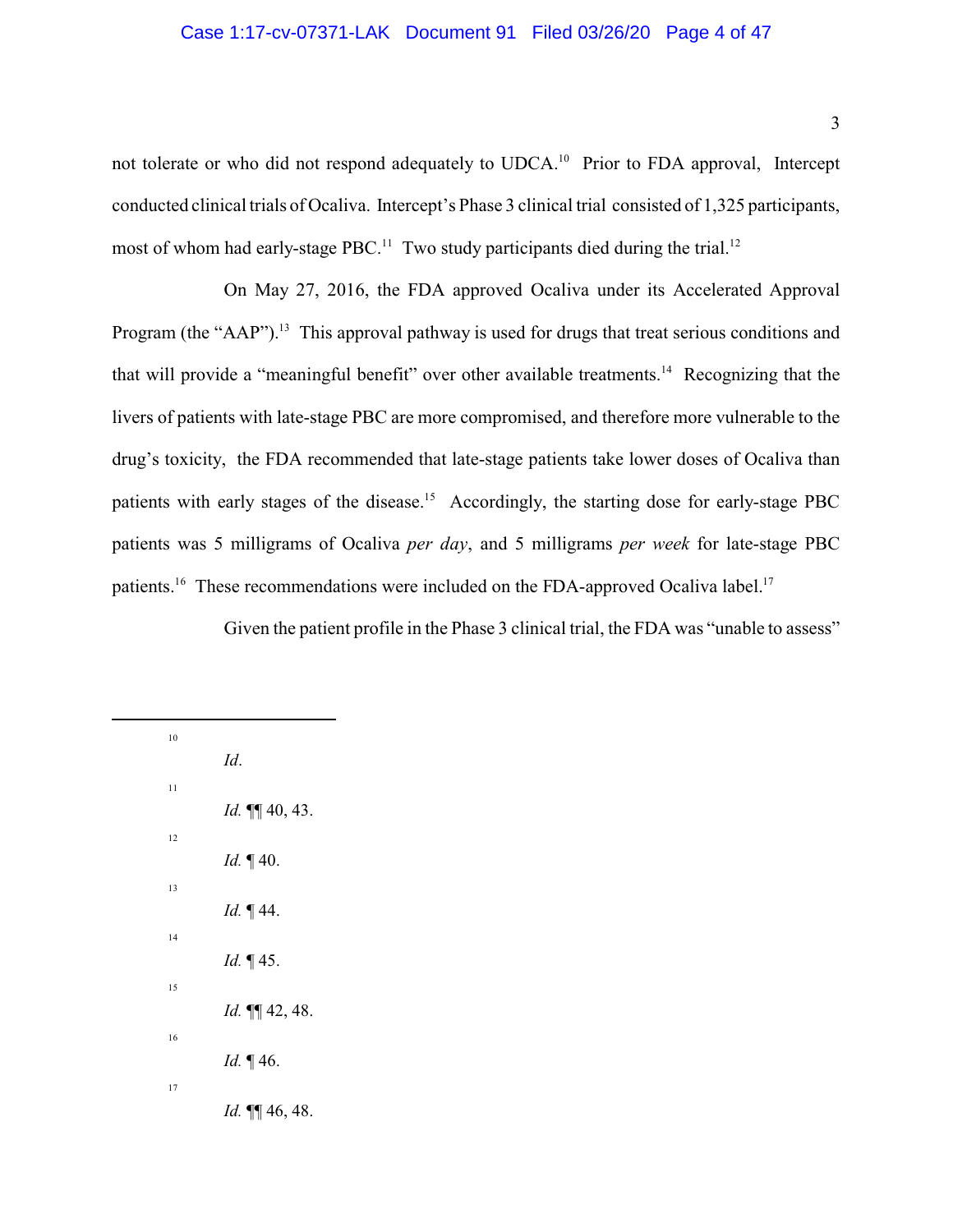### Case 1:17-cv-07371-LAK Document 91 Filed 03/26/20 Page 5 of 47

the safety and tolerance of Ocaliva in late-stage patients.<sup>18</sup> The FDA instructed Intercept to monitor patients with late-stage PBC and conduct a Phase 4 clinical trial, a study required for all drugs approved under the AAP.<sup>19</sup>

Ocaliva became available publicly shortly after its approval. Intercept created Interconnect, an online patient services hub, to communicate directly with Ocaliva users and physicians.<sup>20</sup> Through Interconnect, patients could learn about treatment options and ask questions, and physicians could access Intercept's enrollment form to prescribe Ocaliva.<sup>21</sup>

During the class period, the enrollment form allegedly provided only two dosage options: "5 mg. 30-day supply, qty: 30" and "10 mg, 30-day supply, qty: 30."<sup>22</sup> There was no option on the form by which to select a weekly supply of 5 milligrams, the suggested dose for late-stage PBC patients. An open comment field, which provided space for "additional directions (allergies,

18 *Id.* ¶ 43. 19 *Id.* ¶¶ 43, 45, 79. 20 *Id*. ¶ 51. 21

> *Id.* **[1]** 52-53, 100. Intercept's founder and chief executive officer Mark Pruzanski stated that the "majority" of Ocaliva prescriptions came through Interconnect. *Id*. ¶ 100.

22

*Id*. ¶ 54; *see also* Enrollment Form, AC Ex. B [DI 52-2] at 2. Defendants improperly seek to attach an "enhanced" enrollment form allegedly implemented in September 2016. In its brief, defendants ask the Court to use the enhanced form's effective date as proof that Intercept added additional dosage options shortly after Ocaliva's launch. Defendants' Memorandum in Support of its Motion to Dismiss [hereinafter "Defs.' Mem."] [DI 62] at 9. This date stamp cannot properly be considered for the truth of the matter asserted, and the Court declines to take notice of it. *See In re Lehman Bros. Sec. & Erisa Litig*., 799 F. Supp. 2d 258, 273 (S.D.N.Y. 2011). Accepting the Complaint's factual allegations as true, for purposes of the motion to dismiss the Court will assume that the enrollment form contained only two dose options during the class period.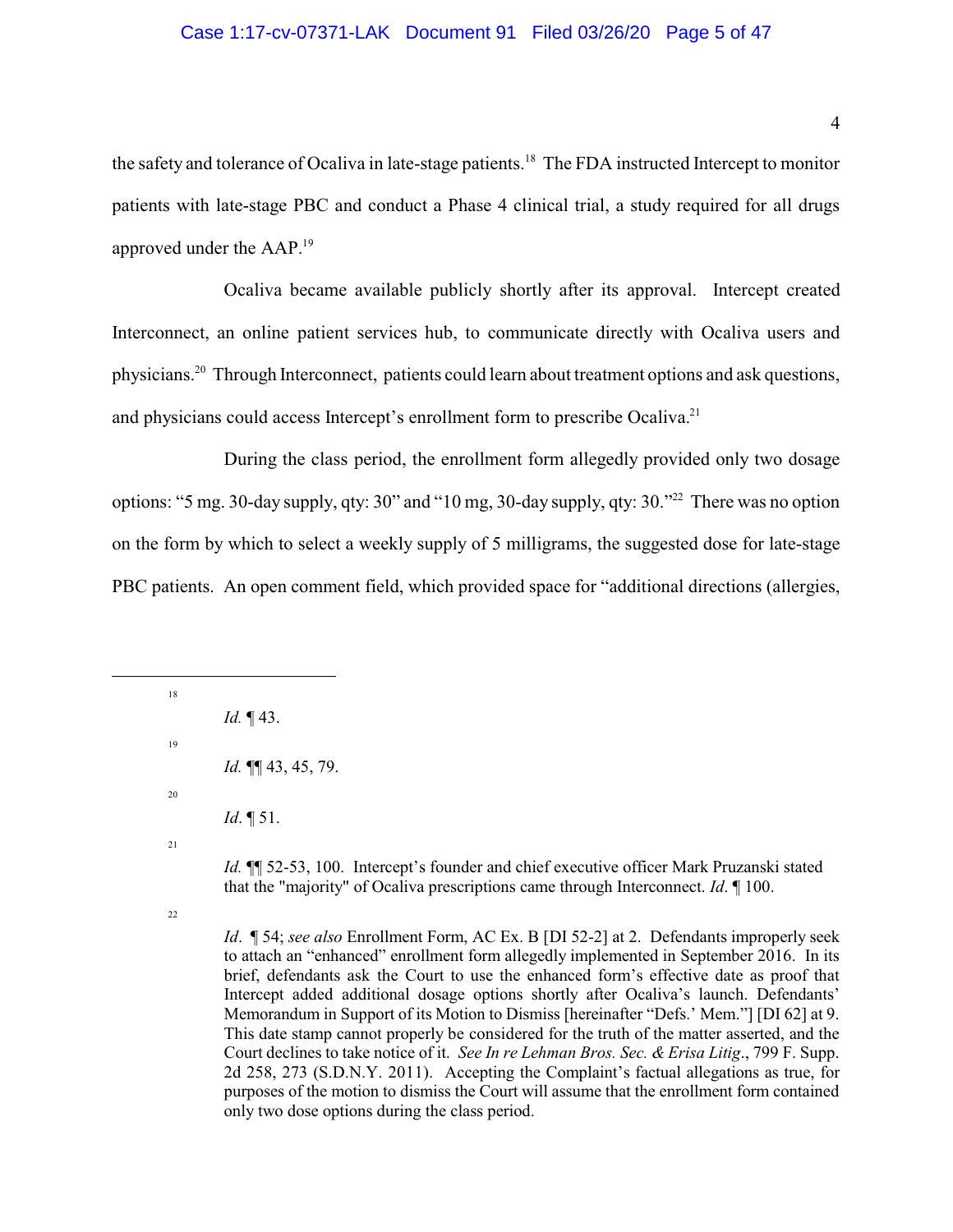#### Case 1:17-cv-07371-LAK Document 91 Filed 03/26/20 Page 6 of 47

concurrent medications, etc.)," was provided below the dose selection. <sup>23</sup> Along with other information, healthcare providers were required to include patients' bilirubin levels when completing the form.<sup>24</sup> A bilirubin level above 3 milligrams indicated that a patient had late-stage PBC. $25$ 

Once completed, the enrollment form was submitted directly to Intercept, either online through Interconnect or by mail, email, or fax.<sup>26</sup> During the class period – according to plaintiffs' confidential witness  $("CW1")^{27}$  – the patient information from the form, including drug dose and bilirubin levels, was entered into the Interconnect database and the prescription then was sent to one of Intercept's three speciality pharmacies.<sup>28</sup> CW1 explained that Intercept did not check whether a correct dose had been prescribed.<sup>29</sup>

Pursuant to the Federal Food, Drug, and Cosmetic Act ("FDCA"), Intercept must

23 *See* Enrollment Form at 2. 24 *Id.*; AC ¶ 55. 25 AC ¶ 55. 26 *Id*. ¶ 57.

27

A plaintiff may rely on confidential sources in its complaint so long as the source is "described with sufficient particularity to support the probability that a person in the position occupied by the source would possess the information alleged." *Novak v. Kasaks*, 216 F. 3d 300, 314 (2d Cir. 2000). Here, CW1 is identified as a medical director at Intercept who reported directly to the vice president of medical affairs. AC ¶ 58. Defendants challenge the content of CW1's allegations, but do not dispute that the witness was in a position to know of Intercept's enrollment policies.

28

*Id.* ¶¶ 58, 60.

29

*Id*. ¶ 58.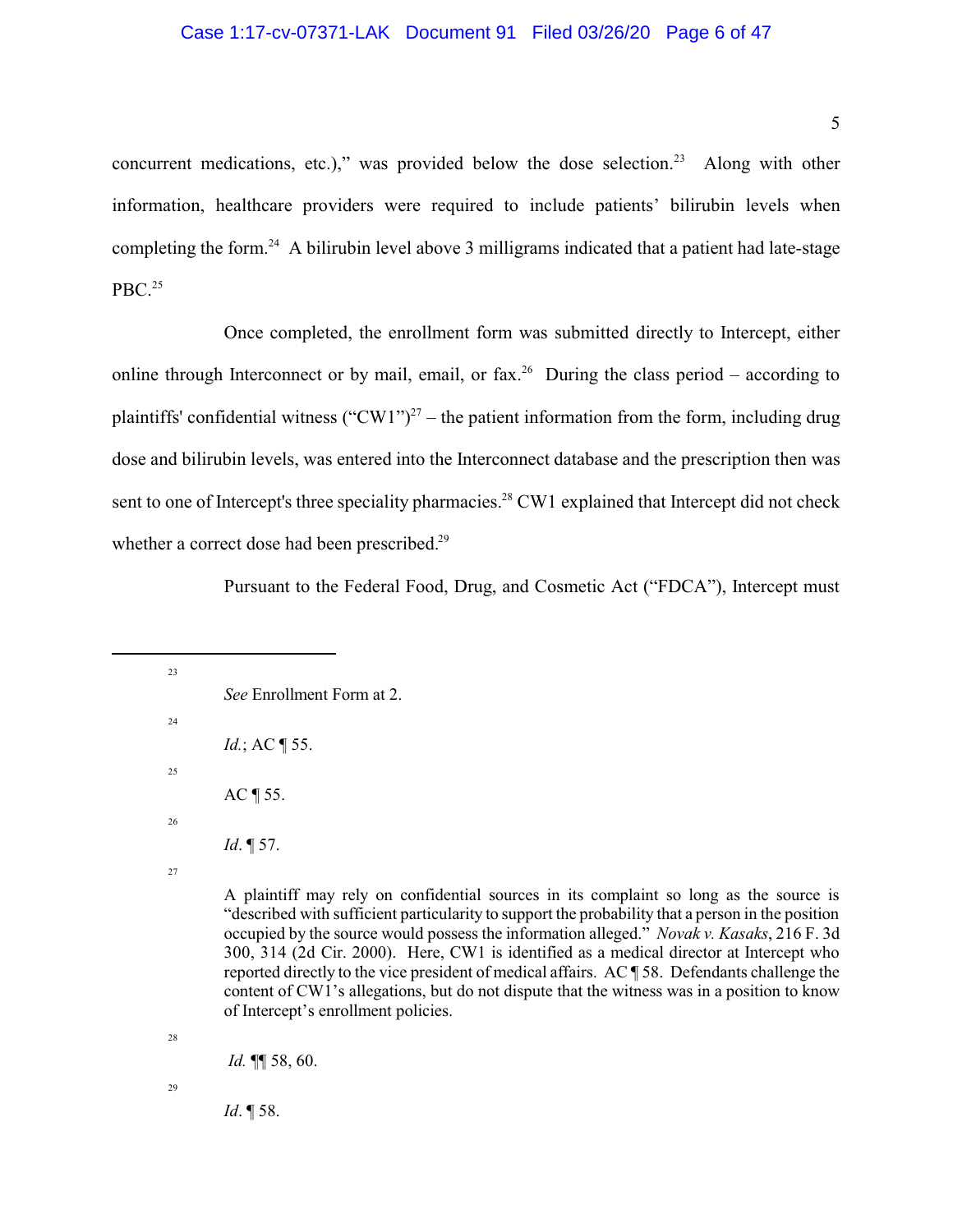# Case 1:17-cv-07371-LAK Document 91 Filed 03/26/20 Page 7 of 47

submit reports of any adverse events to the FDA.<sup>30</sup> An adverse event is "any untoward medical occurrence associated with the use of a drug in humans, whether or not considered drug related."<sup>31</sup> An adverse event is deemed "serious" if it results in death or a life-threatening adverse event.<sup>32</sup> Intercept complied with this regulation and its pharmacovigilance department submitted the reports to the FDA.<sup>33</sup>

Between June 24, 2016 and June 30, 2017, Intercept received reports of thirty Serious Adverse Events ("SAEs") occurring in twenty-seven patients.<sup>34</sup> These thirty SAEs comprised of nineteen deaths and eleven cases of serious liver injury. <sup>35</sup> Some reports included the patient's stage of PBC and/or whether the patient received the correct dose of Ocaliva.<sup>36</sup> Of the twenty-seven patients, twelve of the thirteen known late-stage PBC patients received an incorrect dose.<sup>37</sup> By June

| 30 |                                                                                                                                                                                                                                                                                                               |
|----|---------------------------------------------------------------------------------------------------------------------------------------------------------------------------------------------------------------------------------------------------------------------------------------------------------------|
|    | <i>Id.</i> $\P$ 69, 72-75; 21 C.F.R. § 314.80(b), (c).                                                                                                                                                                                                                                                        |
| 31 |                                                                                                                                                                                                                                                                                                               |
|    | 21 C.F.R. § 312.32(a).                                                                                                                                                                                                                                                                                        |
| 32 |                                                                                                                                                                                                                                                                                                               |
|    | See id.                                                                                                                                                                                                                                                                                                       |
| 33 |                                                                                                                                                                                                                                                                                                               |
|    | AC 11 76-77.                                                                                                                                                                                                                                                                                                  |
| 34 |                                                                                                                                                                                                                                                                                                               |
|    | <i>Id.</i> ¶ 86. Plaintiffs obtained this information through a FOIA request. See id. ¶ 85.                                                                                                                                                                                                                   |
| 35 |                                                                                                                                                                                                                                                                                                               |
|    | <i>Id</i> ¶ 86. Three patients suffered liver injuries prior to death, but death and serious liver<br>injury are considered discrete SAEs.                                                                                                                                                                    |
| 36 |                                                                                                                                                                                                                                                                                                               |
|    | <i>Id.</i> The disease stage is known for eighteen patients: thirteen with late-stage PBC, and five<br>with early-stage. The prescribed dose for seventeen of the patients is known. The dose and<br>disease stage is unknown (or in one instance, an "unapproved indication") for the remaining<br>patients. |
| 37 |                                                                                                                                                                                                                                                                                                               |
|    | Id.                                                                                                                                                                                                                                                                                                           |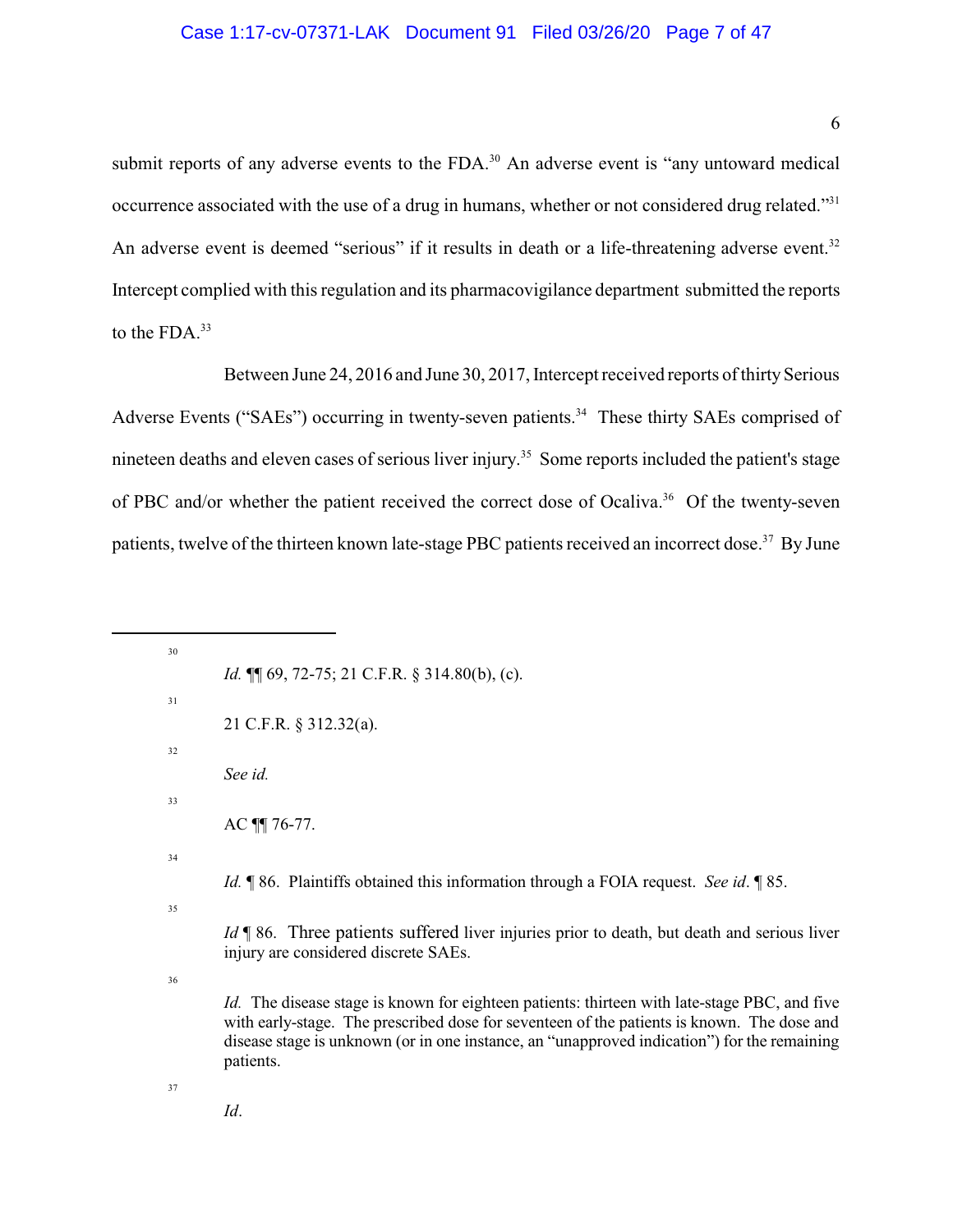2017, there were approximately  $3,000$  Ocaliva users.<sup>38</sup>

On July 31, 2017, Intercept announced that one patient from its earlier Phase 2 clinical trial had died due to acute renal and liver failure.<sup>39</sup> According to Intercept's chief executive Mark Pruzanski, "this [was] a really unfortunate case of an individual who is quite sick and had a lot of clinical complications in the course of his disease. And exercising an abundance of caution given the death, we decided that we couldn't rule out that it was possibly related."<sup>40</sup> According to CW1, the FDA began reviewing Ocaliva safety data as result of this death.<sup>41</sup>

On September 12, 2017, Intercept issued a "Dear Healthcare Provider Letter" (the "HCP Letter") warning providers against prescribing late-stage PBC patients with a dose higher than recommended.<sup>42</sup> The letter explained that Intercept had received reports of "[l]iver injury, liver decompensation, liver failure, and death" after patients had taken incorrect doses.<sup>43</sup> It stated also that some early-stage PBC patients reported serious liver adverse events. Intercept urged healthcare providers to ensure that patients with late-stage PBC received the correct drug dose and to monitor all Ocaliva patients for liver-related adverse reactions.<sup>44</sup>

38 *Id*. 39 *Id*. ¶ 138. 40 *Id*. 41 *Id*. ¶ 140. 42 *See* Healthcare Provider Letter AC Ex. D [DI 52-4] at 1 [hereinafter the HCP Letter"]. 43 *Id.*  44 *Id*. at 2.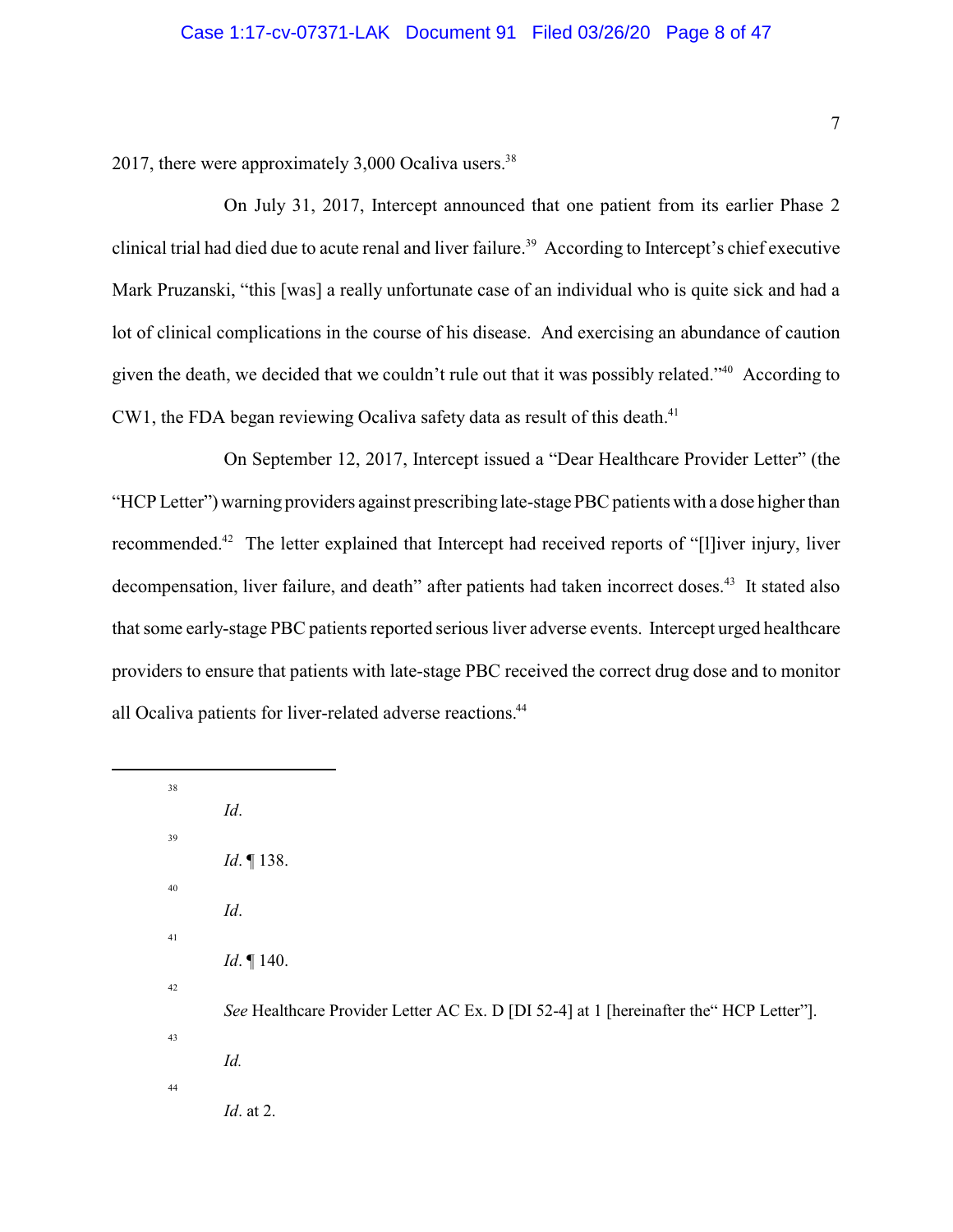### Case 1:17-cv-07371-LAK Document 91 Filed 03/26/20 Page 9 of 47

Following publication, Intercept's common stock fell from a close of \$113.48 on September 11, 2017 to a close of \$90.75 on September 13, 2017.<sup>45</sup>

On September 21, 2017, the FDA issued a drug safety communication (the "Communication") and a corresponding safetyalert summarizing the Communication, on the SAEs reported by Ocaliva users.<sup>46</sup> The data included in the Communication came directly from the adverse events reported to the FDA by Intercept.<sup>47</sup> The FDA warned that Ocaliva was "being" incorrectly dosed in some patients with moderate to severe decreases in liver function, resulting in an increased risk of serious liver injury and death."<sup>48</sup> It cautioned providers against prescribing higher than the suggested dose and recommended frequent monitoring of Ocaliva patients.<sup>49</sup>

Intercept's common stock price fell from \$98.12 per share on September 20, 2017 to close at \$61.59 per share on September 22.<sup>50</sup> Plaintiffs filed this class action on September 27, 2017.

Ocaliva remains on the market.<sup>51</sup>

| 45 |                                                                                                                                                                                                                           |
|----|---------------------------------------------------------------------------------------------------------------------------------------------------------------------------------------------------------------------------|
|    | $AC \parallel 142.$                                                                                                                                                                                                       |
| 46 |                                                                                                                                                                                                                           |
|    | <i>Id.</i> $\P$ 150.                                                                                                                                                                                                      |
| 47 |                                                                                                                                                                                                                           |
|    | <i>Id.</i> The FDA explained further that its letter "includes only reports submitted to FDA, so<br>there may be additional cases about which we are unaware." FDA Drug Safety<br>Communication, AC Ex. F [DI 52-6] at 2. |
| 48 |                                                                                                                                                                                                                           |
|    | <i>Id.</i> at 1.                                                                                                                                                                                                          |
| 49 |                                                                                                                                                                                                                           |
|    | Id.                                                                                                                                                                                                                       |
| 50 |                                                                                                                                                                                                                           |
|    | $AC \parallel 153.$                                                                                                                                                                                                       |
| 51 |                                                                                                                                                                                                                           |
|    |                                                                                                                                                                                                                           |

Plaintiffs do not allege that the drug has been limited or otherwise modified since the FDA's letter. The FDA did, however, add a "black box warning" to the Ocaliva label on February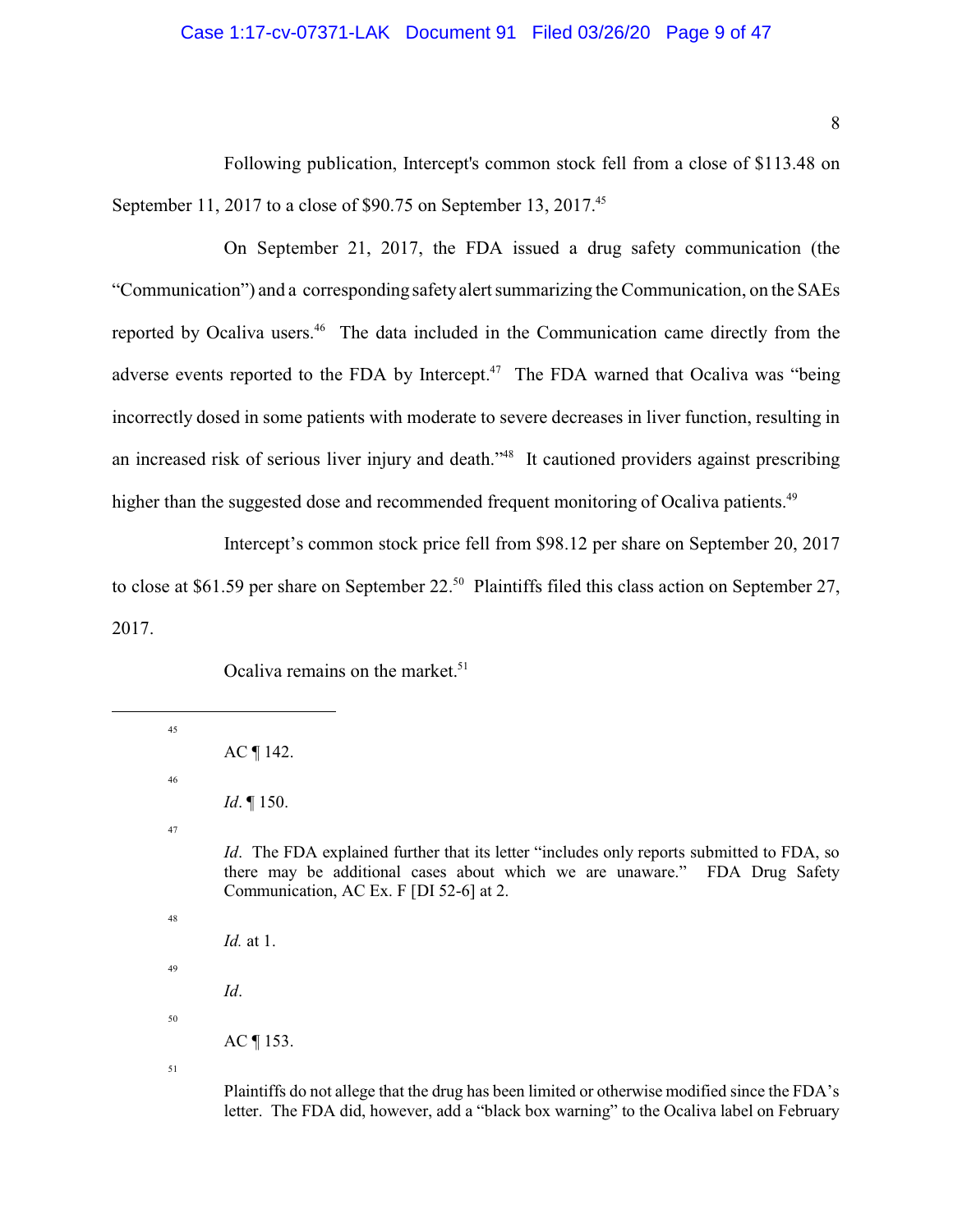# *II. Plaintiffs' Claims*

Plaintiffs assert claims under the Exchange Act against Intercept and four current and former Intercept executives: Mark Pruzanski (founder and chief executive officer), Sandip Kapadia (chief financial officer), Richard Kim (former senior vice president of commercial U.S. and current president of U.S. commercial & strategic marketing), and Rachel McMinn (former chief business and strategy officer) (collectively, the "Individual Defendants"). Plaintiffs allege that twenty-one of defendants' prior statements were materially false or misleading in violation of Sections 10(b) and 20(a) of the Exchange Act.<sup>52</sup> The statements can be categorized broadly as ones (1) concerning Ocaliva's safety and tolerance, (2) related to patients' compliance with the FDA-recommended dosing regimen, and (3) made following the HCP Letter related to the severity and scope of the SAEs. These statements allegedly were made at conferences, on earning calls, or included in public company presentations, analyst reports, and SEC filings.

Defendants move to dismiss for failure to allege a material misstatement or omission. They contend in any case that the Complaint should be dismissed for failure to plead adequately *scienter* as required by Rule 9(b) and the PSLRA. Defendants argue also that plaintiffs' Section 20(a) claim alleging control person liability should be dismissed for failure to plead a primary violation of Section 10(b).

9

<sup>1, 2018</sup> instructing physicians to adhere to the recommended doses and to monitor patients closely. The label required also that Ocaliva patients receive a medication guide informing them about the risk of potential serious liver injury. *Id*. ¶ 156. "A black box warning is the FDA's most prominent label warning and is designed to call attention to serious or life-threatening risks." *Id*. (citing *A Guide to Drug Safety Terms at FDA*, 2 (Nov. 2012)).

*Id*. ¶¶ 93, 96, 98, 100, 102, 104, 106, 108, 116, 118, 120, 122, 124, 126, 128, 132, 134, 136, 144, 146, 148. The statements made in ¶ 93 and ¶ 108 were repeated on other occasions (*see id.* ¶¶ 95, 109-13).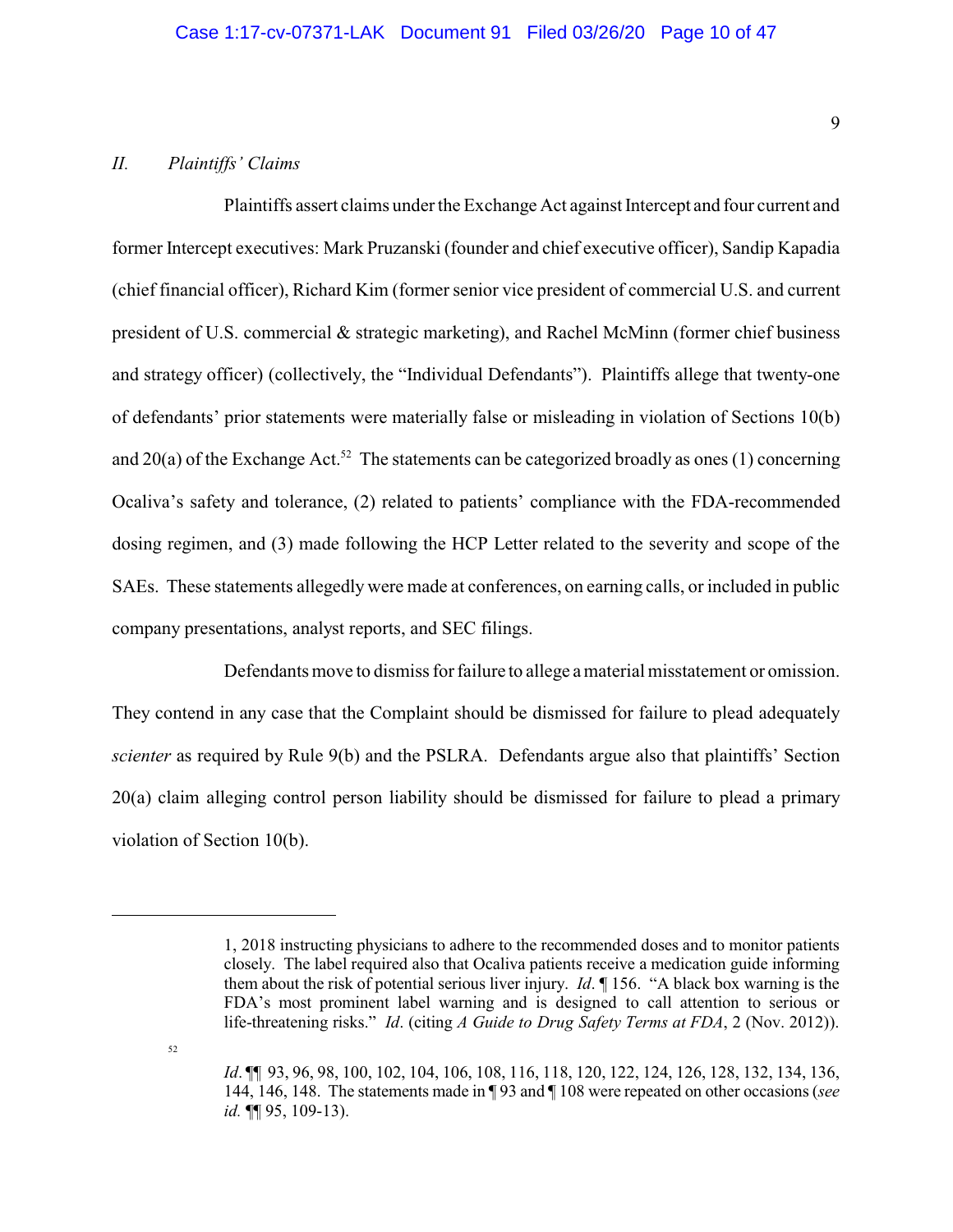#### *Discussion*

## *I. Legal Standards*

### *A. Motion to Dismiss Standard*

To survive a motion to dismiss, a plaintiff must allege facts sufficient to "state a claim to relief that is plausible on its face."<sup>53</sup> The Court accepts as true all well-pleaded factual allegations and "draw[s] all reasonable inferences in the plaintiffs' favor."<sup>54</sup> In resolving a motion to dismiss, the Court may consider "any written instrument attached to the complaint, statements or documents incorporated into the complaint by reference, legally required public disclosure documents filed with the SEC, and documents possessed by or known to the plaintiff and upon which it relied in bringing the suit."<sup>55</sup>

A complaint alleging fraud under the securities laws must satisfy the heightened pleading requirements of Rule 9(b) and the PSLRA.<sup>56</sup> Rule 9(b) requires a plaintiff to plead "with

*Ashcroft v. Iqbal*, 556 U.S. 662, 678 (2009) (citations and internal quotation marks omitted).

54

53

*Rombach v. Chang*, 355 F.3d 164, 169 (2d Cir. 2004).

55

56

*ATSI Commc'ns, Inc. v. Shaar Fund, Ltd.*, 493 F.3d 87, 98 (2d Cir. 2007).

Defendants submitted twenty-one exhibits with their motion to dismiss. Plaintiffs moved to strike twenty of these documents as well as certain statements and citations to public webpages. DI 70. The Court denied plaintiffs' motion without prejudice. DI 89. In considering defendants' motion to dismiss, the Court concludes that the following publicly available documents, the authenticity of which is not disputed, were incorporated by reference in, or are integral to, the complaint and therefore are properly considered here: DI 63-5 ("Excerpts from FDA Briefing Package"), DI 63-8 ("Interconnect Enrollment Form"), and DI 63-12 ("FDA Office Deputy Director Decisional Memo").

The Court does not convert this motion into one for summary judgment. *See* FED. R. CIV. P. 12(d). It has considered the documents referred to above only for the facts of their contents and not for the truth of any matters asserted.

*ATSI,* 493 F.3d at 99.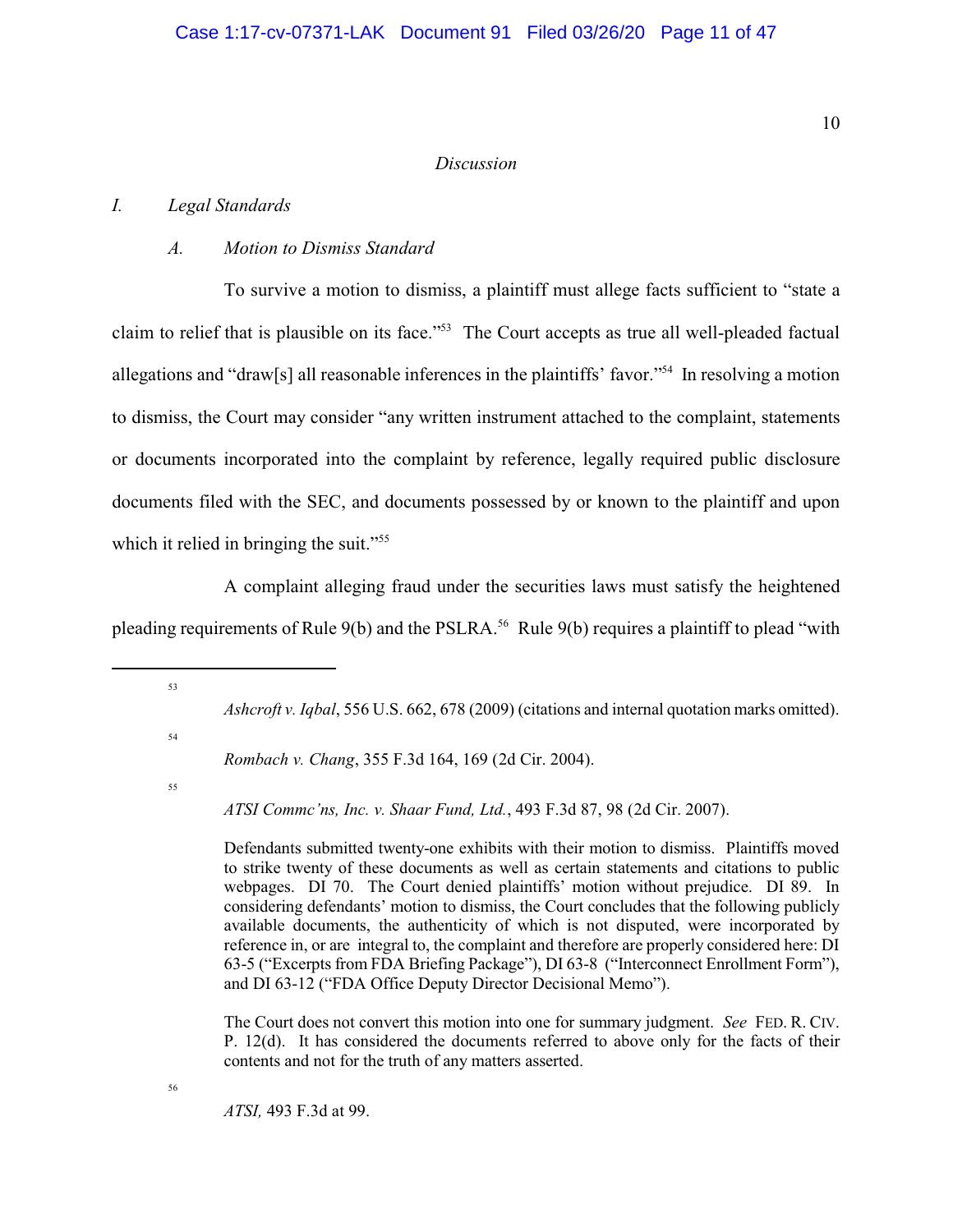### Case 1:17-cv-07371-LAK Document 91 Filed 03/26/20 Page 12 of 47

particularity the circumstances constituting fraud."<sup>57</sup> To meet this standard, the complaint must:  $\degree$ (1) specify the statements that the plaintiff contends were fraudulent, (2) identify the speaker, (3) state where and when the statements were made, and (4) explain why the statements were fraudulent."<sup>58</sup> The PSLRA requires additionally that the complaint "specify each statement alleged to have been misleading, the reason or reasons why the statement is misleading, and, if an allegation regarding the statement or omission is made on information and belief, the complaint shall state with particularity all facts on which that belief is formed."<sup>59</sup>

### *B. Section 10(b) of the Exchange Act*

Section 10(b) of the Exchange Act makes it unlawful to "use or employ, in connection with the purchase or sale of any security . . . any manipulative or deceptive device or contrivance in contravention of such rules and regulations as the [SEC] may proscribe."<sup>60</sup>Rule 10b-5 implements that statute and prohibits "mak[ing] any untrue statement of a material fact or [omitting] to state a material fact necessary in order to make the statements made . . . not misleading."<sup>61</sup> To state a claim under Section 10(b) and Rule 10b-5, a plaintiff must allege: "(1) a material misrepresentation or omission by the defendant; (2) *scienter*; (3) a connection between the

*ATSI,* 493 F.3d 87 at 99 (citing *Novak*, 216 F.3d at 306).

15 U.S.C. § 78u–4(b)(1)(B).

59 60

57

58

*Id.* § 78j(b).

61

*Tellabs, Inc. v. Makor Issues & Rights, Ltd.*, 551 U.S. 308, 318 (2007) (quoting 17 C.F.R.  $§$  240.10b-5).

FED. R. CIV. P. 9(b).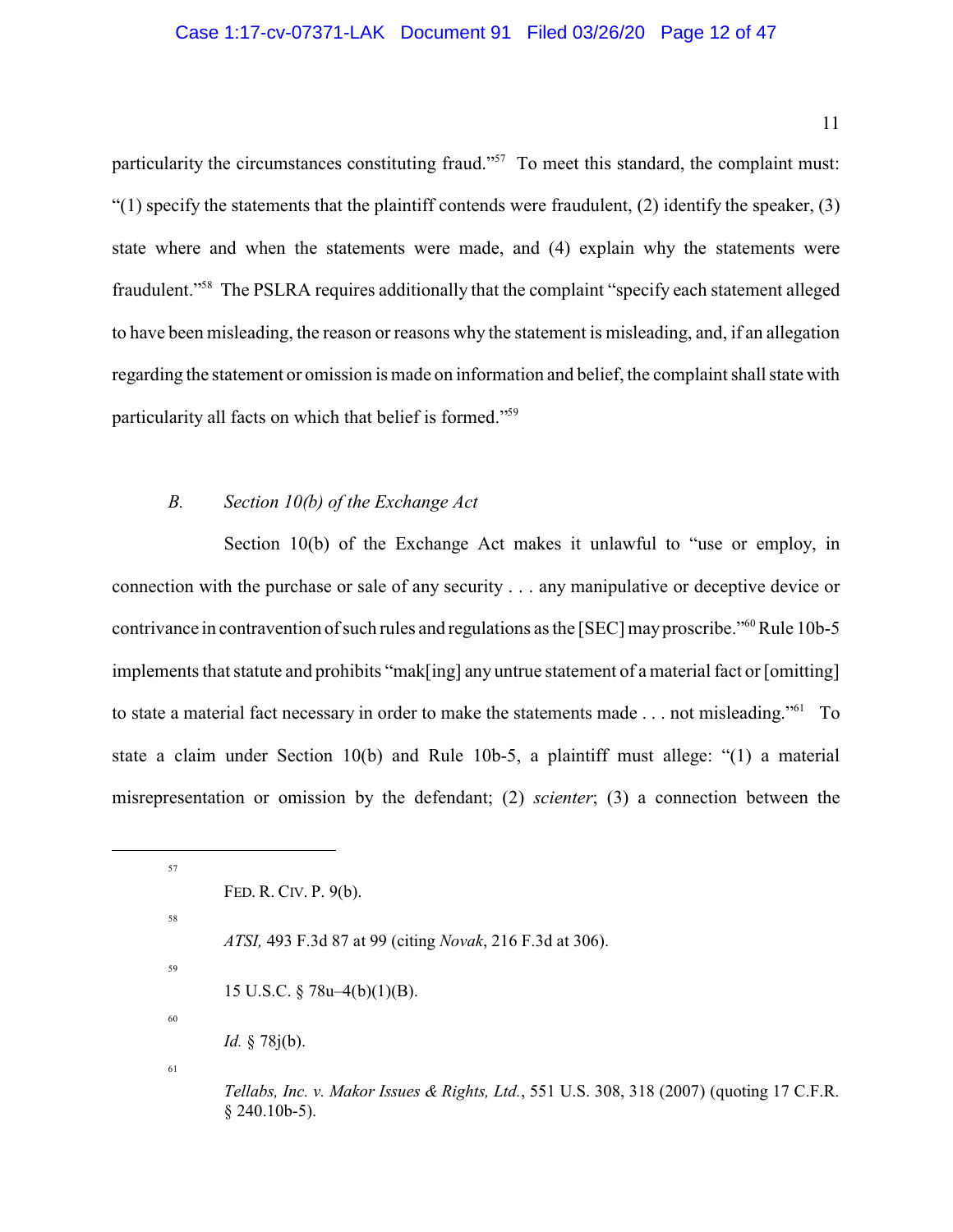## Case 1:17-cv-07371-LAK Document 91 Filed 03/26/20 Page 13 of 47

misrepresentation or omission and the purchase or sale of a security; (4) reliance upon the misrepresentation or omission; (5) economic loss; and (6) loss causation."<sup>62</sup>

#### *II. Material Misrepresentations and Omissions*

A statement violates the securities laws if it is a material misrepresentation or omission. Rule 10b-5 distinguishes between untrue statements of fact (misrepresentations) and omissions of fact.<sup>63</sup> As this Court has explained, the requisite showing turns on the nature of the allegation. A complaint alleging that a defendant made an untrue statement of a material fact must plead facts that, if true, are sufficient to show that the statement alleged was "false *at the time it was made*" and must do so with sufficient particularity to satisfy Rule 9(b) and the PSLRA.<sup>64</sup> When alleging omission of a material fact, a plaintiff must plead that the defendant had, and neglected, a duty to disclose the information.<sup>65</sup> "Such a duty may arise expressly, pursuant to a statute or regulation, or implicitly 'as a result of the ongoing duty to avoid rendering existing statements misleading by failing to disclose material facts."<sup>66</sup>

The Supreme Court has held that statements of opinion or belief may be false or misleading in certain circumstances. To succeed on such a claim, a plaintiff must show that the

<sup>62</sup> *Halliburton Co. v. Erica P. John Fund, Inc.*, 573 U.S. 258, 267 (2014) (citations and internal quotation marks omitted). 63 17 C.F.R. § 240.10b-5(b). 64 *See City of Westland Police & Fire Ret. Sys. v. MetLife, Inc.*, 129 F.Supp.3d 48, 67 (S.D.N.Y. 2015) (emphasis in original) (citation and internal quotation marks omitted). 65 *Id.* (citation omitted). 66 *Id*. (quoting *In re Lululemon Sec. Litig.*, 14 F.Supp.3d. 553, 572 (S.D.N.Y. 2014)).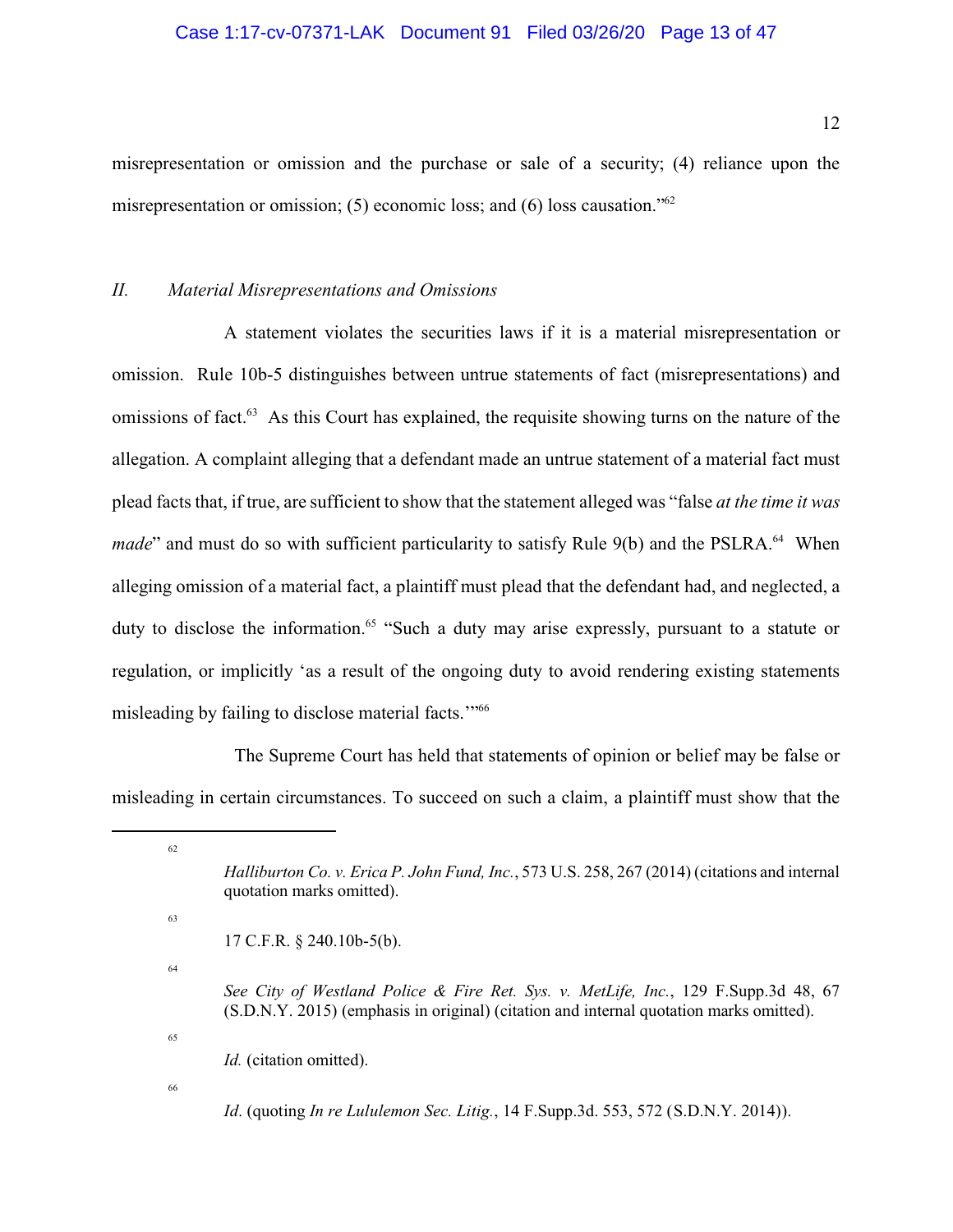## Case 1:17-cv-07371-LAK Document 91 Filed 03/26/20 Page 14 of 47

opinion or belief (1) "constitutes a factual misstatement" by alleging that the speaker "did not hold" the stated belief, or (2) is "rendered misleading by the omission of discrete factual representations" in that the speaker omitted material facts "going to the basis for the [speaker's] opinion . . . whose omission makes the opinion statement at issue misleading to a reasonable person reading the statement fairly and in context."<sup>67</sup>

A plaintiff must allege also that the statement or omission in question is material. "At the pleading stage, a plaintiff satisfies the materiality requirement of Rule 10b–5 by alleging a statement or omission that a reasonable investor would have considered significant in making investment decisions."<sup>68</sup>

### *A. Statements Concerning Ocaliva's Safety and Tolerability*

### *1. The Statements*

Plaintiffs challenge ten statements concerning the drug's safety and patients' tolerance of Ocaliva.<sup>69</sup> They contend that those statements were misleading because, at the time they were made, defendants did not disclose that SAEs had been reported.<sup>70</sup> Some of these

68

67

69

AC ¶¶ 116, 118, 120, 122, 124, 126, 128, 132,134, 136.

70

Defendants argue also that, because the FDA published the SAE reports in a public online database, statements related to safety and tolerability cannot be material. Despite defendants' attempt to avoid labeling it as such, this "truth on the market" defense is "rarely an appropriate basisfor dismissing a [Section] 10(b) complaint." *Gannino*, 228 F.3d at 167. This is because the defense is "intensely fact-specific" and requires that the Court consider whether the information was "reasonably available"(or whether, as plaintiffs here claim, the

*Omnicare, Inc. v. Laborers Dist. CouncilConst. Indus. Pension Fund*, 135 S. Ct. 1318,1325- 29, 1332 (2015).

*Ganino v. Citizens Utilities Co.*, 228 F.3d 154, 161 (2d Cir. 2000) (citing *Basic Inc. v. Levinson*, 162 485 U.S. 224, 231) (1998)).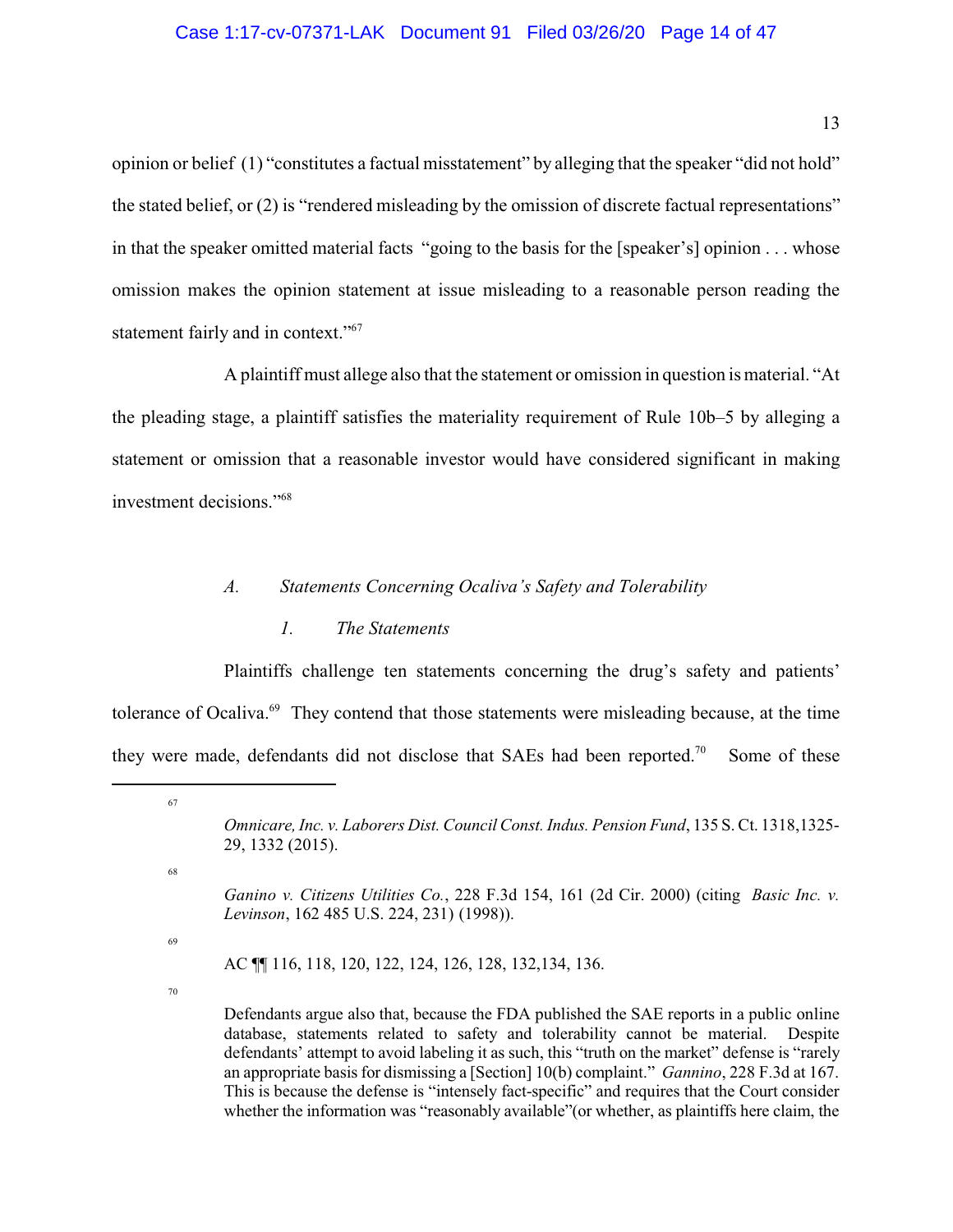### Case 1:17-cv-07371-LAK Document 91 Filed 03/26/20 Page 15 of 47

statements were made by Pruzanski, Kim, McMinn at conferences and on earnings calls. One was included in an Intercept presentation. Three were included in analyst reports.

A bit more must be said about statements in the latter category. "Plaintiffs may state a claim against corporate officials for false and misleading information disseminated through analysts' reports by alleging that the officials either: (1) 'intentionally foster[ed] a mistaken belief concerning a material fact' that was incorporated into reports; or (2) adopted or placed their 'imprimatur' on the reports."<sup>71</sup> A plaintiff cannot plead fraud "through completely unattributed statements,"<sup>72</sup> and must instead "identify the circumstances of the statements—including dates and participants."73

Plaintiffs have met this burden with respect to the February 23, 2017 RBC report.

The Complaint alleges the date, the circumstances (a conference), and the speakers (Pruzanski and McMinn).<sup>74</sup> While it identifies the date and circumstances of the statements contained in the other reports, it does not identify the speakers and attributes the comments only to "management."<sup>75</sup> Nor

72

73

71

 *In re Time Warner Inc. Sec. Litig*., 9 F.3d 259, 265 (2d Cir. 1993).

*Novak*, 216 F.3d at 315.

74

information is not located or processed easily) and if it was "conveyed to the public with a degree of intensity and credibility sufficient to counter-balance effectively any misleading information." *Id*. (citations omitted). These inquiries cannot be resolved at this stage.

*Novak*, 216 F.3d at 314 (quoting *Elkind v. Liggett & Mters, Inc.*, 635 F.2d 156, 163-64 (2d Cir. 1090)).

AC ¶ 134.

*Id*. ¶¶ 132, 136. Plaintiffs' reliance on *In re Abercrombie & Fitch Co. Sec. Leg*., 2003 WL 22705131 (S.D.N.Y. Nov. 17, 2003) is misplaced. There, the Court found that references only to "management" in an analyst reportsufficed. However, the complaint alleged that the management team was "small and tightly knit" and that there were only three officers who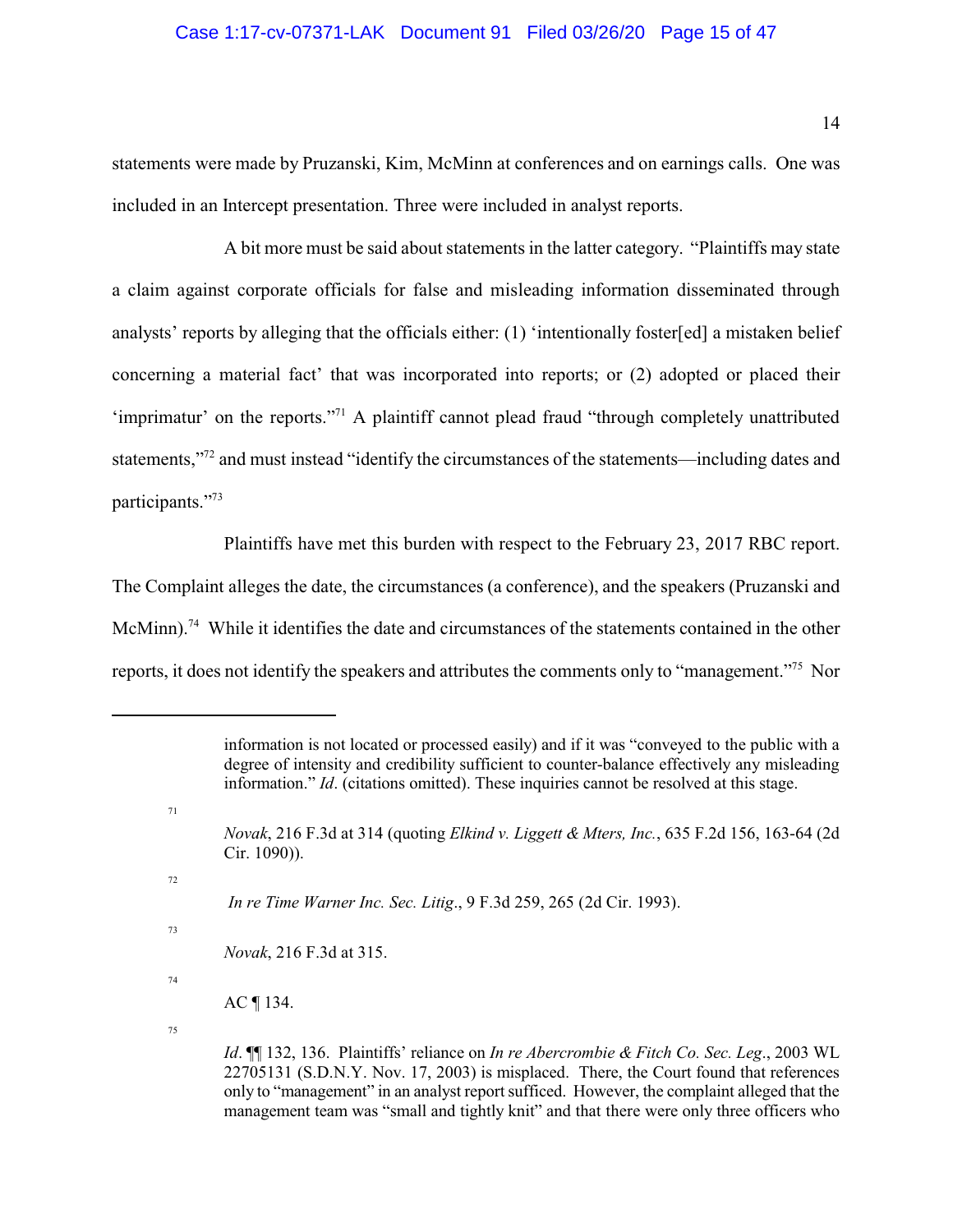### Case 1:17-cv-07371-LAK Document 91 Filed 03/26/20 Page 16 of 47

does it allege which members of Intercept's management were present at the time the statements were made. The statements from the December 5, 2016 Leerink report and the June 12, 2017 Cowen report therefore cannot be attributed to Intercept and form the basis of plaintiffs' claim.

The following are representative examples of the eight remaining statements and plaintiffs' arguments as to why the statements were misleading:

- McMinn's September 13, 2016 statement that "overall I think the headlines" that we're trying to mention now is, no big surprises" and Pruzanski's follow up comment that "I think with respect to persistency . . . it's too early days, but the one issue of course that might be of concern is the one notable side effect that we see with the drug, which is dose-dependent pruritus." This allegedly implied that Ocaliva's only side effect was pruritus, an itching of the skin, though there had been two reports of serious liver injury.<sup>76</sup>
- Pruzanski's January 11, 2017 comment that "while it's still early days, we have come to understand that in the real world, the real world experience of patients has been largely very positive." This allegedly was misleading because five deaths and four cases of serious liver injury had been reported.<sup>77</sup>
- A presentation slide used during Intercept's Second Quarter 2017 Earnings Conference Call, and published on Ocaliva's website during the class period, containing survey results that "149 doctors were motivated to prescribe

*Id.* ¶¶ 118-19. The two SAEs were reported in early-stage PBC patients. *Id.* ¶ 86.

77

*Id.* ¶¶ 120-21.

<sup>&</sup>quot;spoke frequently with security analysts." There are no such allegations in plaintiffs' Complaint.

<sup>76</sup>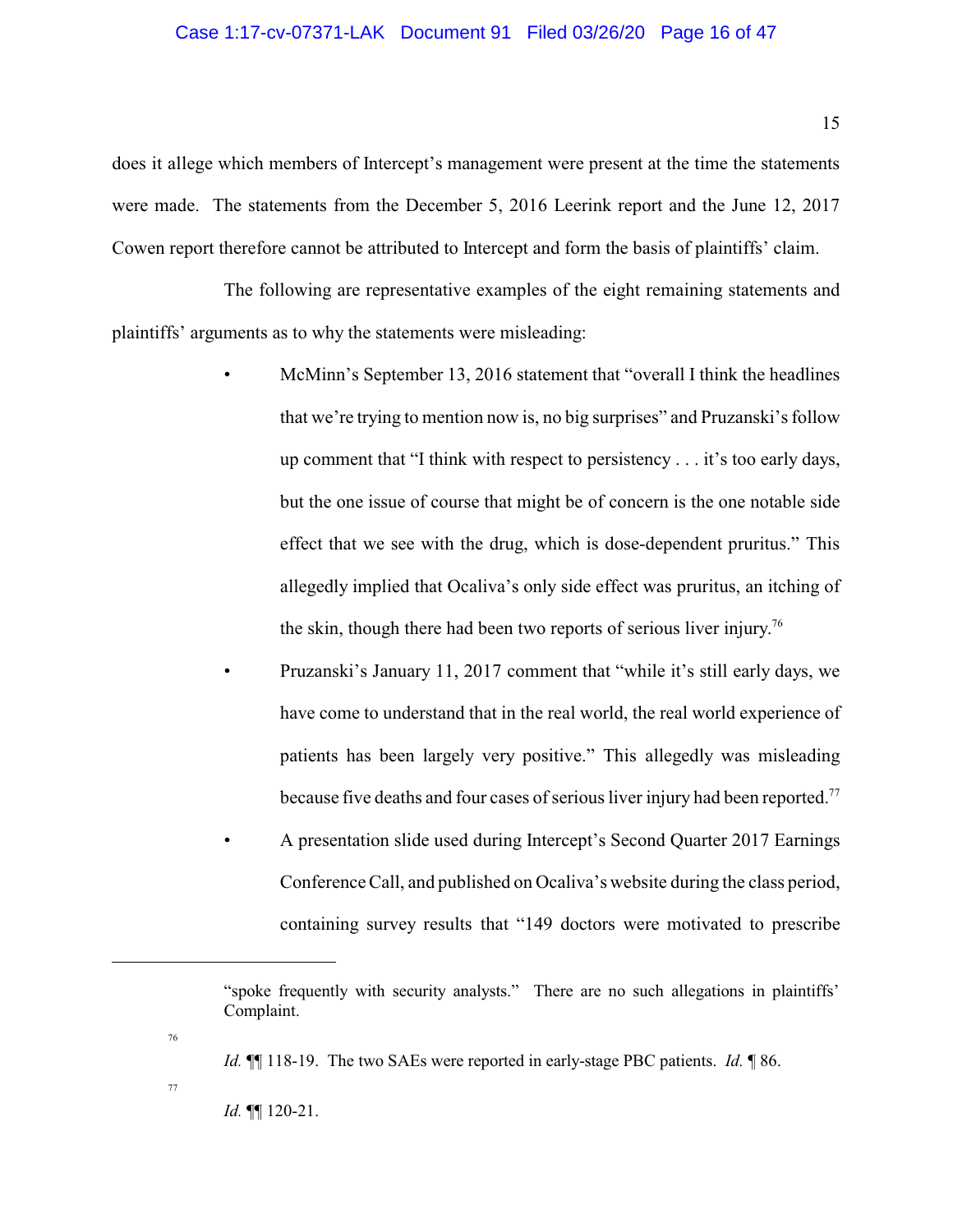Ocaliva because it had 'no serious side effects' and 93 were motivated to prescribe it because it was 'easily tolerated.'" This allegedly was misleading because Intercept had received reports of nineteen deaths and eleven cases of serious liver injuries when the presentation was made.<sup>78</sup>

# *2. Whether the Safety and Tolerability Statements were Material Misstatements or Omissions*

Plaintiffs' argument that the safety and tolerability statements were materially false or misleading is premised on defendants' failure to disclose the reported SAEs at the time the statements were made. The Second Circuit has recognized that though there is a "distinction between concepts of a duty to disclose [an omitted fact] and materiality," when, as here, the duty to disclose arises from the need to prevent a statement from being misleading, "the inquiries as to [the disclosure] duty and materiality coalesce."<sup>79</sup> These challenged statements were misleading under the securities laws only if the SAEs were material.

Even still, "[section] 10(b) and Rule 10b–5(b) do not create an affirmative duty to disclose any and all material information."<sup>80</sup> Disclosure is required when there is "a substantial likelihood that the disclosure of the omitted fact would have been viewed by a reasonable investor as having significantly altered the 'total mix' of information made available."<sup>81</sup> In the context of

*Id*. ¶¶ 126-27.

79

78

80

*Matrixx Initiatives, Inc. v. Siracusano*, 563 U.S. 27, 44 (2011) (quoting 17 CFR §  $240.10<sub>b-5(b)</sub>$ .

81

*Basic Inc. v. Levinson*, 485 U.S. 224, 232 (1987).

*In re Time Warner Inc. Sec. Litig*., 9 F.3d, at 267.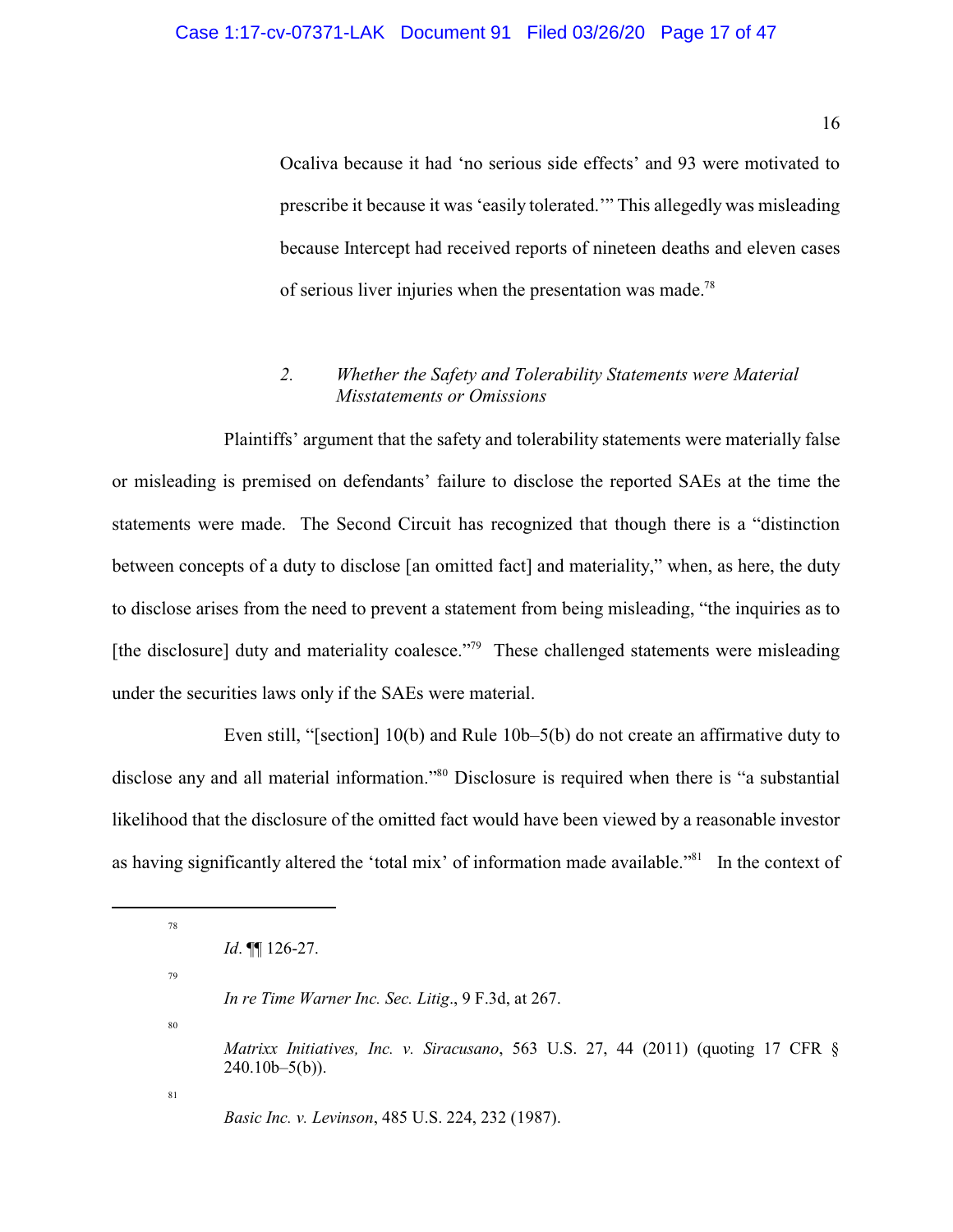#### Case 1:17-cv-07371-LAK Document 91 Filed 03/26/20 Page 18 of 47

adverse events, the Supreme Court in *Matrixx* held that the "total mix" standard "does not mean that pharmaceutical manufacturers must disclose all reports of adverse events."<sup>82</sup> "The mere existence of reports of adverse events" is not material.<sup>83</sup> "[S]omething more is needed[.]"<sup>84</sup> Adverse events are material when there is a "scientifically reliable basis for inferring a potential causal link" between the drug and the adverse event.<sup>85</sup> This link may be demonstrated through statistically significant evidence of causation or "can come from the source, content, and context of the reports."<sup>86</sup>

In this case, materially thus cannot be established solely because twenty-seven out of 3,000 Ocaliva patients – or approximately 0.9 percent of Ocaliva users – experienced an SAE during the one year class period. Plaintiffs contend that they sufficiently have pled "something

82 *Matrixx*, 563 U.S. at 43. 83 *Id*. at 44. 84 *Id*.

85

*Id*. at 40.

The parties dispute whether the Complaint must plead facts alleging that Ocaliva *caused* the adverse events, as defendants contend, or that Ocaliva was *associated* with adverse events. Though causation and association are distinct concepts, the latter informing the former, *see Id.* at 41, the sufficiency of plaintiffs' allegations will be held to the same standard: Is there "a substantial likelihood that the disclosure of the omitted fact would have been viewed by a reasonable investor as having significantly altered the 'total mix' of information made available"? *Id*. at 38 (quoting *Basic*, 485 U.S. at 232). Indeed, as plaintiffs do here, the Supreme Court in *Matrixx* framed the plaintiff's grievance as one of association. *Id*. at 30 ("This case presents the question whether a plaintiff can state a claim for securities fraud under [Section 10(b)] . . . based on a pharmaceutical company's failure to disclose reports of adverse events *associated* with a product if the reports do not disclose a statistically significant number of adverse events.") (emphasis added). *Matrixx* simply reaffirmed *Basic*'s "total mix" standard and that materiality is a fact-specific inquiry.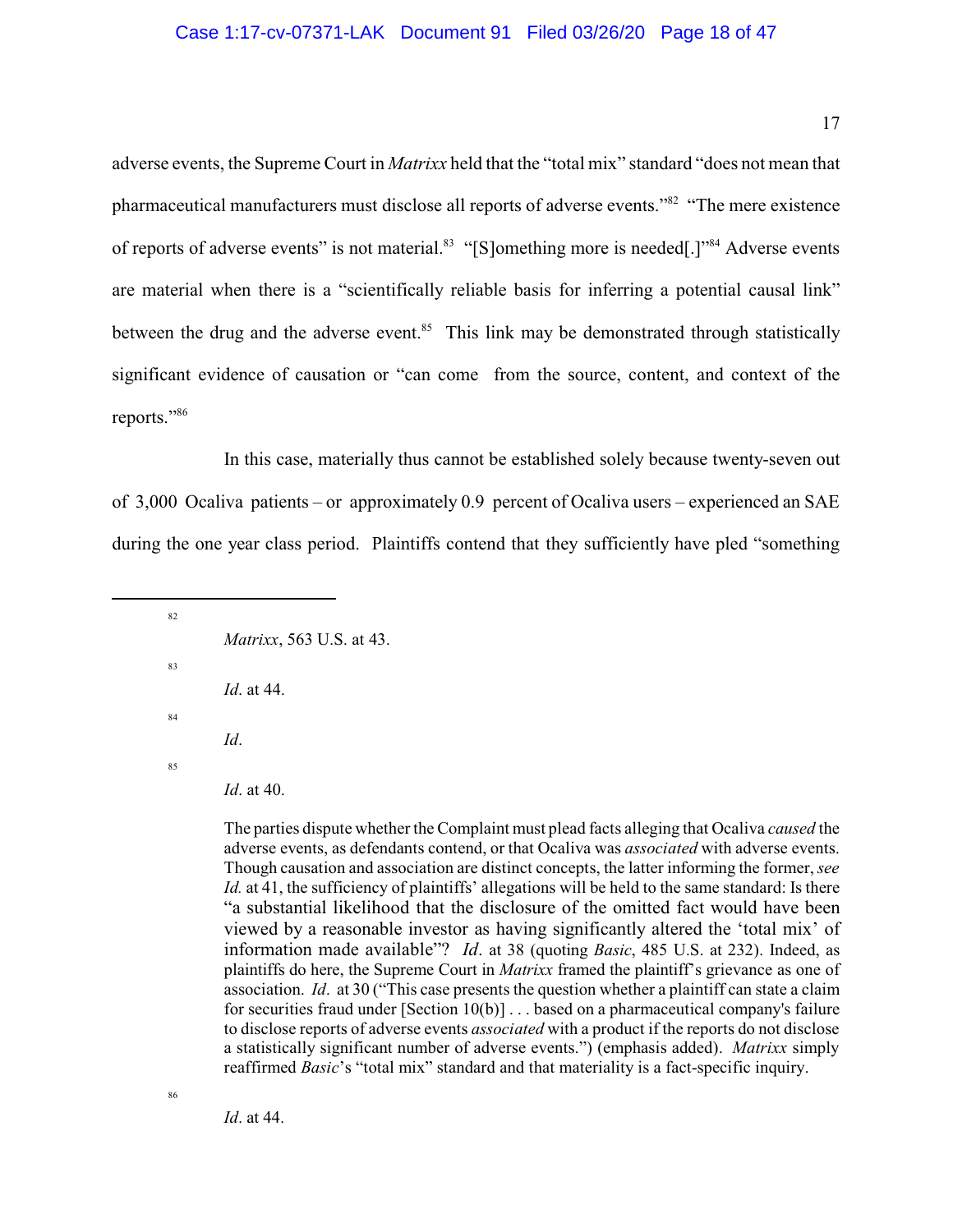more" through their allegations about Ocaliva's history and prior FDA action. They point to the increase in number of patient deaths from the Phase 3 trial (two out of 1,325 patients) to the posttrial period (nineteen out of approximately 3,000 Ocaliva patients) as one such example. Other examples of "something more" include: the FDA's historic concern with liver injuries and related agencyactions; the agency's "repeated[]" concern about the liver-related adverse events in Ocaliva's clinical trial and requirement that Intercept conduct a Phase 4 clinical trial "to provide more data" on Ocaliva's safety and efficacy; Intercept's knowledge that, as a recipient of accelerated approval, the FDA would continue to scrutinize the safety and efficacy data and could withdraw Ocaliva if the product proved to be unsafe; the FDA's concerns about the "vulnerabilities" of patients with latestage PBC and the known need for these patients to receive a lower dose of Ocaliva; and the FDA's investigation into the SAEs following Intercept's July 31, 2017 announcement that a patient in the Phase 2 trial had died. Taken together, plaintiffs argue that the Complaint pleads that the thirty SAEs were material.

The Court disagrees. First, it is well known that "[h]epatotoxicity is a known complication of most prescribed drugs."<sup>87</sup> In any case, even if "liver injury has been the most frequent single cause of safety-related drug marketing withdrawal over the past 50 years," that is because the FDA took action against drugs *other* than Ocaliva manufactured by companies *other* than Intercept.<sup>88</sup> This does not provide the requisite link between Ocaliva and the reported adverse events or otherwise make the thirty SAEs material. Nor does the FDA's instruction to conduct a Phase 4 trial. The need for this trial was not, as plaintiffs suggest, born of a heightened concern

87

88

AC ¶¶ 36-37.

*In re Rezulin Prods. Liab. Litig.,* 210 F.R.D. 61, 64 (S.D.N.Y. 2002).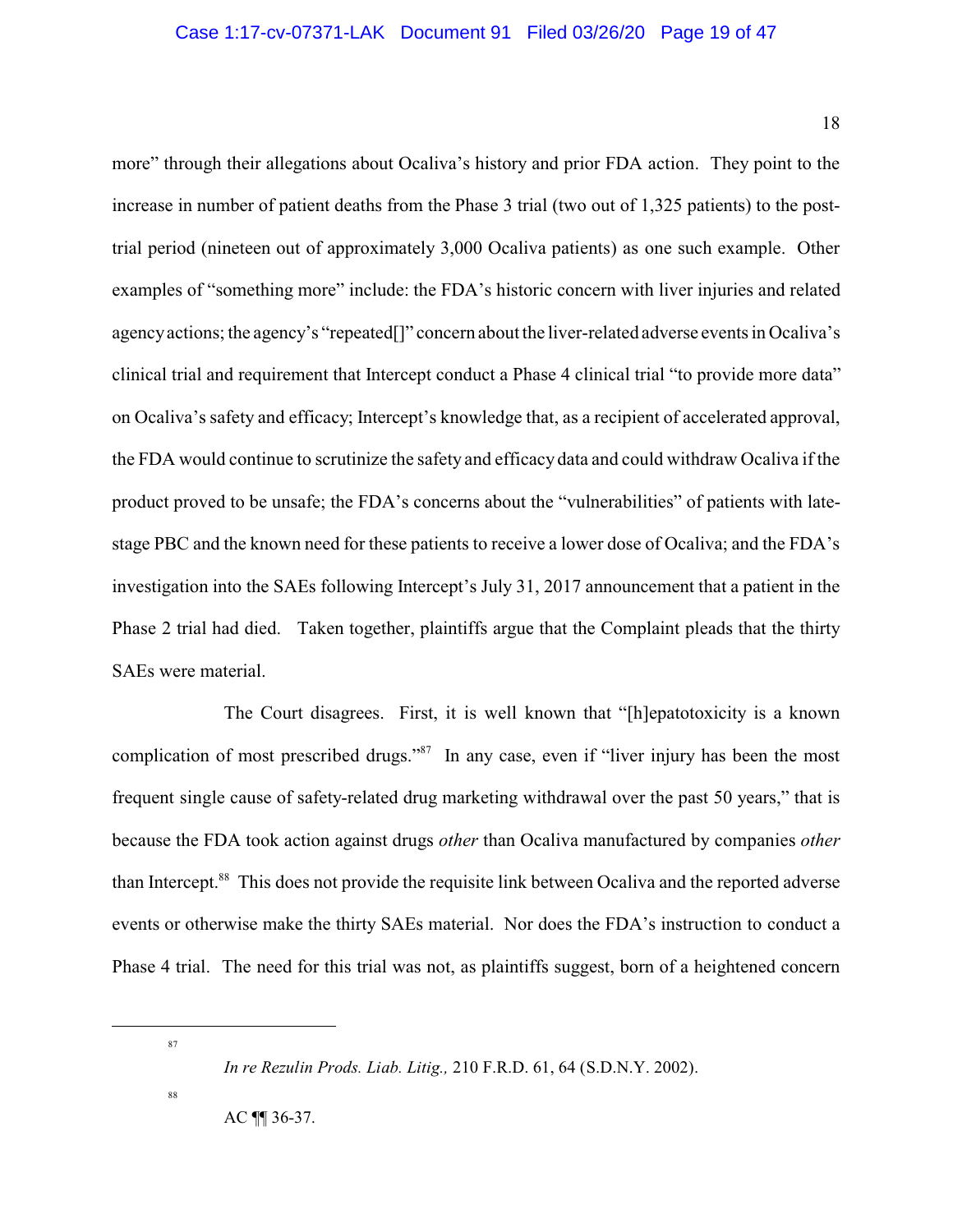### Case 1:17-cv-07371-LAK Document 91 Filed 03/26/20 Page 20 of 47

about liver-related adverse events in Ocaliva users. As the Complaint makes clear, Phase 4 clinical trials are required for any drug approved under the AAP.<sup>89</sup> Plaintiffs' argument that Intercept's *general* awareness of the FDA's drug safety monitoring – and the agency's power, *generally*, to withdraw drugs from the market if the safety data is concerning – evidences the SAE's materiality is also unavailing. Finally, allegations about the FDA's actions after July 31, 2017 do not supply the requisite "something more." Plaintiffs' argument here falsely equates FDA action taken *after* the statements at issue were made with whether adverse events were material under the securities laws *at the time* the statements were made.

Plaintiffs' arguments about the late-stage PBC patients also do not advance their claim that the SAEs were material. The prognosis of this patient population undermines plaintiffs' argument. To the extent that there were concerns about the vulnerabilities of late-stage patients, it bears repeating that these patients has compromised livers and already were quite sick. As the Second Circuit has recognized, "[s]ome adverse events may be expected to occur randomly, especially with a drug designed to treat people that are already ill."<sup>90</sup> Plaintiffs' related argument about the once weekly dosing requirement is onlymoderately helpful to their position. In substance, plaintiffs contend that the materiality of SAEs in all twenty-seven Ocaliva users – which include both late-stage and early-stage PBC patients – is sufficiently pled, in part, based on Intercept's knowledge that increased exposure to drug toxicity could be dangerous in late-stage PBC patients. While this does allege a known link between the drug and potential adverse events, the link is

89

*Id.*  $\P$  45 ("Because pharmaceutical companies do not need to provide as much confirmatory safety data, as a condition of Accelerated Approval, the FDA continues to scrutinize the safety and efficacy of the drug and requires phase 4 post-marketing confirmatory trials.").

*In re Carter-Wallace, Inc., Sec. Litig*., 220 F.3d 36, 41 (2d Cir. 2000).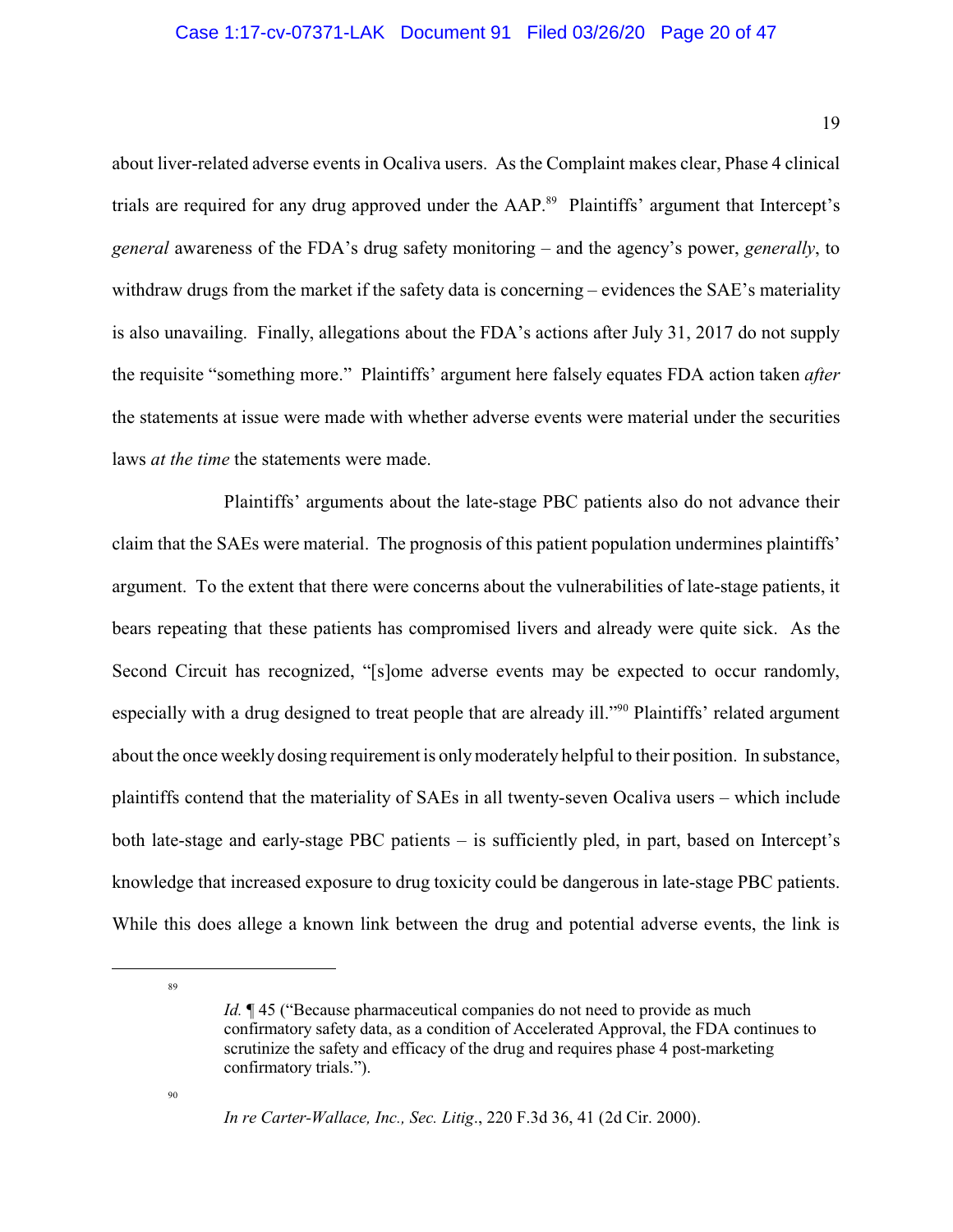cabined to a tiny subset  $-2-3$  percent  $-$  of patients. Its value is therefore limited.

What remains is plaintiffs' claim that it has pled "somethingmore" than the existence of adverse events by comparing the smaller number of deaths in the Phase 3 clinical trial to the slightly larger number deaths in the post-trial period. This is no different than an allegation that the "mere existence" of adverse events in one group of Ocaliva users is smaller than the "mere existence" of adverse events in a larger sample size.<sup>91</sup> As explained previously, "the mere existence" of reports of adverse events—which says nothing in and of itself about whether the drug is causing the adverse events—will not satisfy [the total mix materiality] standard."<sup>92</sup>

When plaintiffs' argument is stripped of its allegations of "something more," they are left only with the occurrence of serious liver injury or death in fewer than 1 percent of Ocaliva. Particularly when compared to the overwhelming number of allegations made by the *Matrixx* plaintiffs, plaintiffs' allegations here fall short.<sup>93</sup> Without more, plaintiffs have not alleged

91

92

*Matrixx*, 563 U.S. at 44.

Even if a sufficient allegation, this argument would have limited relevance. Plaintiffs allege that two out of 1,325 patients died during the clinical trial, or .15 percent of patients. Therefore, at any point that .15 percent of Ocaliva users died during the class period – roughly five patients, assuming for purposes of this example that there were approximately 3,000 users throughout the period – plaintiffs' argument that a death toll comparison is indicative of a link between Ocaliva and adverse events is moot. At the time defendants made three of the allegedly misleading statements, *see* AC ¶¶ 116, 118, 120, there were zero to five reported deaths. *Id*. ¶ 86.

There, plaintiffs sufficiently alleged evidence of a reliable causal link between the drug and adverse events because: "Critically," the drug manufacturer was aware of previous studies showing a casual biological link between one of the drug's ingredients and the type of adverse event reported; received "reports from three medical professionals and researchers about more than 10 patients" who suffered an adverse event; was the subject of four product liability lawsuits alleging a causal link between the drug an adverse event; knew of a medical conference presentation during which physicians presented findings about the causal link; and was "sufficiently concerned" that it hired a consultant to review the relevant information. *Id*. at 45-6, 49.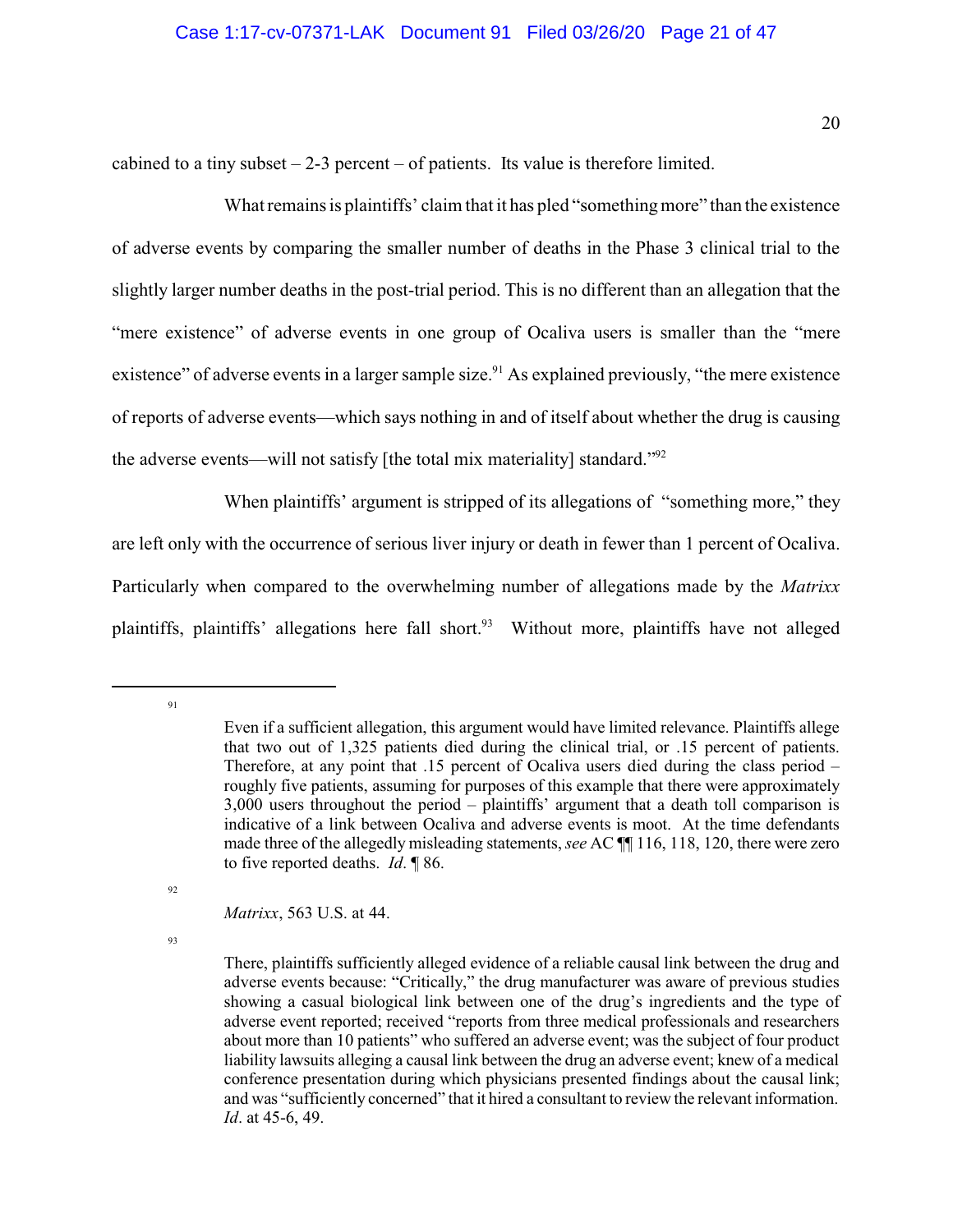## Case 1:17-cv-07371-LAK Document 91 Filed 03/26/20 Page 22 of 47

adequately that a reasonable investor would have viewed the thirty reported SAEs as "significantly alter[ing] the 'total mix' of information available."<sup>94</sup>

### *B. Statements Related to Dosage Compliance*

### *1. The Statements*

Defendants made eight allegedly false or misleading statements related to patient dosing and compliance when discussing Interconnect's capabilities, patients' dosing regimens, and factors potentially impacting Intercept's commercial prospects.<sup>95</sup> For example:

- Intercept's June 9, 2016 public presentation described Interconnect Support Services as facilitating "[c]ompliance and persistency."<sup>96</sup> This was allegedly misleading because it did not disclose that the company-created enrollment form "caused" patients to receive an incorrect dose of Ocaliva, nor disclosed that patients had been misdosed when the presentation slide was later repeated.<sup>97</sup>
	- Pruzanski's May 17, 2017 comment that "compliance [and] persistency are key here . . . As we've said, this early in the launch, it's too early to make definitive comments about persistency and compliance other than,

AC ¶¶ 93, 96, 98, 100, 102, 104, 106, 108. The statements made in ¶ 93 and ¶ 108 were repeated (*see id.* ¶¶ 95, 109-13).

97

96

94

*Basic*, 485 U.S. at 231-32.

*Id.* ¶ 93.

*Id.* ¶¶ 94-95.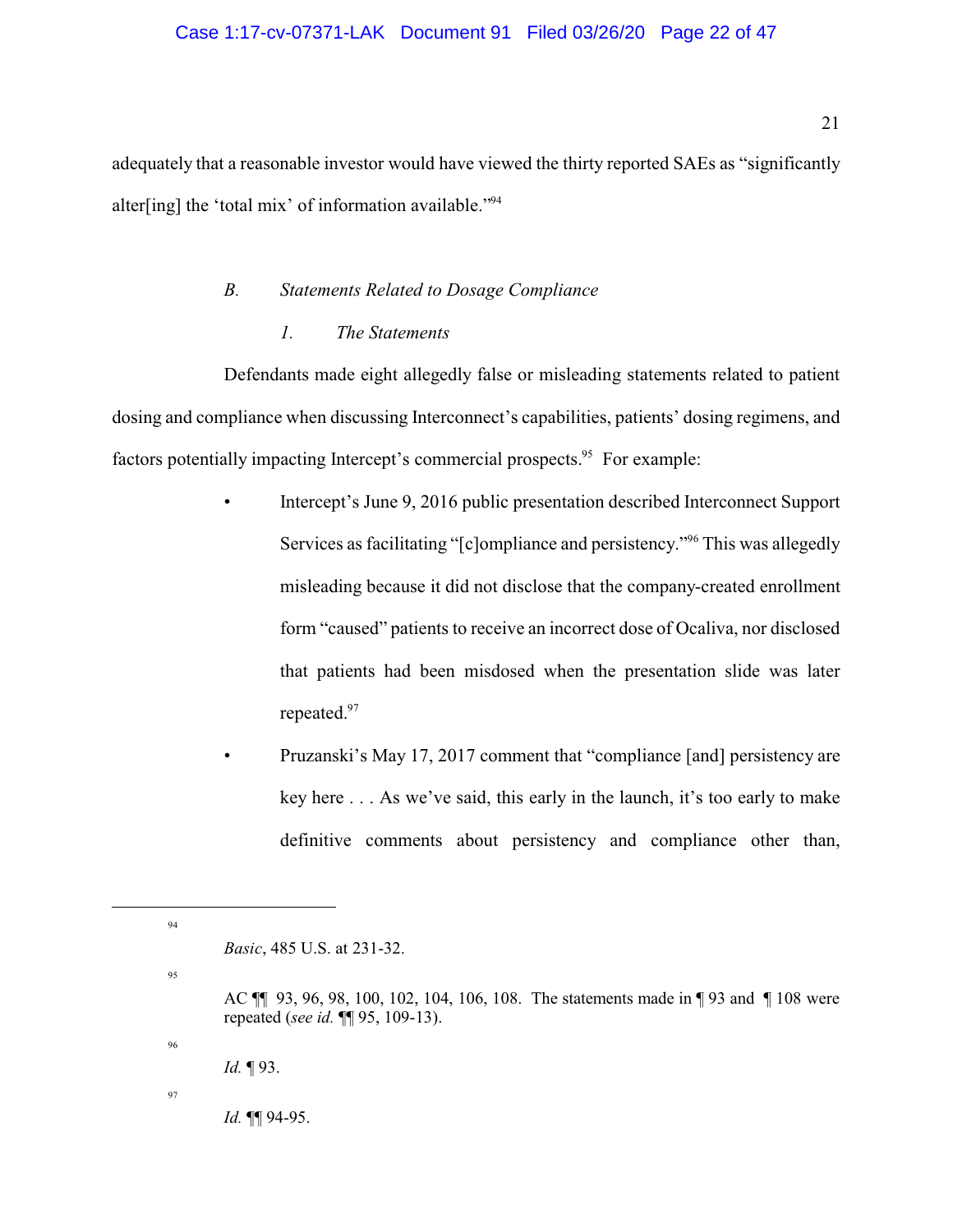anecdotally, we're happy with where we are. There've been no surprises." This allegedly was misleading because Intercept had received SAE reports showing that eight late-stage patients had been prescribed an incorrect dose.<sup>98</sup>

- Kim's July 31, 2017 statement that "[w]e are encouraged by the persistency and compliance with Ocaliva thus far . . . our compliance and persistency initiatives have been enhanced [through patient outreach via Interconnect]." This allegedly was misleading because he did not mention that twelve latestage PBC patients were known to have been mid-dosed.<sup>99</sup>
- Pruzanski's August 16, 2017 remark that "we now have some visibility on compliance and persistency. And I'm very pleased to say that in the real world, our drug is performing at least as well if not better than the standardof-care generic product URSO." This was allegedly misleading because he did not disclose that the enrollment form "caused" late-stage PBC patients to receive the incorrect dose and that twelve late-stage PBC patients were misdosed.<sup>100</sup>

# *2. Whether the Statements Were Misleading in Light of the Enrollment Form*

The Complaint alleges that statements about dosing compliance and Interconnect's ability to facilitate the drug enrollment process were misleading because the speaker did not disclose

100

98

99

*Id* ¶¶ 100-01.

*Id.* ¶¶ 102-03.

*Id*. ¶¶ 104-05.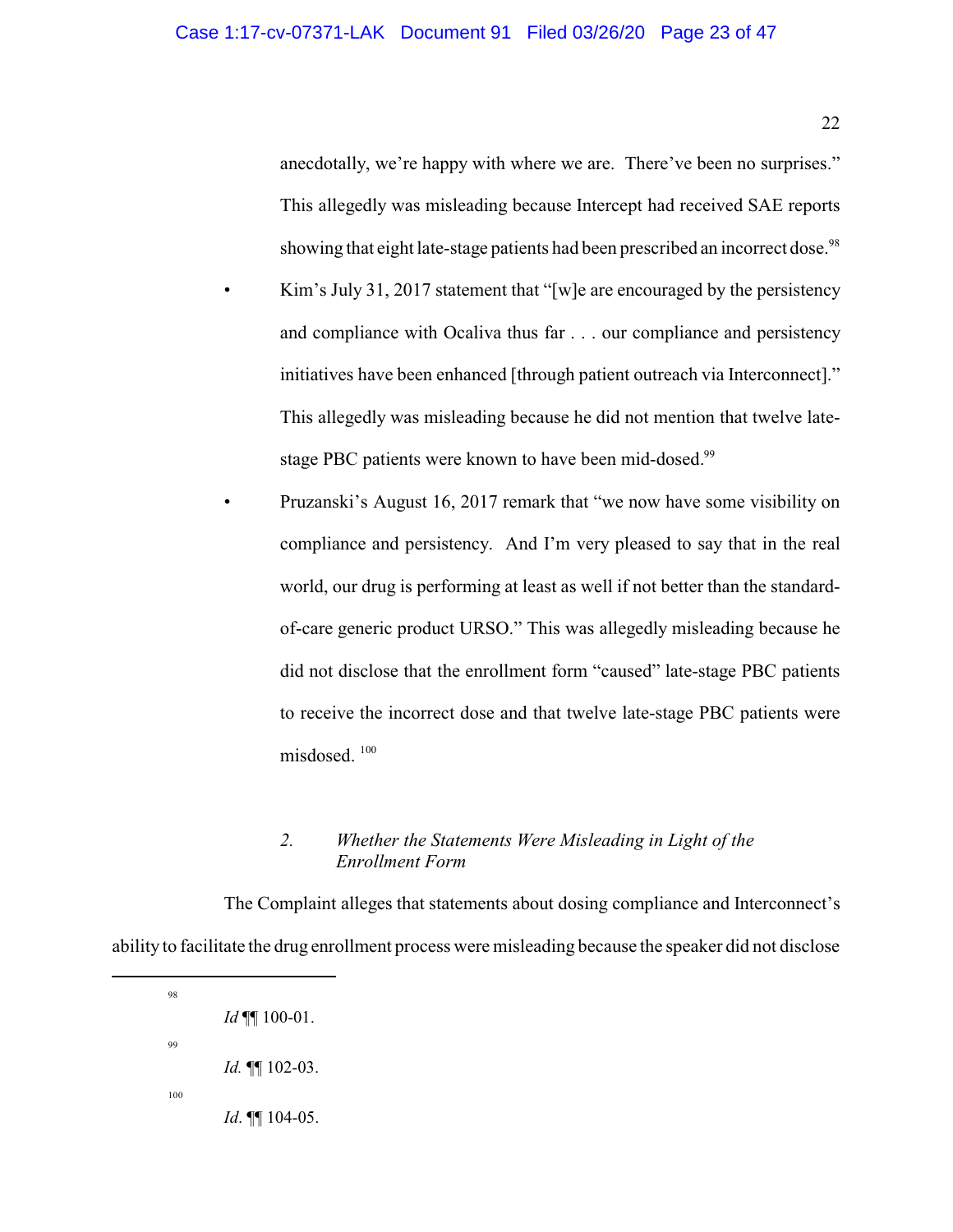## Case 1:17-cv-07371-LAK Document 91 Filed 03/26/20 Page 24 of 47

that some patients were prescribed an incorrect dose. This argument is premised, in part, on plaintiffs' unsupported assertion that because enrollment form did not contain a weekly dosing option, the form "forced" providers to prescribe late-stage patients a higher than recommended drug  $dose.<sup>101</sup>$ 

This argument ignores the fact that physicians – not pharmaceutical companies – prescribe prescription drugs. These prescribing decisions are based on a varietyof factors, including "an individual patient's diagnosis, past and current medications being taken by the patient, the physician's own experience with prescribing [the drug], and the physician's knowledge regarding [its] side effects," in addition to the information provided by the drug company.<sup>102</sup> And there are no allegations that Intercept disseminated incorrect dosing instructions or that Ocaliva's label was unclear as to the recommended dose for late-stage patients. Plaintiffs' claim therefore depends on the theory that Intercept, through the enrollment form – which included a space for physicians to list "additional directions" – compelled physicians to ignore considerations typically made when prescribing drugs and Ocaliva's prescribing directive, simply because the form did not contain an option to select a weekly supply.

Even accepting plaintiffs' flawed premise, the Complaint does not allege plausibly that the dosing statements were misleading in light of the enrollment form's design. Critically, plaintiffs do not allege any facts that plausibly demonstrate a link between the twelve known instances of misdosing and the enrollment form. For example, plaintiffs do not allege whether – or how many – of these patients were prescribed Ocaliva through the form or any facts sufficient to

101

102

*Id.* ¶¶ 56, 93-107.

*UFCW Local 1776 v. Eli Lilly & Co.*, 620 F.3d 121, 135 (2d Cir. 2010).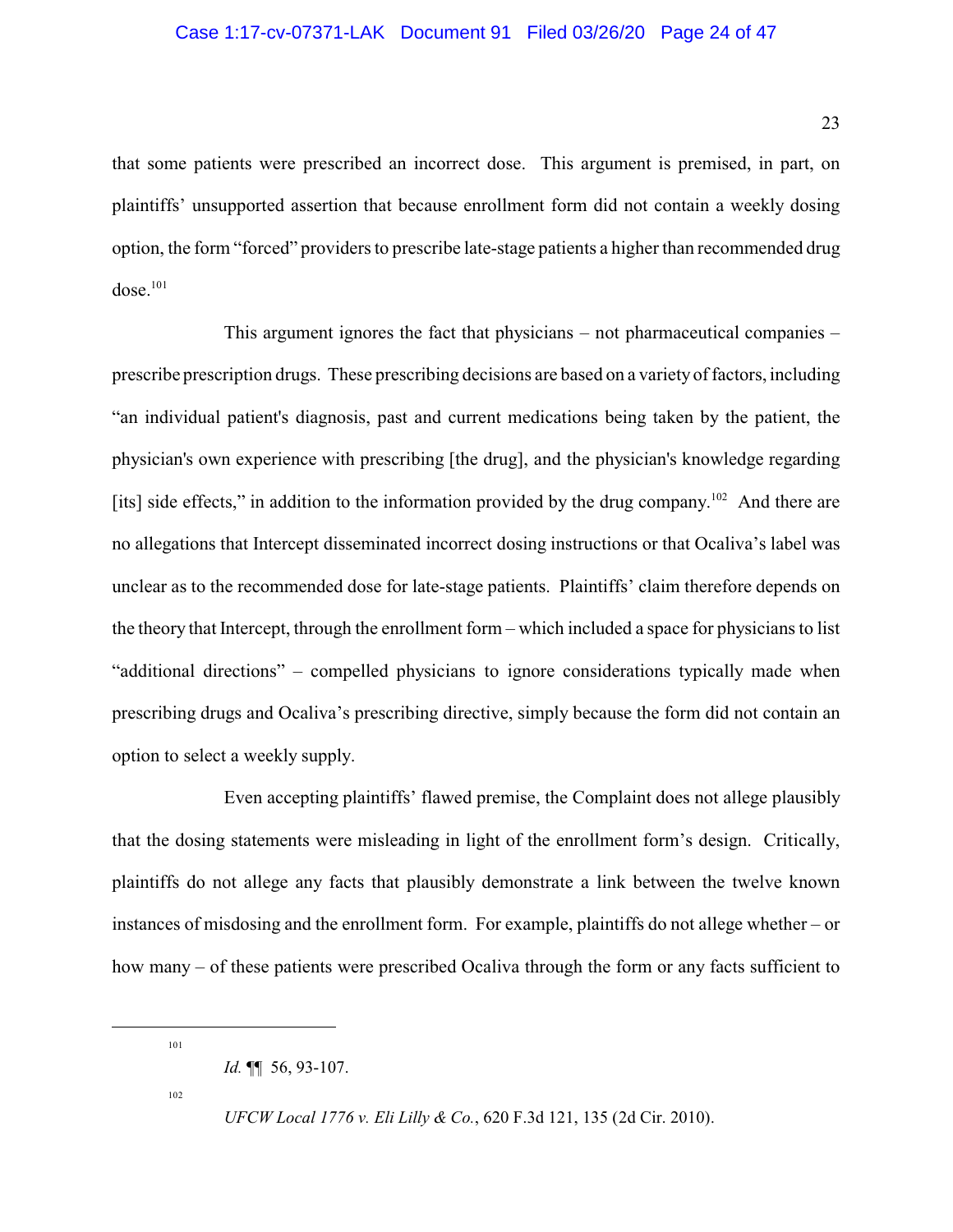### Case 1:17-cv-07371-LAK Document 91 Filed 03/26/20 Page 25 of 47

allege that the receipt of an incorrect dose ordered via the enrollment form was a systemic problem such that any patient misdosing could be attributed to the form itself, rather than to a particular pharmacy, physician, or other actor. Instead, plaintiffs rely on the statistic that the "majority" of prescriptions were filled using the enrollment form.<sup>103</sup> Plaintiffs proclaim that defendants "do not provide an alternative explanation for how overdosing become so prevalent that Intercept and the FDA had to issue warnings reminding doctors of the proper doses."<sup>104</sup> Yet no such explanation is required. Indeed, it is *plaintiffs*' responsibility to plead facts with sufficient particularity to establish their claims. Plaintiffs have not met this burden. Moreover, plaintiffs cannot bolster their otherwise unsupported allegation that the form "forced" the administration of incorrect doses by pointing to the fact that FDA issued a warning letter and that Intercept issued the HCP Letter when neither mentioned the enrollment form.

Plaintiffs' one specific allegation of form-related misdosing falls short of meeting the heightened pleading standard.<sup>105</sup> According to plaintiffs' confidential witness, a physician prescribed a late-stage PBC patient with what he or she knew to be the wrong dose of Ocaliva, but did so because there was no other option on the form.<sup>106</sup> The physician "incorrectly expected

AC ¶¶ 77, 100.

104

103

105

106

*Id.* ¶ 62.

Plaintiffs Memorandum in Opposition to Defendants Motion to Dismiss [hereinafter "Pls.' Op."] [DI 74] at 25.

Plaintiffs cite an Ocaliva user's Facebook post stating that she was prescribed an improper dose and later experienced an adverse liver reaction as further support for its claims. AC ¶ 63. Plaintiffs do not plead, however, that the Facebook user's incorrect prescription resulted from the enrollment form. Instead, they summarily allege that"Intercept had recommended" the incorrect dose, without facts regarding how or when such a recommendation was made. *Id.*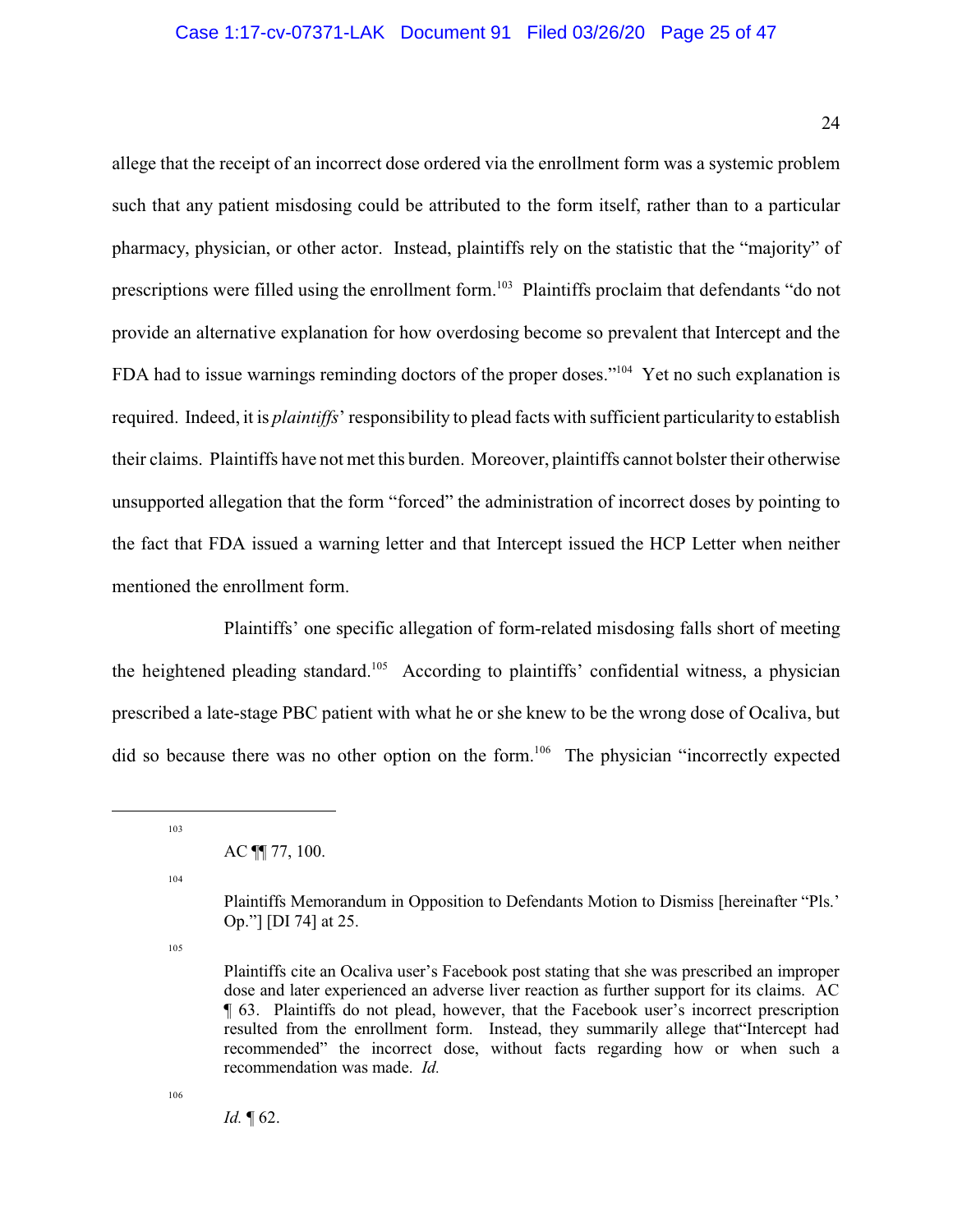## Case 1:17-cv-07371-LAK Document 91 Filed 03/26/20 Page 26 of 47

Intercept to instead provide the weekly dose when it reviewed the form and saw that the patient had a high bilirubin level."<sup>107</sup> While for purposes of the motion to dismiss the Court must accept these facts as true, plaintiffs have not sufficiently alleged that the enrollment form was the source of any other prescribing errors. They have failed to allege who, if anyone other than CW1, at Intercept was aware of this misunderstanding or instance of improper dosing,<sup>108</sup> whether other physicians shared this confusion and repeated the error, or any other particularized indicia that the form caused other patients to be misdosed. Accordingly, they have not alleged that defendants' statements about dosing compliance were misleading in light of the form's limited prescription options.

# *3. Whether the Statements were Misleading in Light of Known Instances of Misdosing*

Plaintiffs contend that defendants' statements on dosing compliance were false and misleading also in light of known instances of misdosing.

The Court accepts as true that Intercept received at least twelve reports that patients were prescribed an incorrect dose. But this fact does not render the statements false or misleading. Where, as here, "[t]he statements at issue are couched in general terms and make no concrete representations [regarding dosing compliance],"<sup>109</sup> Intercept did not mislead investors by stating that it was "very much focused on [] compliance and persistency,"<sup>110</sup> wanting "patients on the right

107

108

*Id.* 

109

*In re Sanofi Sec. Litig*., 87 F.Supp.3d 510, 537 (S.D.N.Y. 2015).

110

 $AC \parallel 106$ .

Plaintiffs concede that the Individual Defendants were unaware of this incident: Plaintiffs specifically note "[t]he AC does not allege that CW1 spoke with the Individual Defendants[.]" Pls.' Op. at 23 n.25.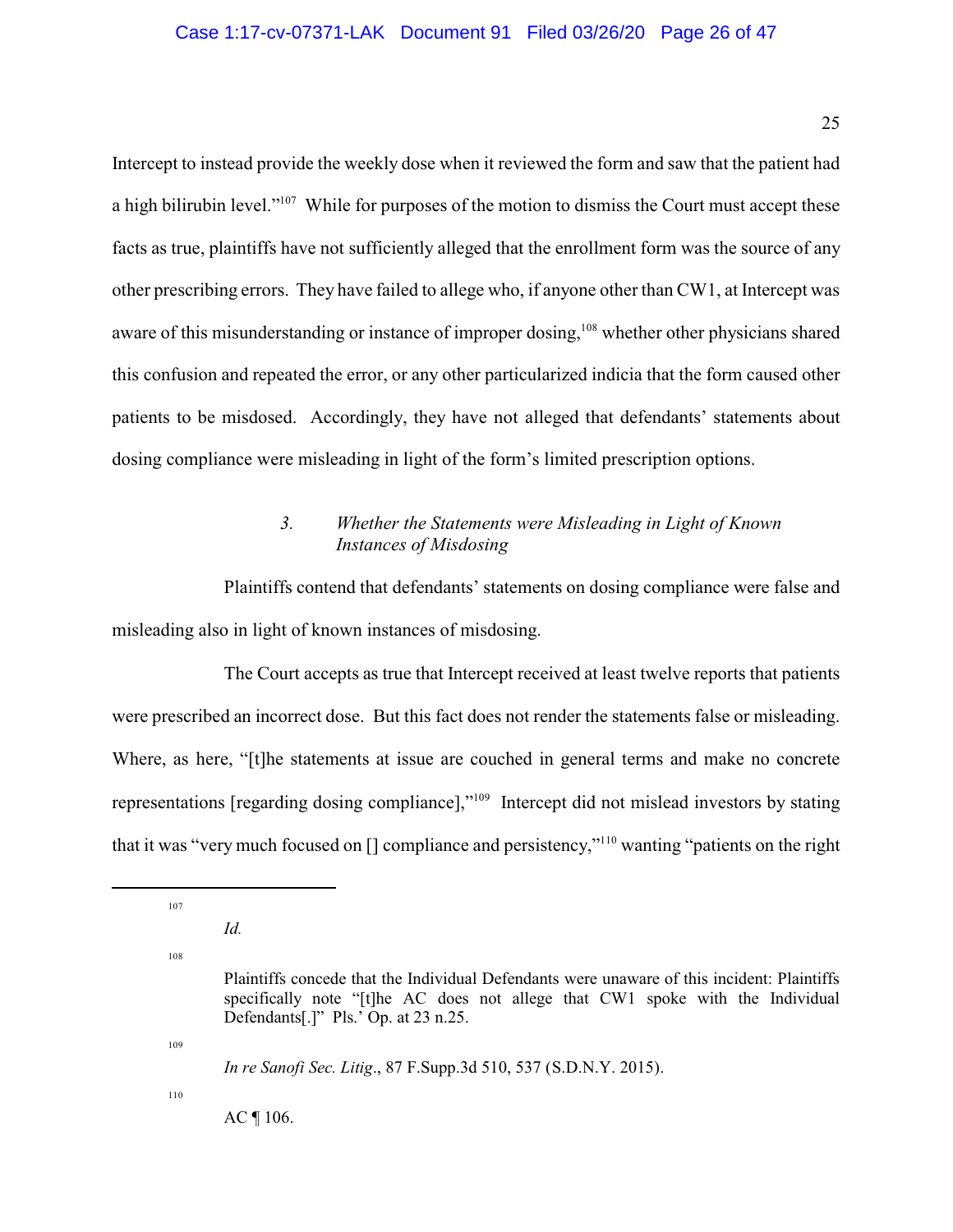## Case 1:17-cv-07371-LAK Document 91 Filed 03/26/20 Page 27 of 47

starting dose,"<sup>111</sup> and that, "generally, people are becoming better experienced in how to manage these patients [with advance disease and hepatic impairment] in the marketplace,"<sup>112</sup> by omitting that prescriptions for twelve out of 3,000 of patients did not comply with recommended dosing regimen.

Nor have plaintiffs alleged that the statements were false when made. For example, plaintiffs cite the statement "we've got basically everybody starting on the 5 milligram dose" to illustrate that defendants misrepresented that patients received the correct dose of Ocaliva.<sup>113</sup> Yet, when the statement was made on September 13, 2016, Intercept had not received a single report of misdosing.<sup>114</sup> Similarly, plaintiffs have not alleged any facts to suggest that statements such as "we're very careful to make sure people understand how to actually start, initiate, and manage patients with hepatic impairment"<sup>115</sup> or "we now have some visibility on compliance and persistency ... our drug is performing at least as well if not better than the standard-of-care generic product"<sup>116</sup> were untrue statements of fact.

Plaintiffs have failed also to allege sufficiently that the statements related to misdosing reflecting the speaker's opinion –  $e.g.,$  "I think its been well communicated on how to

<sup>111</sup> *Id.* ¶ 96. 112 *Id*. ¶ 98. 113 *See Pls.' Op. at 8 (quoting AC* ¶ 96). 114 AC ¶ 86. 115 *Id*. ¶ 98. 116 *Id*. ¶ 104.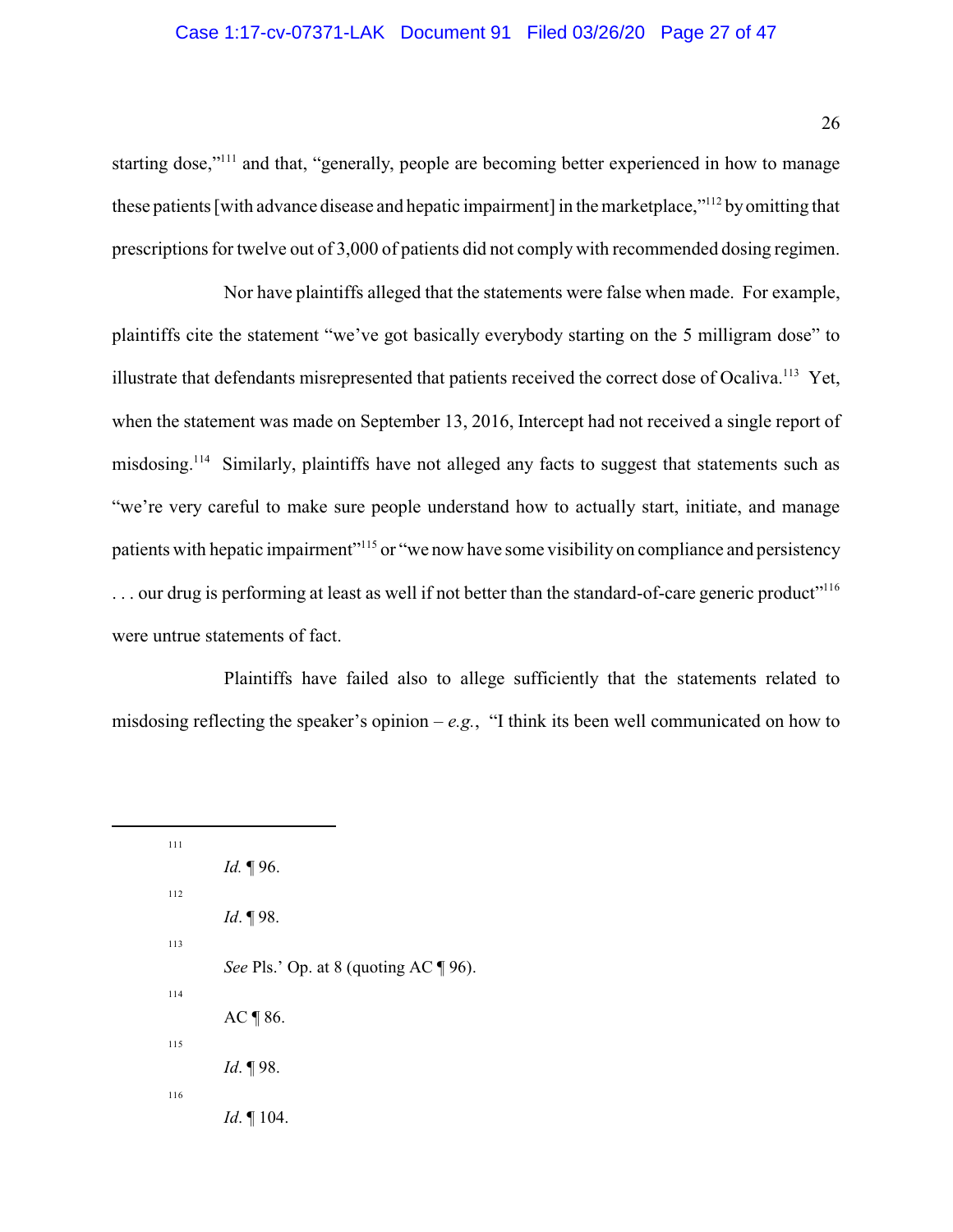### Case 1:17-cv-07371-LAK Document 91 Filed 03/26/20 Page 28 of 47

properly manage those patients [with late-stage PBC],"<sup>117</sup> "we are encouraged by the persistency and compliance with Ocaliva thus far,"<sup>118</sup> and "we're happy with where we are"<sup>119</sup> – were misleading. The Complaint must, and does not, allege more than that the speaker "kn[e]w[], but fail[ed] to disclose, some fact cutting the other way."<sup>120</sup>

Plaintiffs claim also that Intercept's risk statement in the company's 10-K and 10-Q filings during the class period was misleading. Intercept there stated that "the use of Ocaliva in a non-trial setting may result in the occurrence of unexpected or a greater incidence of side effects, adverse reactions or misuse that may negatively affect the commercial prospects of Ocaliva."<sup>121</sup> Plaintiffs argue that, as evidenced by the misdosed patients, the risk factor for Ocaliva's "misuse" had materialized, but defendants misled investors by using the cautionary language – "may result  $\ldots$  in misuse"– to describe the risk.<sup>122</sup>

The key question when evaluating cautionary language in securities offerings is whether a "reasonable investor could have been mislead about the nature of the risk when he invested."<sup>123</sup> Relevant to this inquiry is whether the risk is described generally or with specificity.

<sup>117</sup> *Id*. ¶ 100. 118 *Id*. ¶ 102. 119 *Id*. ¶ 100. 120 *Omnicare*, 135 S.Ct. at 1329. 121 AC ¶ 108. 122 *Id*. ¶¶ 109-10. 123 *Halperin v. eBanker USA.com, Inc*, 295 F.3d 352, 359 (2d Cir. 2002).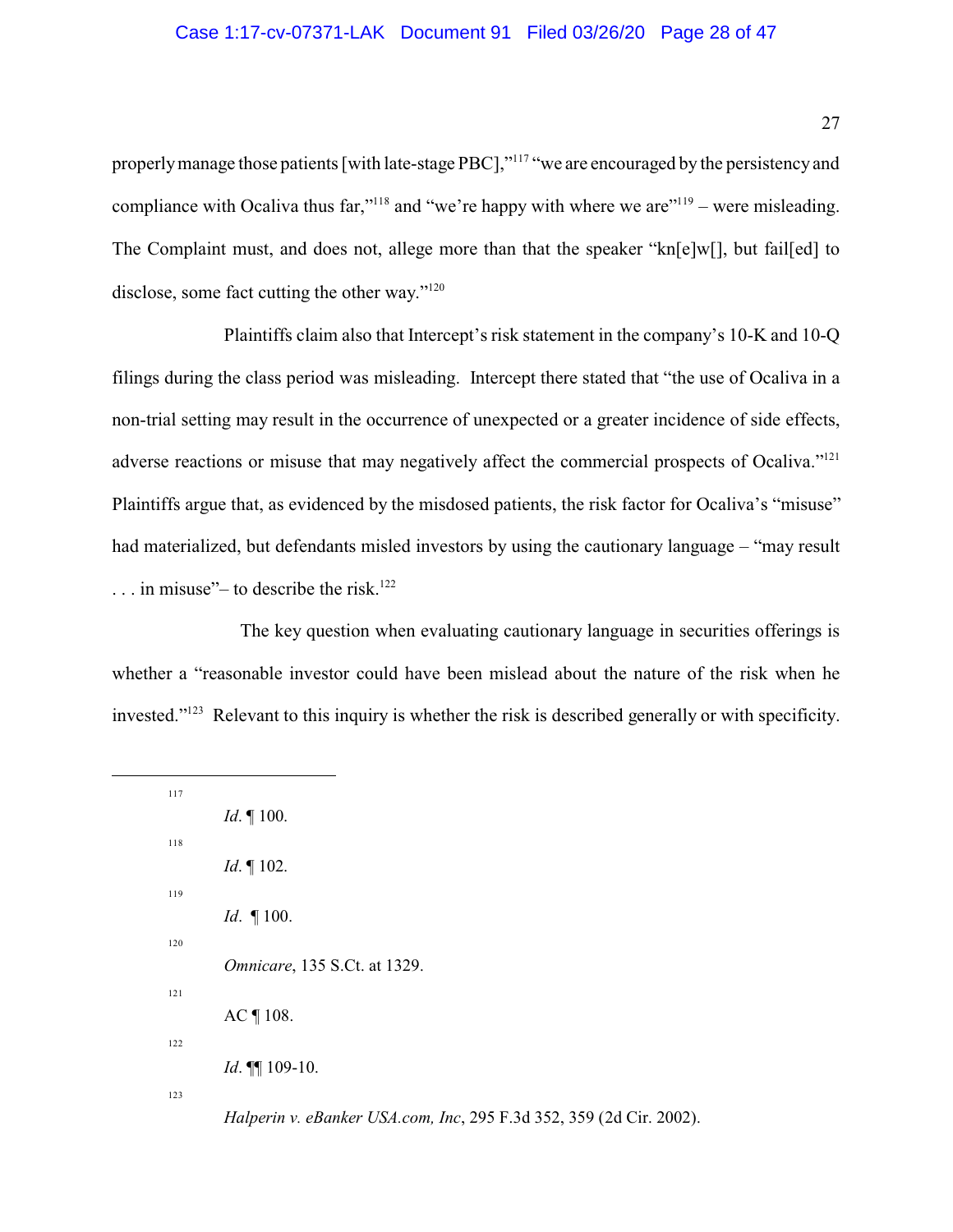#### Case 1:17-cv-07371-LAK Document 91 Filed 03/26/20 Page 29 of 47

For example, "a caution that 'input prices may rise next quarter' would not cause a reasonable investor to conclude that the prices of all inputs had remained flat or declined in the previous quarter," whereas a caution that "the price of our primary input may rise above \$5 next quarter could certainly cause a reasonable investor to conclude that the price was, at present, \$4.99 or less."<sup>124</sup>

Plaintiffs point to *In re Mylan* as support for their position the Intercept's risk statement was misleading. There, the court found defendants' statement misleading because the specific event warned against already had occurred.<sup>125</sup> In contrast, the risk identified in Intercept's filings was broader. The company warned investors about a potential for a negative impact on earnings. The statement that the use of Ocaliva "may result in side effects, adverse reactions or misuse" was made in the context that these events were ones that could affect Intercept's income. If, when the statements were made, any misuse or adverse events had affected Intercept's earnings negatively, then the statement would have been misleading. But there are no such allegations.

For the aforementioned reasons, plaintiffs have failed to plead any material misstatements or omissions related to dosing compliance.

## C*. Statements Following the HCP Letter*

On September 12, 2017 Intercept issued the HCP Letter with the subject: "Liver injury, liver decompensation, liver failure, and death have been reported in primary biliary

125

<sup>124</sup>

*In re Mylan N.V. Sec. Litig*., No. 16-cv-7926 (JPO), 2018 WL 1595985, at \*9 (S.D.N.Y. Mar. 28, 2018).

There, the risk statement included "[s]hould there be ambiguity with regard to how to properly calculate and report payments—and even in the absence of any such ambiguity—a governmental authority may take a position contrary to a position we have taken" and "any failure to comply with [our] obligations could subject us to investigation," though both events had transpired. *Id.* at \*9-\*10.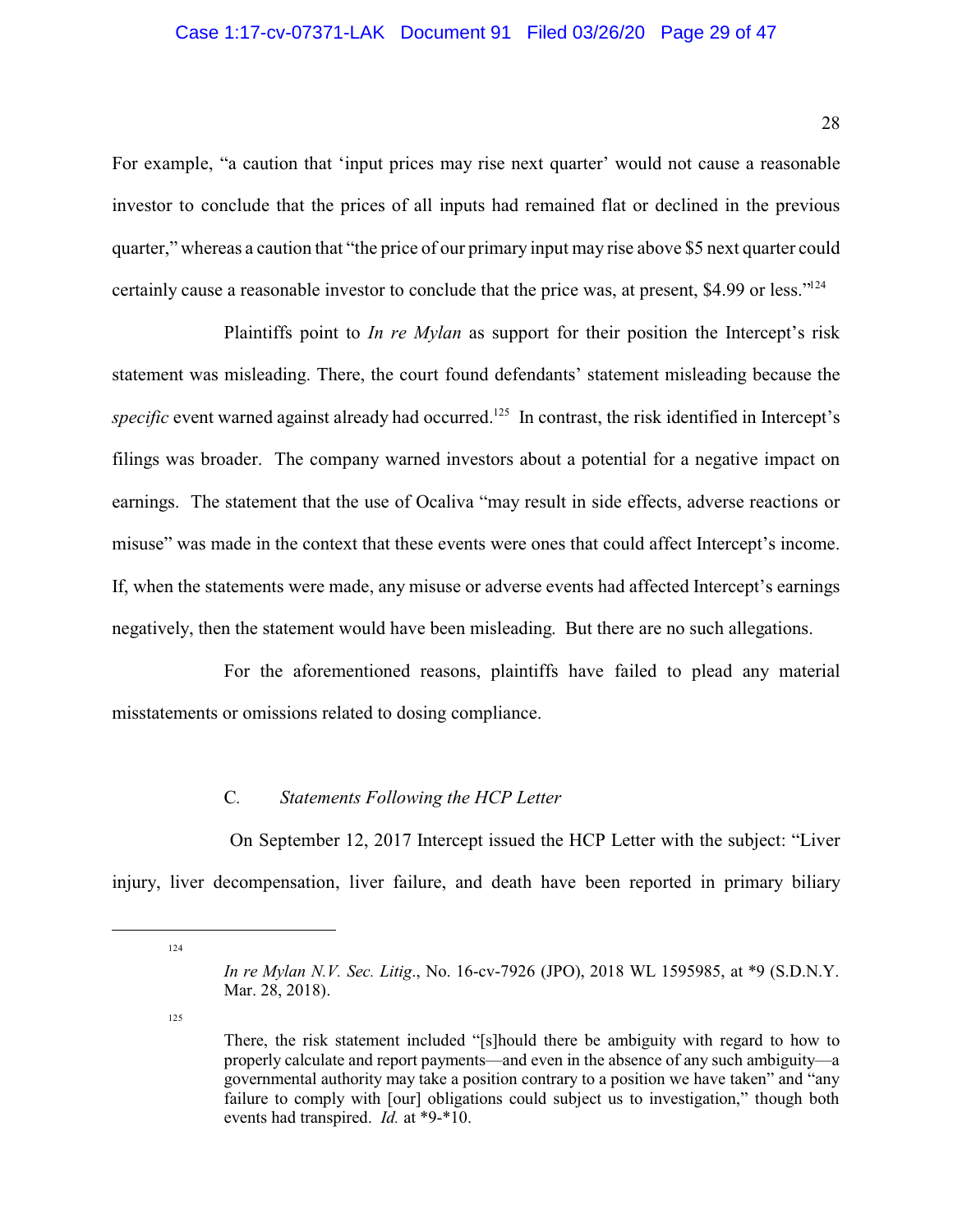### Case 1:17-cv-07371-LAK Document 91 Filed 03/26/20 Page 30 of 47

cholangitis (PBC) patients *with moderate or severe hepatic impairment* (Child-Pugh B and C) when Ocaliva was dosed more frequently than recommended."<sup>126</sup> It explained that Intercept had received reports of SAEs in late-stage PBC patients who were misdosed and reiterated the dosing recommendations for patients with late-stage PBC.<sup>127</sup> While the letter references early-stage patients once ("serious liver adverse events have been reported in patients initiating therapywithout cirrhosis or with mild liver impairment"),<sup>128</sup> it is squarely focused on late-stage patients. It is silent as to whether Intercept believed Ocaliva did or did not cause the adverse events.

On September 12, 2017, Pruzanski and McMinn spoke at a Morgan Stanley Healthcare Conference about the HCP Letter. Plaintiffs allege that defendants' statements that the letter refers to "the 2% to 3%, the tiny proportion of this population who have the most advanced disease" (Pruzanski) and "as you get into these very, very advanced cirrhotics, you're going to have to back off the dose. I think that's really the main takeaway message from [the HCP Letter]" (McMinn) misrepresent the scope and severity of the reported SAEs.<sup>129</sup>

Plaintiffs' claim is premised entirelyon the conclusory allegation that the HCP Letter "did not only result from late-stage PBC patients receiving the incorrect daily dose of Ocaliva, because in the adverse events reviewed by the FDA, at least 1 patient died and 4 patients experienced serious liver injury, even when they took the correct dosage of Ocaliva."<sup>130</sup> Missing

<sup>126</sup> HCP Letter at 1 (emphasis added). 127 *Id*. 128 *Id*. 129 AC ¶¶ 144-45. 130 *Id*. ¶ 145.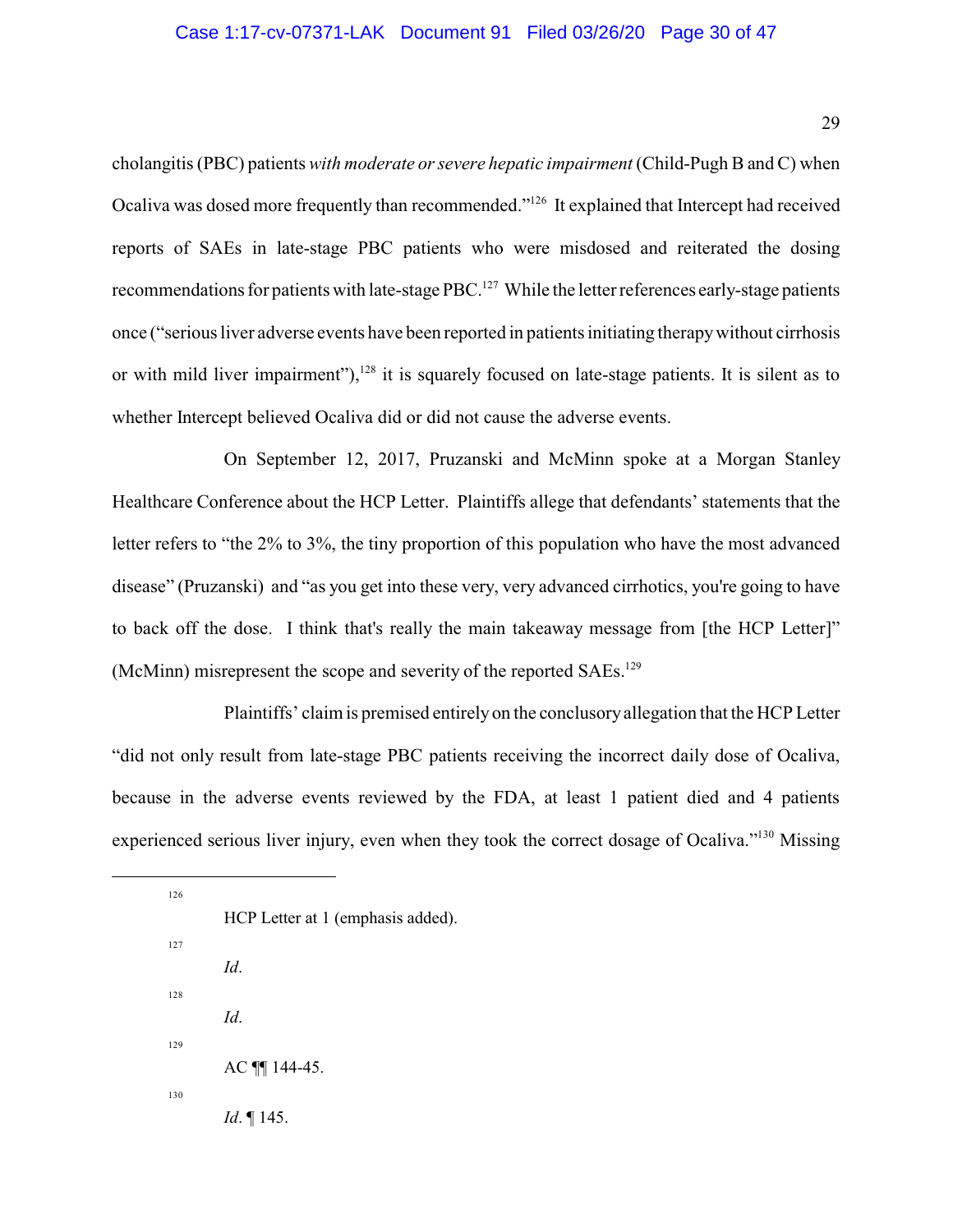from the Complaint are allegations to suggest that the HCP Letter resulted from anything other than the SAE reports involving patients who were administered an incorrect dose of Ocaliva.<sup>131</sup> That Intercept received SAE reports indicating that correctly dosed patients suffered adverse events is not enough.

Plaintiffs take issue with several other statements made after the HCP Letter that

appeared in a September 18, 2017 analyst report from BMO Capital Markets. These statements can

be attributed to Intercept corporate officials.<sup>132</sup> The report stated that:

"Management reiterated lack of adherence to the label and known risk in end-stage liver disease [late-stage PBC] as the cause of the observed AEs and deaths in  $\sim 10$ patients, given Ocaliva exposure is significantly increased in these patients. . . . Management noted that no causality was established with patient deaths and Ocaliva given advanced stage of patients. . . . [T]he population referenced in the Dear HCP Letter represents 2-3% of addressable PBC patients" 133

Plaintiffs argue that the first and last sentence falsely implied that the HCP Letter was prompted only by SAEs in late-stage patients. They contend also that the report misrepresented the number

131

132

*See supra* notes 71-75 and accompanying text. The Complaint alleges the date, the circumstances (a client lunch), and the speakers (Pruzanski and Kapadia). AC ¶ 148.

Plaintiffs take issue with statements about the HCP Letter published in a UBS report. However, in contrast to the BMO report, and as with the Cowen and Leerink reports, the UBS report attributes the comments to "management," and the Complaint does not allege who from Intercept were present when the statement was made. *Id.* ¶ 136.

To the contrary, the Complaint describes the letter as: "When the market opened on September 12, 2017, the Company posted a 'Dear Healthcare Provider' Letter warning about the danger of *late-stage* PBC patients receiving an excessive dose of Ocaliva." *Id.* ¶ 141 (emphasis added).

The allegation is deficient also because plaintiffs have not alleged adequately that McMinn's statement, which expresses her opinion, is misleading because they have not alleged facts sufficient to show that McMinn "did not hold the stated belief" or that the statement did not "rest on some meaningful . . . inquiry." *Omnicare*, 135 S. Ct. at 1325-28, 1332.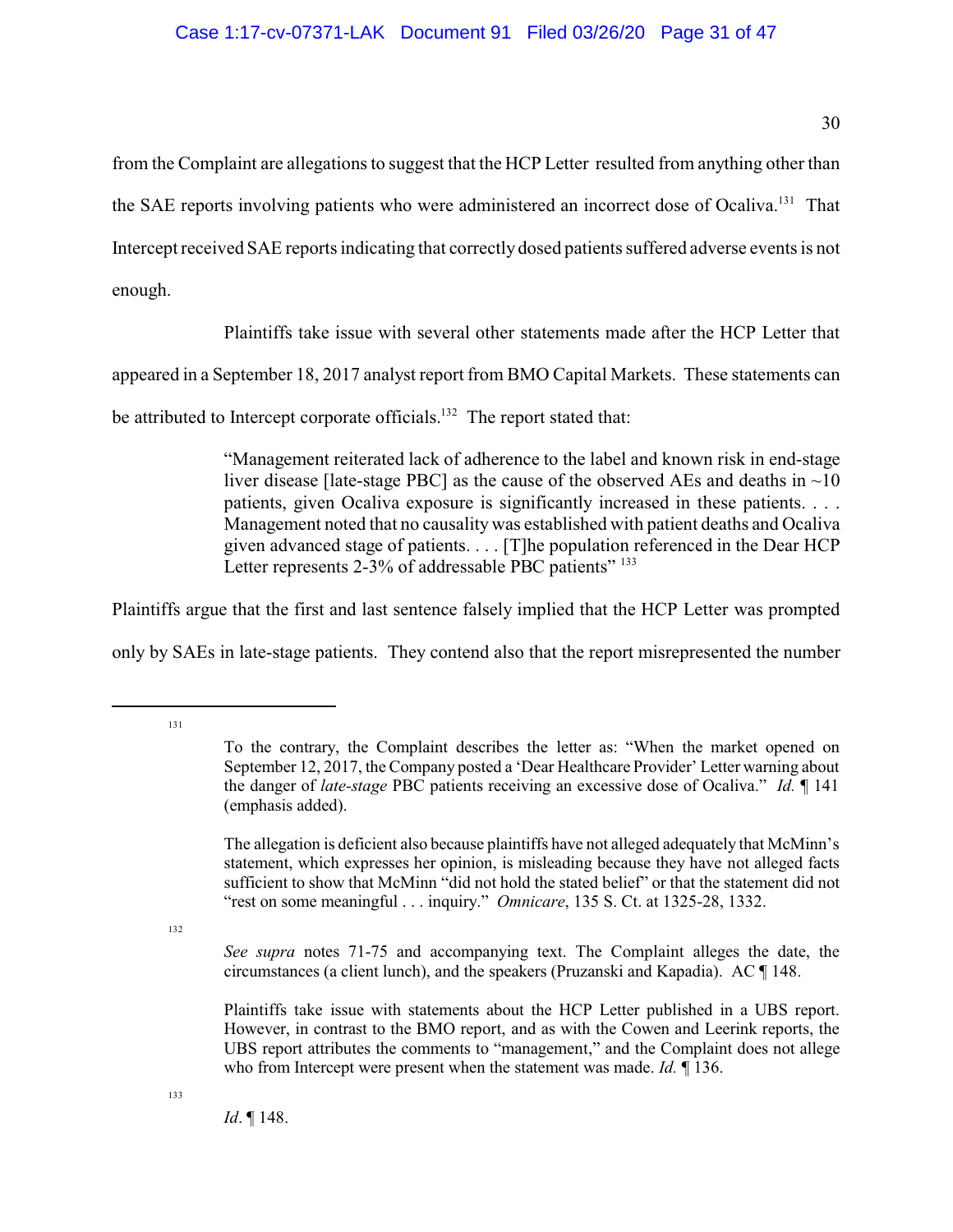# Case 1:17-cv-07371-LAK Document 91 Filed 03/26/20 Page 32 of 47

of patients who suffered SAEs because there had been reports of thirty adverse events rather than "~10." Finally, they argue that the statement that "no causality was established" misrepresented the information available to Intercept because Intercept's comments on the SAE reports revealed that a causation was still an open question.<sup>134</sup>

The Complaint does not allege sufficiently that statements in the BMO report were false or misleading. Plaintiffs' first argument fails because, as explained above, there are no allegations that the HCP Letter resulted from anything other than SAE reports involving late-stage patients who took an incorrect dose. Indeed, aside from a single sentence, the HCP Letter focuses on late-stage PBC patients known to have been misdosed, of which there were twelve. For that reason, plaintiffs' argument that the reference "~10" is false or misleading fails also. To be sure, a difference of two patients does not make the statement materially false or misleading under the securities laws. Finally, plaintiffs have not alleged that as of September 18, 2017, "no causality [had been] established" between Ocaliva and the SAEs in late-stage patients.<sup>135</sup> To the contrary, the HCP Letter, from which the Complaint quotes, specifically states that "[a]lthough a temporal association exists, *it is not sufficient to establish,* or rule out a causal relationship between Ocaliva and the events reported."<sup>136</sup>

For the foregoing reasons, plaintiffs have not alleged adequately that the statements concerning the HCP Letter were false or misleading.

134

135

*Id.*  $\P$  149. With respect to the causation data, the company comments stated: "Although temporal association exists, it is not sufficient to establish, *or rule out*, a causal relationship between Ocaliva and the events reported in this case." (emphasis in original). *Id.* 

*Id*. ¶ 148.

*Id.* 149 (emphasis added).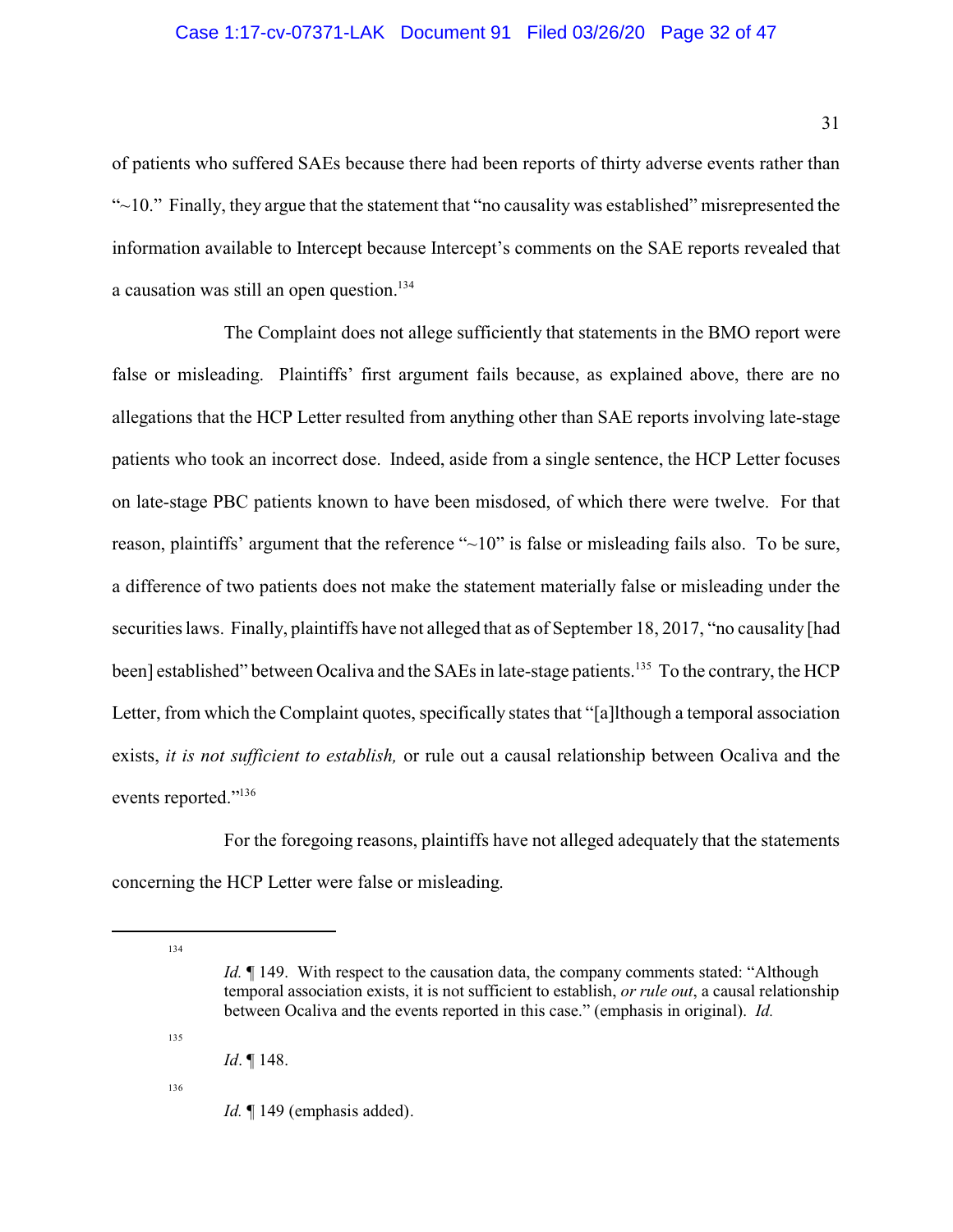# *III. Scienter*

*Scienter* is pled by alleging facts demonstrating either (1) "that defendants had both motive and opportunity to commit fraud," or (2) "strong circumstantial evidence of conscious misbehavior or recklessness."<sup>137</sup> Particularized facts supporting an inference of *scienter* must be pled as to each Individual Defendant.<sup>138</sup> "When the defendant is a corporate entity . . . the pleaded facts must create a strong inference that someone whose intent could be imputed to the corporation acted with the requisite *scienter*."<sup>139</sup>

Even if the Complaint sufficiently pled that defendants made false or misleading statements, for the reasons set forth below, the Complaint is dismissed for failure to plead *scienter*.

### *A. Motive and Opportunity*

To allege *scienter* based on motive and opportunity, plaintiffs must demonstrate that defendants "benefitted in some concrete and personal way from the purported fraud."<sup>140</sup> This generally is done by alleging that "corporate insiders [] ma[d]e a misrepresentation in order to sell their own shares at a profit."<sup>141</sup>

Nothing of the sort is alleged here. Instead, the Complaint alleges only that McMinn

| 137 |                                                                                                                                                                  |
|-----|------------------------------------------------------------------------------------------------------------------------------------------------------------------|
|     | <i>Kalnit v. Eichler, 264 F.3d 131, 138 (2d Cir. 2001).</i>                                                                                                      |
| 138 |                                                                                                                                                                  |
|     | Dobina v. Weatherford Int'l Ltd., 909 F.Supp.2d 228, 240 (S.D.N.Y. 2012).                                                                                        |
| 139 |                                                                                                                                                                  |
|     | Teamsters Local 445 Freight Div. Pension Fund v. Dynex Capital Inc., 531 F.3d 190, 195<br>$(2d$ Cir. 2008).                                                      |
| 140 |                                                                                                                                                                  |
|     | ECA & Local 134 IBEW Joint Pension Trust of Chicago v. JP Morgan Chase Co., 553 F.3d<br>187, 198 (2d Cir. 2009) (citation and internal quotation marks omitted). |
| 141 |                                                                                                                                                                  |
|     | Id.                                                                                                                                                              |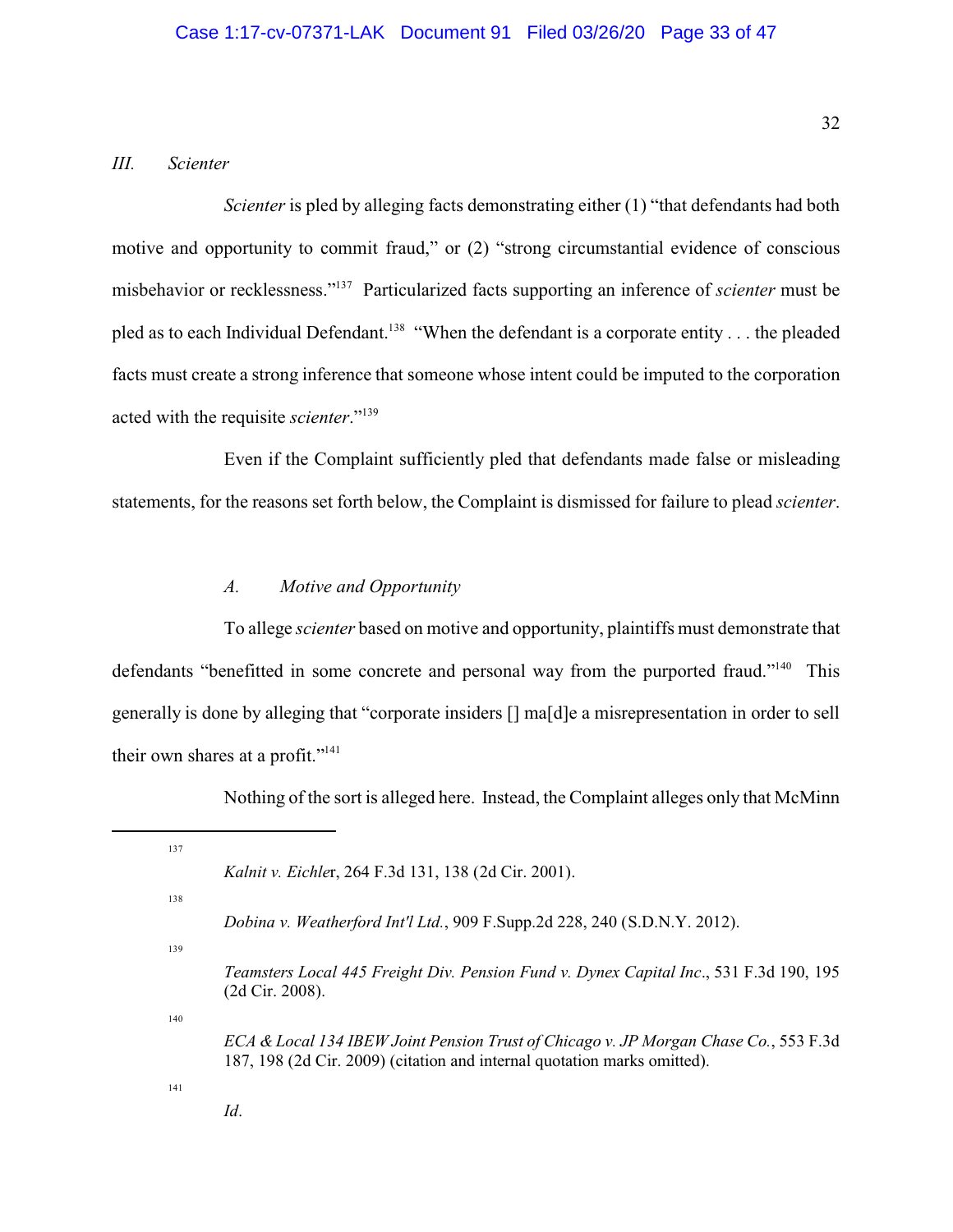### Case 1:17-cv-07371-LAK Document 91 Filed 03/26/20 Page 34 of 47

and Pruzanski sold 11 and 15 percent of their Intercept common stock, respectively, during the class period.<sup>142</sup> McMinn sold her shares for approximately \$223,000 and Pruzanski sold his shares for approximately \$12.8 million.<sup>143</sup> The Complaint does not allege any facts showing that these sales were suspicious or indicative of a motive to profit or to otherwise personally benefit from the alleged fraud. Plaintiffs make no similar allegations against the other Individual Defendants, Kapadia and Kim. Because stock sales alone are insufficient to demonstrate *scienter*, plaintiffs have not demonstrated that Pruzanski or McMinn had a motive to commit fraud.<sup>144</sup>

Plaintiffs allege also that defendants had motive to conceal the repeated administration of incorrect doses in order to increase company profits. Plaintiffs estimate that a patient incorrectly prescribed a daily dose of Ocaliva, rather than the correct weekly dose, would spend an additional \$60,000 per year on the drug.<sup>145</sup> This type of generalized profit motive fails to meet the heightened pleading standard, and accordingly, this allegation of motive and opportunity fails as well. $146$ 

142

143

*Id*.

144

145

 $AC \$  [64.

146

*See Kalnit*, 264 F.3d at 140.

 $AC \parallel 26, 29.$ 

*In re Lululemon Sec. Litig*., 14 F.Supp.3d 553, 584–85 (S.D.N.Y. 2014)(citation and internal quotation marks omitted)("While unusual executive stock trading undersome circumstances may give rise to an inference of fraudulent intent, executive stock sales, standing alone, are insufficient to support a strong inference of fraudulent intent.").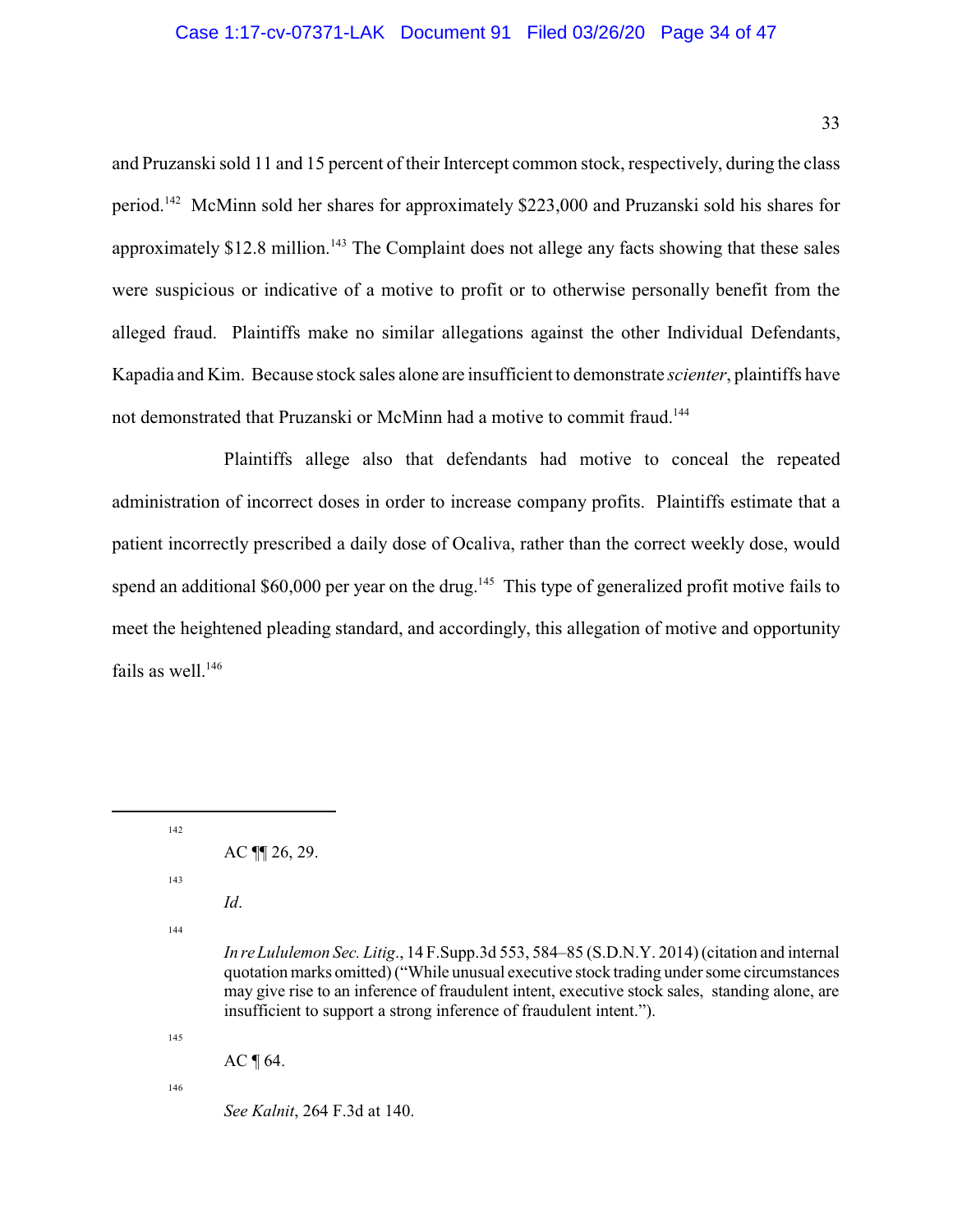# *B. Recklessness*

If a plaintiff cannot plead motive and opportunity, allegations of conscious misbehavior or recklessness "must be correspondingly greater."<sup>147</sup> Here, plaintiffs allege only recklessness, which requires factual allegations that, if true, would permit a finding that defendants' conduct was an "extreme departure from the standards of ordinary care to the extent that the danger was either known to the defendant or so obvious that the defendant must have been aware of it."<sup>148</sup> The non-disclosure of known, relevant information alone does not demonstrate *scienter*; the alleged conduct must be more egregious. Examples include a defendant's "knowledge of facts or access to information contradicting their public statements . . . [when the defendant] knew . . . or should have known that they were misrepresenting material facts" or if a defendant "failed to review or check information that [it] had a duty to monitor, or ignored obvious signs of fraud."<sup>149</sup>

Plaintiffs argue that the Complaint sufficiently pleads that defendants acted with *scienter* because defendants either (1) were aware of or had access to information about the SAEs or dosing compliance that contradicted their public statements or, in the alternative, (2) failed to monitor the dosing data and SAEs in contravention of their duty.<sup>150</sup>

148

147

*Novak*, 216 F.3d at 308.

150

149

AC ¶¶ 157-170.

*Id.* at 142.

*In re Lululemon Sec. Litig*., 14 F. Supp. 3d at 573 (citation omitted).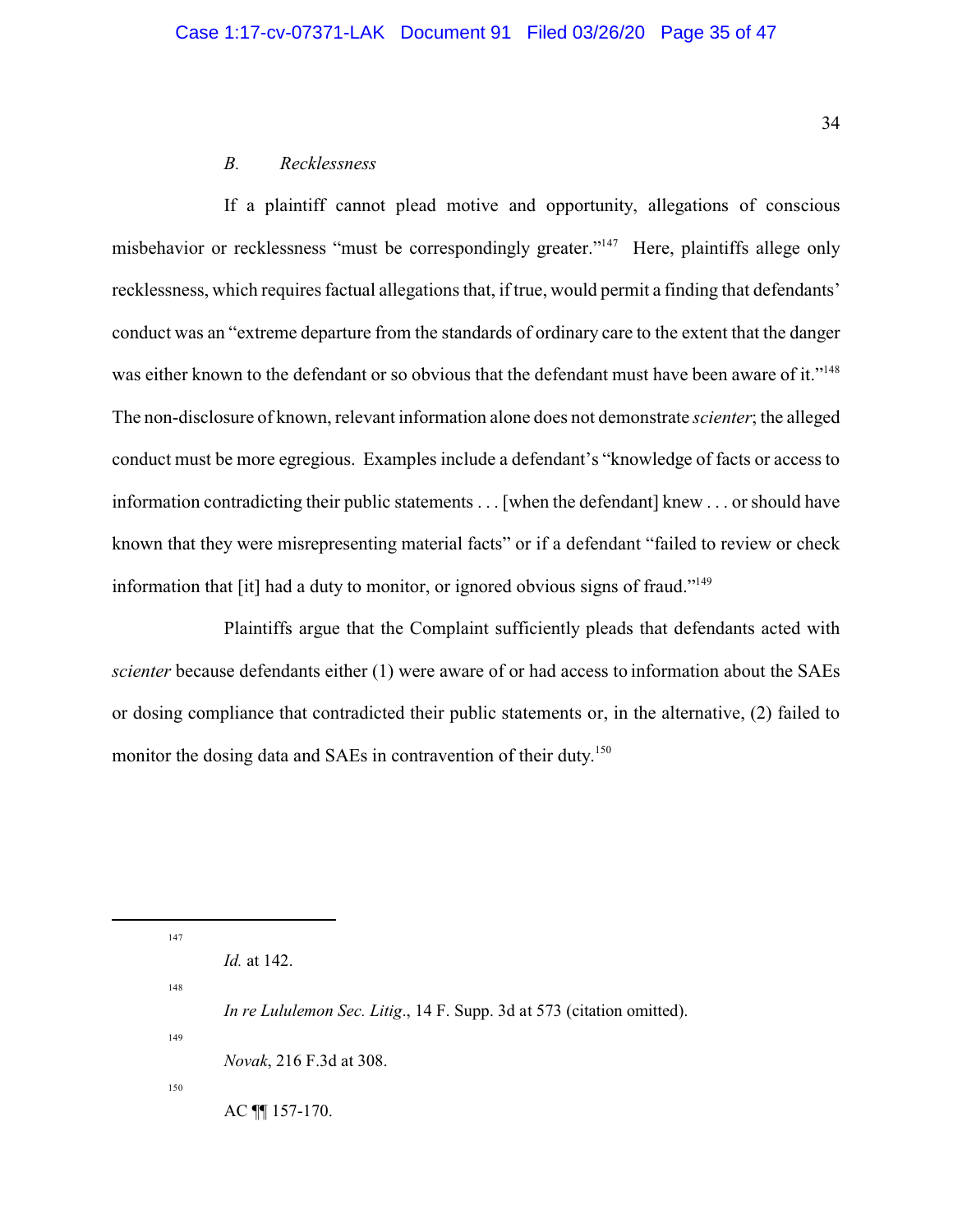# *1. Knowledge or Access to Information*

# *a. Individual Defendants*

The Complaint alleges that the Individual Defendants were aware of the reported SAEs because the Individual Defendants made statements about Ocaliva's safety and tolerability and therefore "would necessarily have had to review the safety information collected by the Company."<sup>151</sup> Plaintiffs make the same argument with respect to the statements related to dosing compliance, contending that the Individual Defendants' statements "evidenc[e] their familiaritywith Interconnect and the Ocaliva dosing data" from which *scienter* can be inferred.<sup>152</sup>

Plaintiffs' arguments fail for several reasons. First, for the statements made prior to the HCP Letter, there are simply no particularized facts as to when or how each Individual Defendant learned about prescription dose errors or the adverse events. There is thus no basis from which the Court could infer that the Individual Defendants knew, *at the time the statements were made*, that patients had been misdosed or of the existence, scope, or severity of the adverse events that had been reported. The Complaint's conclusory allegation that the Individual Defendants "would necessarily" have had to know about the dosing data and reported  $SAEs<sup>153</sup>$  is insufficient.<sup>154</sup> Further, plaintiffs must, but do not, "plead circumstances providing a factual basis for s*cienter* for

151

*Id*. ¶ 166.

152

Pls.' Op. at 25 (referencing AC ¶¶ 80, 81, 96, 98, 100, 102, 104, 118, 120, 162).

153

AC  $\P$  160 (as to dosing compliance), 166 (as to safety and tolerance).

154

*In re PXRE Grp., Ltd., Sec. Litig.*, 600 F. Supp. 2d 510, 535 (S.D.N.Y. 2009) (citation omitted).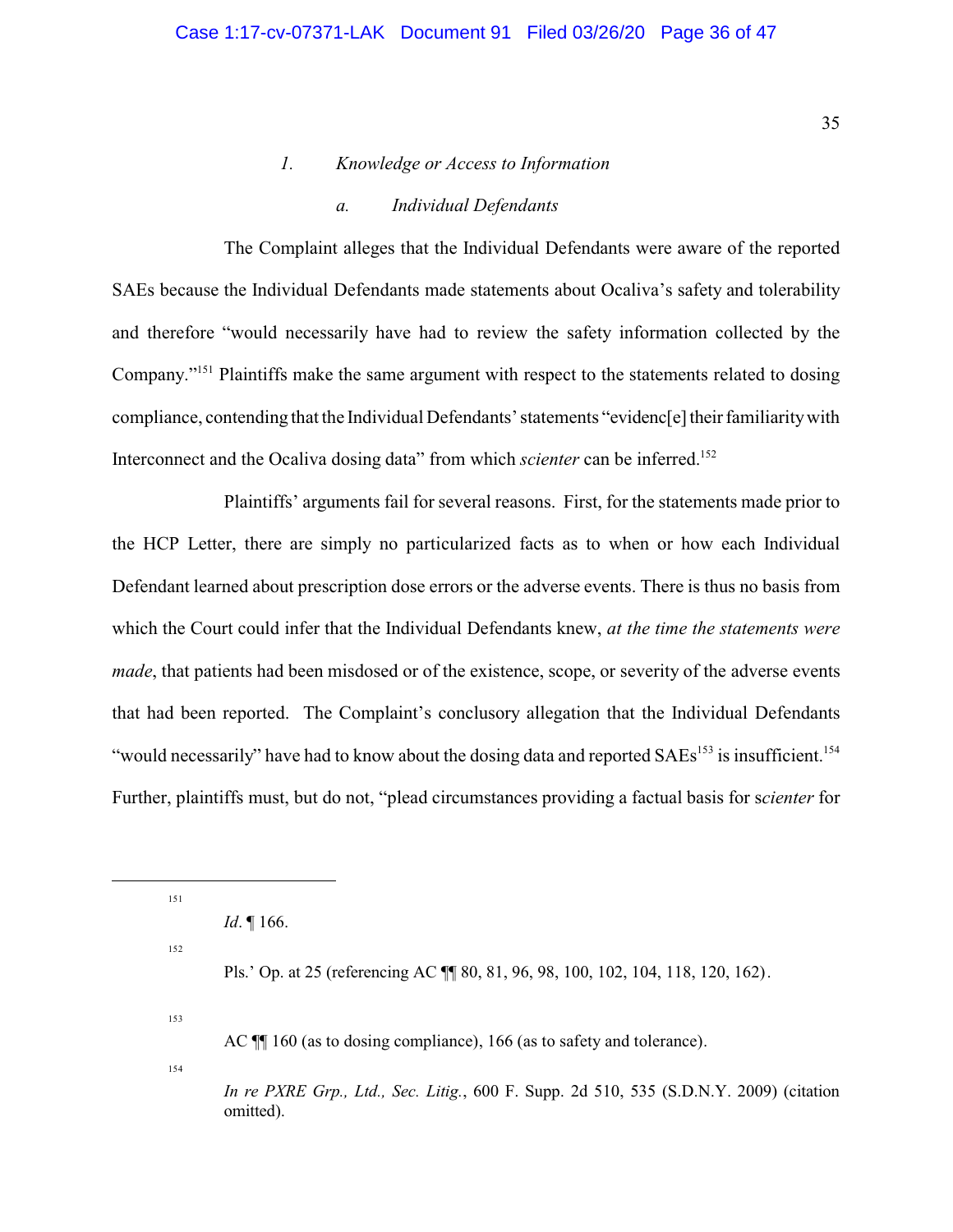each defendant."<sup>155</sup> It is thus idle speculation that when each statement was made, the Individual Defendants had knowledge of facts that "contradict[ed] their public statements."<sup>156</sup>

Nor do the statements made before the HCP Letter "contradict" the reports of misdosing and adverse events. For example, statements such as "the vast majority of patients are

155

*In re DDAVP Direct Purchaser Antitrust Litig*., 585 F.3d 677, 695 (2d Cir. 2009) (emphasis added); *see also The Penn. Ave. Funds v. Inyx Inc*., No. 08-cv-6857 (PKC), 2010 WL 743562, at \*12 (S.D.N.Y. Mar. 1, 2010) ("'[G]roup pleading' of *scienter* . . . runs afoul of the PSLRA's requirement that a plaintiff 'state with particularity facts giving rise to a strong inference that the defendant acted with the required state of mind.'") (citation omitted).

The Complaint's two particularized allegations as to an Individual Defendant fail.

According to CW1, Pruzanski "would have been able to access" the data by calling White. AC ¶ 66. This allegation does not plead adequately Pruzanski's awareness or knowledge because the mere possibility for an internal communication to occur does not demonstrate *scienter*. *See, e.g.*, *Fadem v. Ford Motor Co.*, 352 F. Supp. 2d 501, 522-23 (S.D.N.Y. 2005) (finding testimony showing employees "could" speak to one another, without evidence of what information actually was in fact shared and with whom, was insufficient to support a theory of *scienter*).

Pruzanski and Kapadia's signatures on the SEC filings containing the allegedly false or misleading risk statement are also insufficient to allege *scienter*. *See Susie Ong v. Chipotle Mexican Grill, Inc*., No. 16-cv-141 (KPF), 2017 WL 933108, at \*15 n.7. (S.D.N.Y. Mar. 8, 2017) (citations and internal quotation marks omitted) ("Individual Defendants' signatures on SEC filings contribute, at most, a weak inference of *sciente*r. To hold otherwise would allow plaintiffs to plead the *scienter* of whole classes of defendants solely by alleging a misstatement.").

156

*Novak*, 216 F.3d at 308.

Plaintiffs' comparison to *In re Delcath Sys., Inc. Sec. Litig*., 36 F. Supp. 3d 320, 335 (S.D.N.Y. 2014), is unavailing. There, the court found that the defendant CEO was aware of the adverse events experienced by study participants because his "public statements evinced a familiarity with the data in the [clinical] trials." *Id*. 335. This finding was based on the defendant's specific statements about comparative data between the drug group and control group. *Id.* ("For example, [defendant] . . . stat[ed] that the Drug Group had a more than three-fold increase in hepatic progression-free survival as compared with the Control Group."). Here, as discussed *supra*, plaintiffs made only general comments about the treatment approach, the features of Interconnect, and the average dose prescribed. *See, e.g*.*,* AC ¶¶ 80, 100.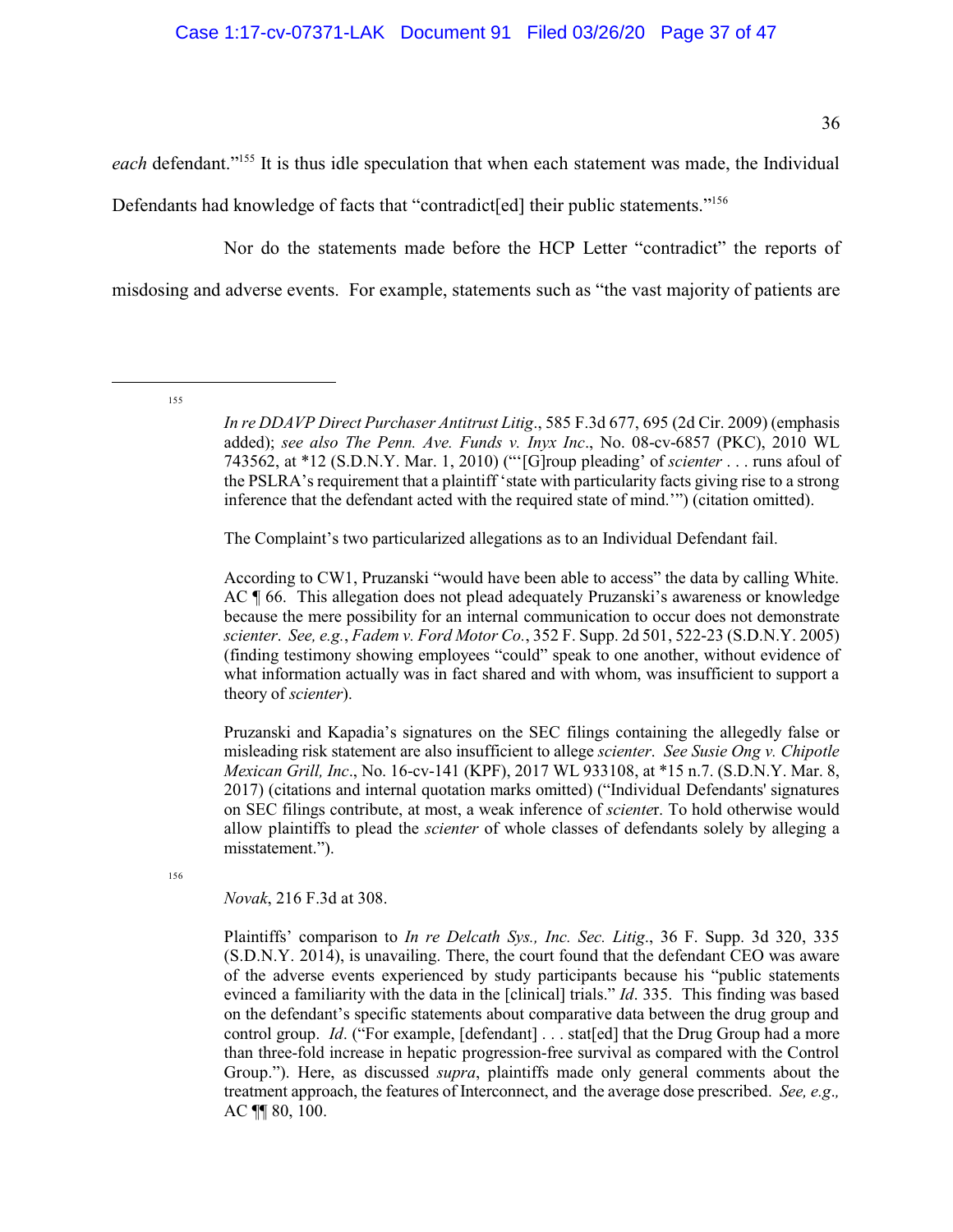being started appropriately at the 5 milligram daily doses,"<sup>157</sup> "[we're] encouraged by the persistency and compliance with Ocaliva thus far,"<sup>158</sup> and "we do see patients with complicated cirrhosis that are being treated with Ocaliva, but we're not really seeing major differences as far as the treatment approach"<sup>159</sup> are not contradicted by data showing that a small number of patients received more than the recommended dose. Similarly, statements that "the real world experience of patients has been largely very positive,"<sup>160</sup> "[i]n general, when people have prescribed with Ocaliva, feedback has been quite positive. But there's a lot more physicians we still have to reach"<sup>161</sup> and, when describing a survey of prescribing physicians, "[t]op motivation to prescribe are based on strong beliefs on efficacy and no serious side effects," are not incongruent with the small fraction of Ocaliva users who suffered adverse events.

The Complaint does, however, allege sufficiently that when the Individual Defendants made statements about the HCP Letter, they had knowledge of the adverse event reports. Indeed, the Individual Defendants were speaking directly about those reports. But, as explained above, the HCP Letter focused on the late-stage PBC patients who had experienced adverse events. Hence, the information in the adverse event reports did not "contradict" the statements made by the Individual Defendants.

Plaintiffs argue that, in the alternative, if the Individual Defendants did not review

| 157 |                      |
|-----|----------------------|
|     | <i>Id.</i> $\P$ 118. |
| 158 |                      |
|     | $Id. \P 128.$        |
| 159 |                      |
|     | <i>Id.</i> 198.      |
| 160 |                      |
|     | <i>Id.</i> $\P$ 120. |
| 161 |                      |
|     | <i>Id.</i> 124.      |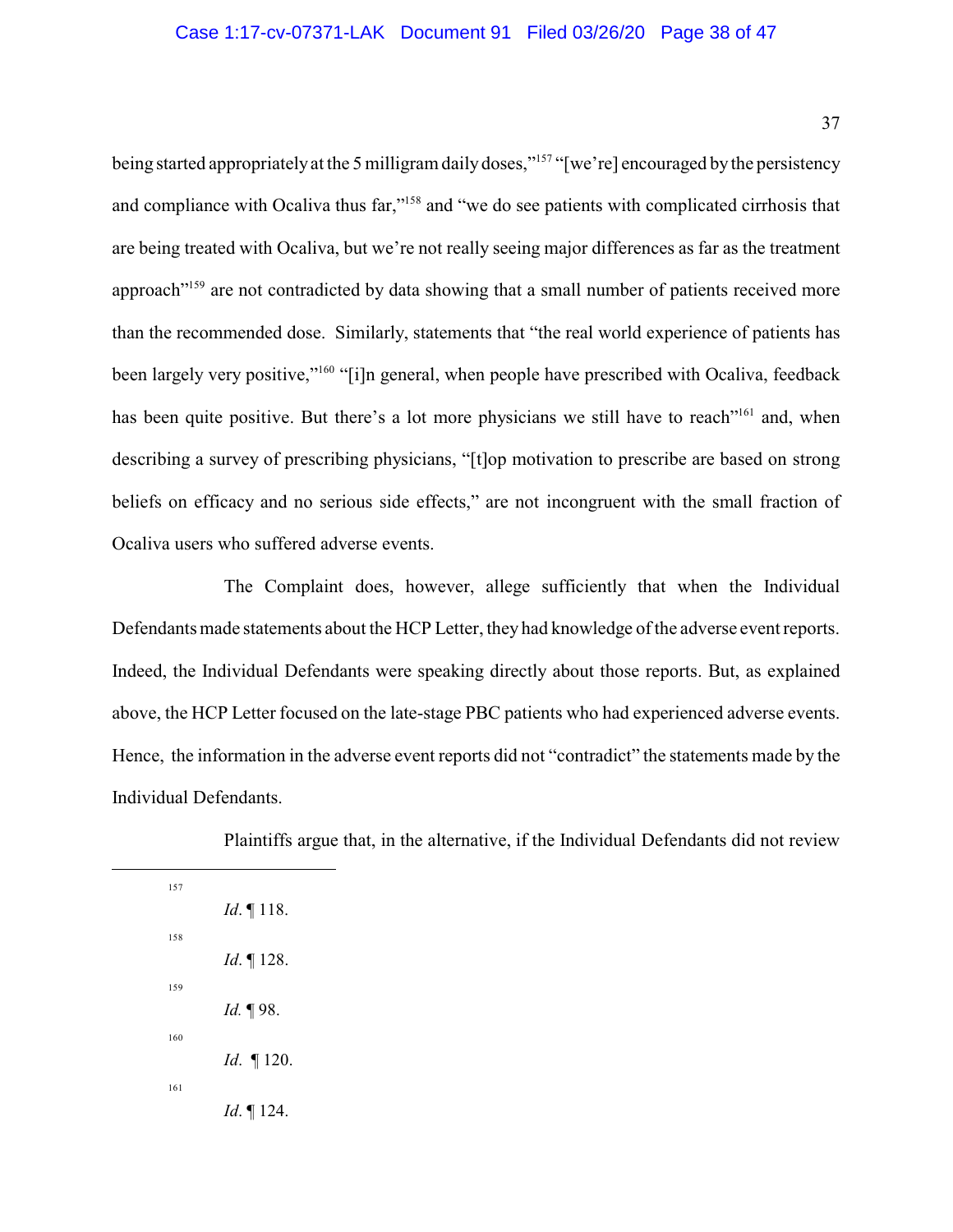### Case 1:17-cv-07371-LAK Document 91 Filed 03/26/20 Page 39 of 47

the Interconnect data or adverse event reports prior to making statements about dosing compliance and Ocaliva's safety and tolerability, they were recklessness in not doing so. If true, perhaps the Individual Defendants were negligent in failing to review this data. But recklessness requires a "state of mind approximating actual intent, and not merely a heightened form of negligence."<sup>162</sup> Plaintiffs have not alleged facts sufficient to raise such an inference.<sup>163</sup>

Finally, the FDA's actions further undermine plaintiffs' *scienter* claim. *Scienter* can be shown where "management knows that certain facts will necessarily prevent the regulatory approval or the marketing of the drug and conceals these facts from the investing public[.]"<sup>164</sup> Yet here, armed with knowledge that Ocaliva patients were misdosed and experienced SAEs, the FDA did not withdraw the drug from the market or otherwise restrict or modify its availability.<sup>165</sup>

For the foregoing reasons, the Complaint fails to give rise to a strong inference of *scienter* as to the Individual Defendants based on their alleged knowledge or access

162

163

164

*In re AstraZeneca Sec. Litig*., 559 F. Supp. 2d 453, 470 (S.D.N.Y. 2008).

165

*Novak*, 216 F.3d at 312 (citation and internal quotation marks omitted).

*Compare Matrixx*, 563 at 49 (plaintiffs' allegations "g[a]ve rise to a 'cogent and compelling' inference that Matrixx elected not to disclose the reports of adverse events not because it believed they were meaningless but because it understood their likely effect on the market," because, among other allegations, defendants hired a consultant to review the product, convened a panel of scientists and physicians to review the reported adverse events, and, "most significantly," released a press release affirmatively denying any link between the drug and adverse event when the evidence wasin fact inconclusive) (citing *Tellabs*, 551 U.S. at 323).

*See, e.g.*, *In re Sanofi Sec. Litig*., 87 F. Supp. 3d at 533 (finding that "[d]espite the concerns the FDA had expressed about the design of the clinical trials, it allowed those trials to proceed" undermined plaintiffs' *scienter* allegations).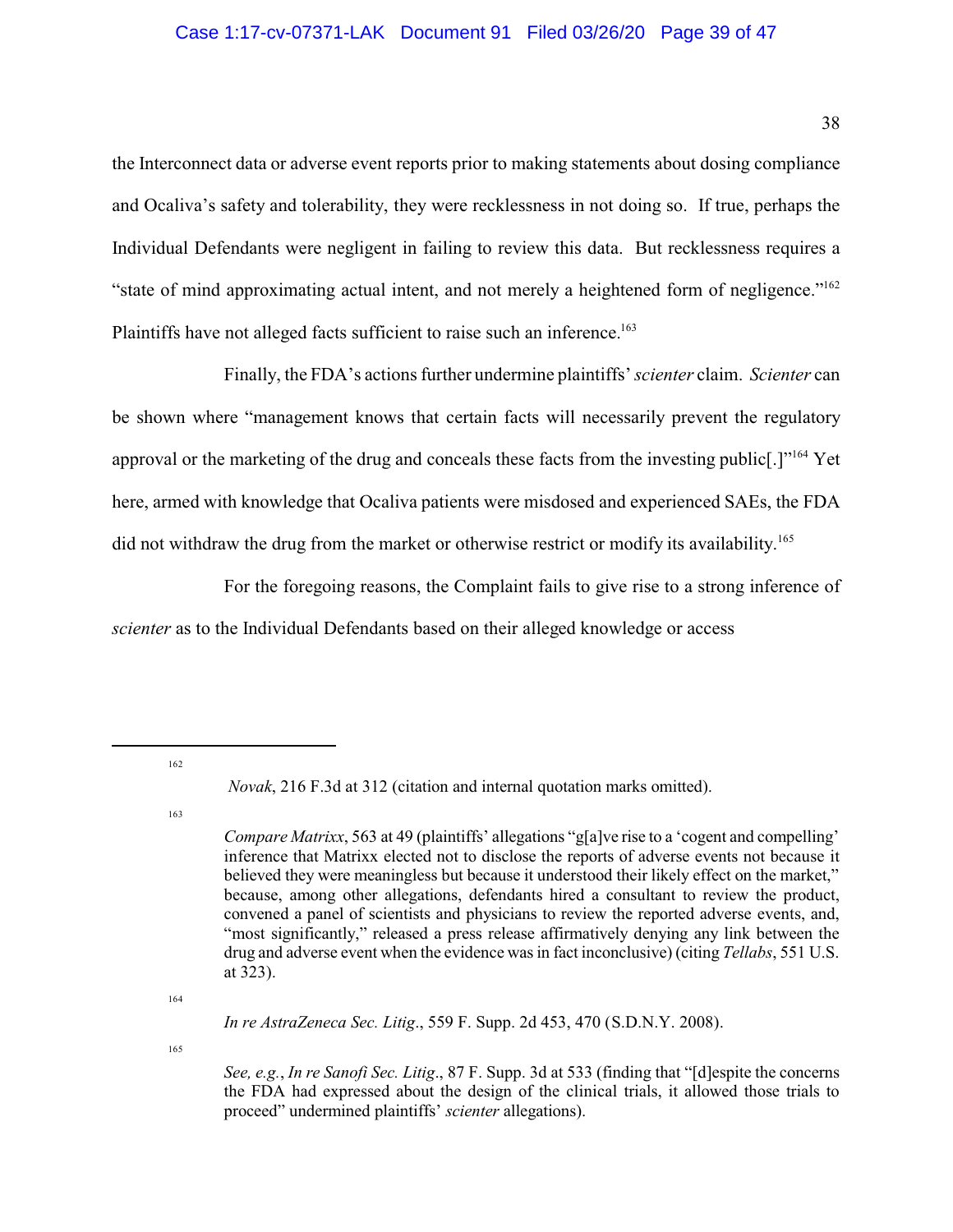#### *b. Intercept*

The "most straightforward way" to raise a strong inference of corporate *scienter* is to plead facts sufficient to show *scienter* for an individual defendant.<sup>166</sup> Having failed to do so, in order to plead *scienter* as to Intercept, plaintiffs must allege adequately that some employee(s) other than the Individual Defendants acted with the requisite intent and that intent could be imputed to the corporation.<sup>167</sup> Plaintiffs attempt to do so by pleading that Intercept employees were aware of or had access to information about misdosing and the safety and tolerance of Ocaliva through the data aggregated in Interconnect and collected by the company's pharmacovigilance department.<sup>168</sup> Plaintiffs allege that Intercept employees were aware of the misdosing also because they knew that the enrollment form allowed only for a daily dose prescription.<sup>169</sup> They argue that this knowledge is imputed to Intercept.

One of the Complaint's fatal flaws with respect to *scienter* is its failure to allege sufficient facts about those with knowledge. While there is no "seniority prerequisite for employee

166

168

AC ¶¶ 66, 69-77, 165-69.

169

*E.g.*, *id.* ¶¶ 53-59, 66, 104, 106.

*Teamsters Local 445*, 531 F.3d at 195*.* 

<sup>167</sup>

In some instances, it is possible to raise an inference of*scienter* against a corporation without raising such an inference as to any individuals. This is not the case here. *See id.* at 195-96 ("It is possible to draw a strong inference of corporate *scienter* without being able to name the individuals who concocted and disseminated the fraud. Suppose General Motors announced that it had sold one million SUVsin 2006, and the actual number was zero. There would be a strong inference of corporate *scienter*, since so dramatic an announcement would have been approved by corporate officials sufficiently knowledgeable about the company to know that the announcement wasfalse.") (quoting *MakorIssues &Rights, Ltd. v. Tellabs, Inc*., 513 F.3d 702, 710 (7th Cir. 2008)).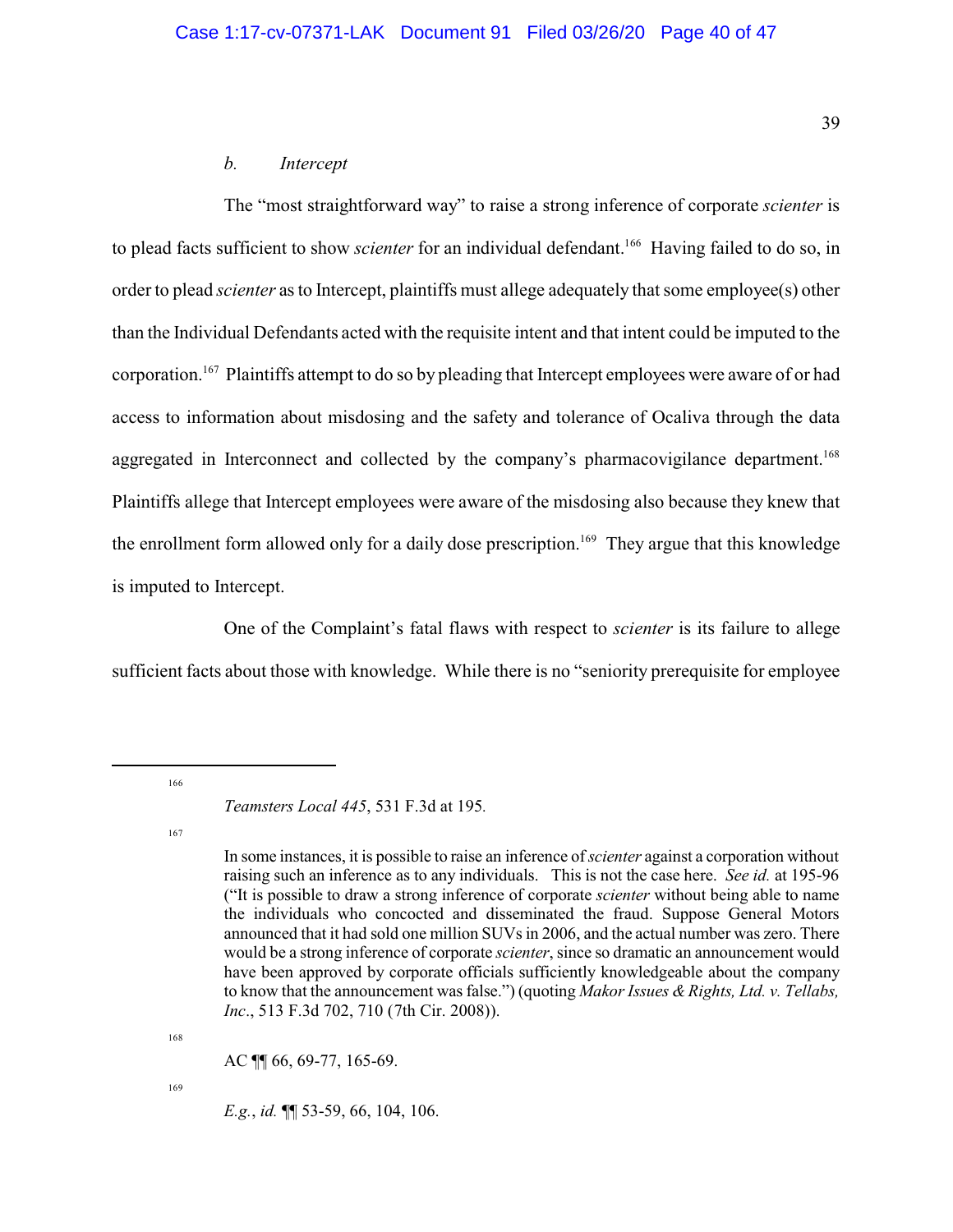## Case 1:17-cv-07371-LAK Document 91 Filed 03/26/20 Page 41 of 47

scienter to be imputed to the corporation,"<sup>170</sup> it is generally sufficient where the employee "enjoy[s] some oversight over the company's public-facing representations."<sup>171</sup> Plaintiffs' brief – but not the Complaint – asserts that "management level employees" in the pharmacovigilance department had access to the adverse event reports, which revealed both that patients received an incorrect dose of Ocaliva and that Ocaliva users suffered adverse events. Given that Complaint is silent as to any particular department positions or hierarchy,<sup>172</sup> the Court need not credit the assertion that management level employees were aware of this information, as "[i]t is well-settled that a claim for relief may not be amended by the briefs in opposition to a motion to dismiss."<sup>173</sup>

Plaintiffs' brief states also that "management level employees" were aware of or had access to the enrollment form, including those in the managed market department. The Complaint, however, refers only to Keith White, the executive director of the managed markets department.<sup>174</sup> Plaintiffs' brief claims that White "would have been the person responsible for compiling the data [in Interconnect.]"<sup>175</sup> However, the Complaint does not make any such allegation. Instead, White

Pls'. Op. at 23.

<sup>170</sup> *Patel v. L-3 Commc'ns Holdings,* Nos. 14-cv-6038, 14-cv-6182, 14-cv-6939 (VEC), 2016 WL 1629325, at \*12 (S.D.N.Y. Apr. 21, 2016) (citation omitted). 171 *Rex & Roberta Ling Living Tr. u/a Dec. 6, 1990 v. B Commc'ns Ltd.*, 346 F. Supp. 3d 389, 410 (S.D.N.Y. 2018) (citations omitted). 172 *See* AC ¶ 77 (describing the pharmacovigilance department). 173 *Teamsters Allied Benefit Funds v. McGraw*, No. 09-cv-140 (PGG), 2010 WL 882883, at \*8 (S.D.N.Y. Mar. 11, 2010); *see also Wright v. Ernst & Young LLP*, 152 F.3d 169, 178 (2d Cir. 1998). 174  $AC \sqrt{66}$ . 175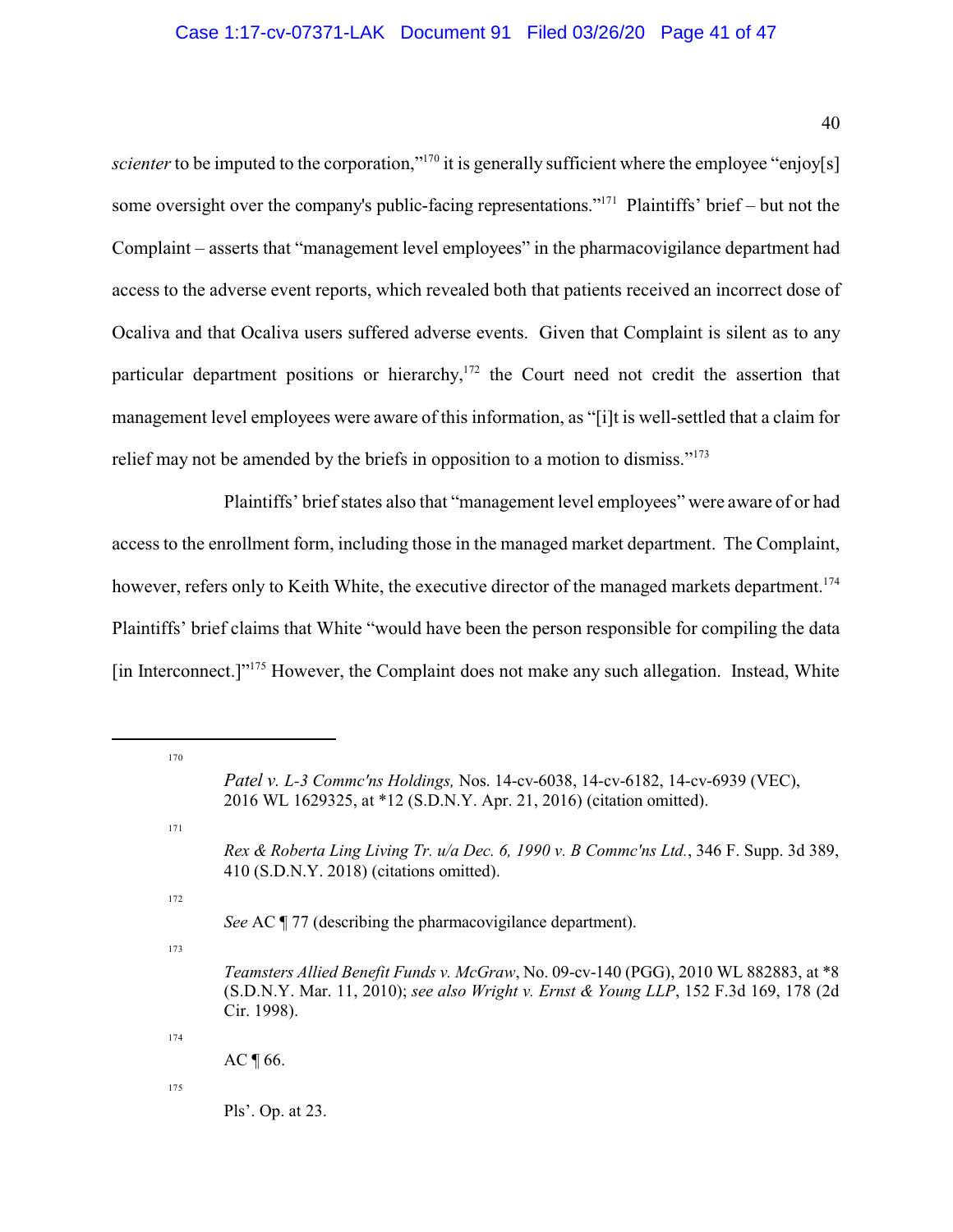#### Case 1:17-cv-07371-LAK Document 91 Filed 03/26/20 Page 42 of 47

is mentioned only for the proposition that "CW1 stated that Pruzanski would have been able to access this information simply by calling [White] and requesting a report."<sup>176</sup> This single allegation cannot shoulder the burden of sufficiently pleading that an Intercept employee was aware that (1) the enrollment form allowed only for a daily dose prescription and this resulted in patient misdosing and (2) that data in Interconnect indicated that some late-stage patients improperly were prescribed a daily dose of Ocaliva.

Yet even if the Complaint did so allege, to plead corporate *scienter* based on recklessness, a plaintiff must allege "some connection at the corporation between a misstatement and the requisite quantum of knowledge of its falsity."<sup>177</sup> Plaintiffs do not bridge this gap. There are no allegations that "management level" Intercept employees knew both of the adverse event reports and approved or were aware of the allegedly misleading statements. Plaintiffs' allegations fail.

#### *2. Defendants' Alleged Duty to Monitor*

Plaintiffs argue alternatively that if defendants were unaware of the dosage data and SAEs, defendants recklessly disregard their duty to monitor (1) patients' dosing data and (2) patients' tolerance of Ocaliva. They do not make either showing.

Equating Intercept to a pharmacy, plaintiffs argue that defendants had and neglected

177

<sup>176</sup>

AC  $\P$  66.

*Silvercreek Mgmt., Inc. v. Citigroup, Inc*., 248 F. Supp. 3d 428, 441 (S.D.N.Y. 2017) (rejecting corporate *scienter* for failure to "sufficiently connect any of [the] individuals [alleged to possess the requisite intent] to both knowledge of [the corporation's] wrongdoing and the dissemination of the misstatements at issue.") (citing *Teamsters Local 445*, 531 F.3d at 195-96).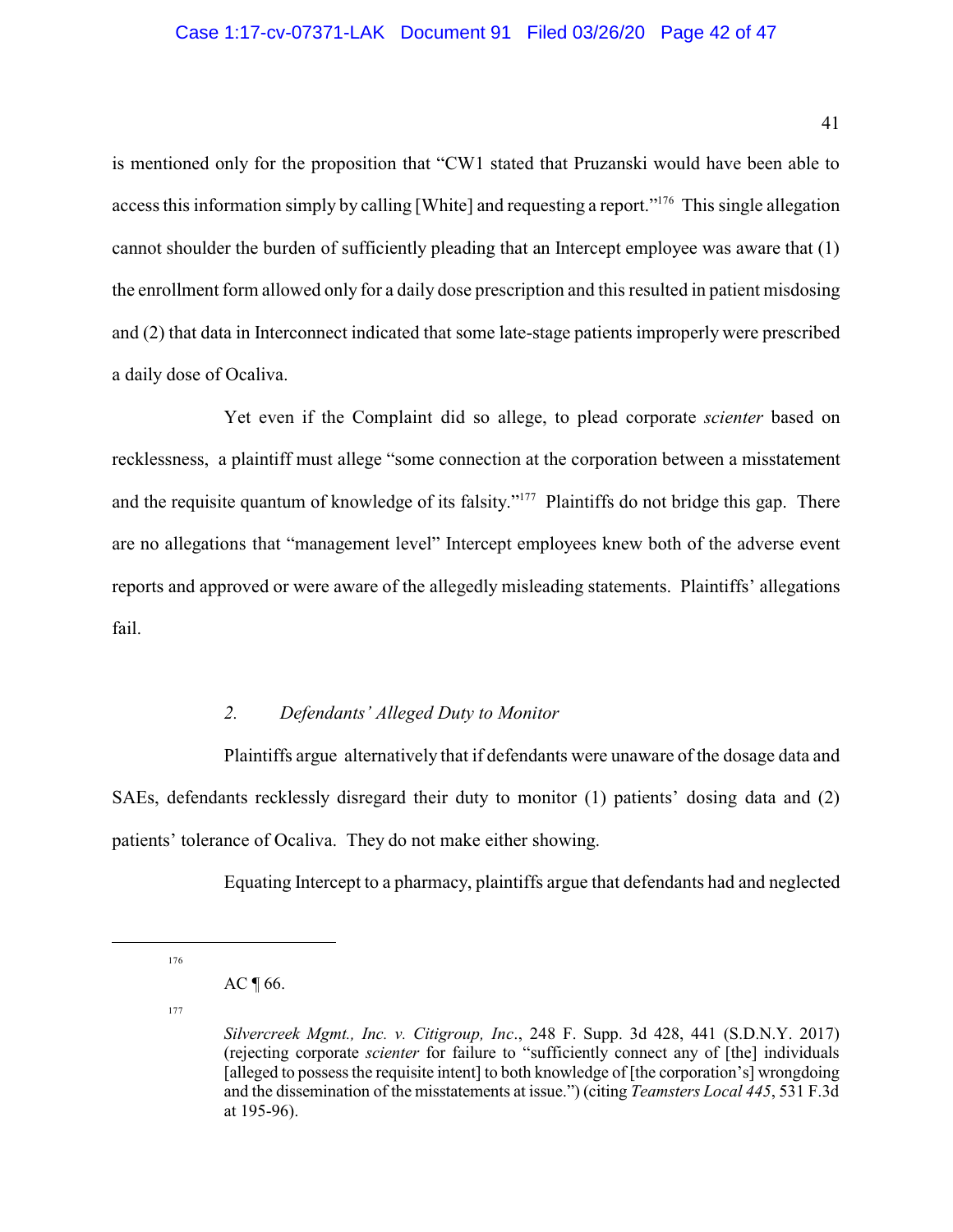### Case 1:17-cv-07371-LAK Document 91 Filed 03/26/20 Page 43 of 47

a duty to ensure that patients received proper doses of Ocaliva, follow up with patients, and monitor dosing compliance. Though Intercept "collect[ed] prescriptions from physicians [and] processs[ed] the prescriptions,"<sup>178</sup> it did not dispense Ocaliva to patients or otherwise assume the role of a pharmacist. A pharmacist's duty, therefore, cannot be imposed on Intercept simply because the company acted as an intermediary between physician and pharmacy.

Plaintiffs' arguments concerning the alleged duty to monitor patients' tolerance of Ocaliva similarly are unavailing. They contend that if defendants did not review the safety data, theyrecklesslydisregarded "a federally-mandated dutyto collect accurate information about adverse events and monitor any potential safety signals that may arise" and an FDA-imposed duty "to collect accurate information about adverse events and monitor adverse events and pay special attention to serious liver injury."<sup>179</sup>

Plaintiffs' allegations concerning the federally imposed duty to monitor tolerability, as to Intercept, is belied by the Complaint. Plaintiffs plead that the FDA's September 21, 2017 Safety Announcement was based "on information in the adverse event reports Intercept submitted to the FDA as part of its pharmacovigilance responsibilities"<sup>180</sup> and that "the Company took note of all adverse events, pursuant to a statutory duty of pharmacovigilance and a specific FDA imposed duty as a condition of Ocaliva's approval."<sup>181</sup> The Complaint thus alleges that defendants adhered to, rather than recklessly disregarded, its federally-mandated duty to monitor patients' tolerance of

Pls.' Op. at 28. 179 AC ¶ 170; *see also id.* ¶¶ 78-82. 180 *Id.* ¶ 85. 181 *Id.* ¶ 71.

178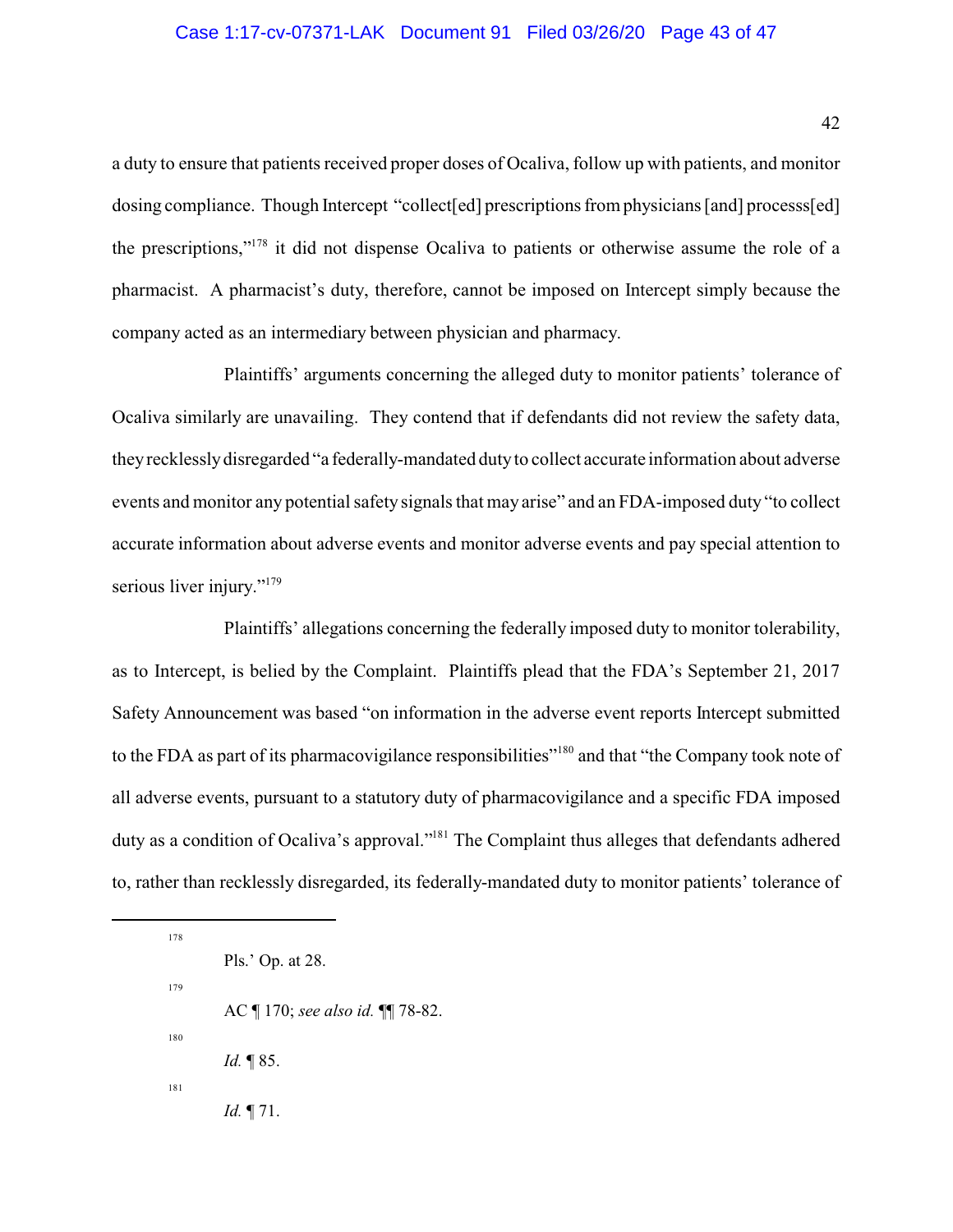Ocaliva.

Plaintiffs suggest that this federally-mandated duty to monitor extended to the Individual Defendants because, as "high-level executives within Intercept, [they] had a duty to carry out the Company's legal obligations."<sup>182</sup> The Complaint is devoid of facts sufficient to allege that the Individual Defendants' had or neglected such a duty. It states instead that "*[i]f* Defendants did not access the information concerning patents' tolerance of Ocaliva, they recklessly disregarded FDA and regulatory imposed duties."<sup>183</sup> To create a strong inference of *scienter* as to the Individual Defendants, plaintiffs must do more than plead that defendants, collectively, had a general responsibility to monitor the data.<sup>184</sup> Such conclusory allegations do not satisfy the PSLRA's heightened pleading standard.

The alleged FDA-imposed duty to monitor allegations fall victim to the FDA's own statements. Plaintiffs' securities fraud allegations are tethered to defendants' conduct outside the clinical setting. Yet, the FDA Briefing Package – on which plaintiffs rely, in part for their FDAimposed duty to monitor claims<sup>185</sup> – makes clear that at least some of the agency's instruction that Intercept monitor late-stage PBC patients was for the "post-marketing trial," rather than in the nonclinical setting suggested by plaintiffs.<sup>186</sup> Further, the FDA Decisional Memo reveals that

183

184

*See In re DDAVP*, 585 F.3d at 695.

185

186

*See* Excerpts from FDA Briefing Package [DI 63-5] at 132. Plaintiffs concede that this statement was made in the context of the Phase 4 clinical trial surveillance but argue the FDA's directive should be read more broadly. Pls.' Op. at 31.

<sup>182</sup>

Pls.' Op. at 31.

AC ¶ 170 (emphasis added).

*See, e.g.*, AC ¶ 43.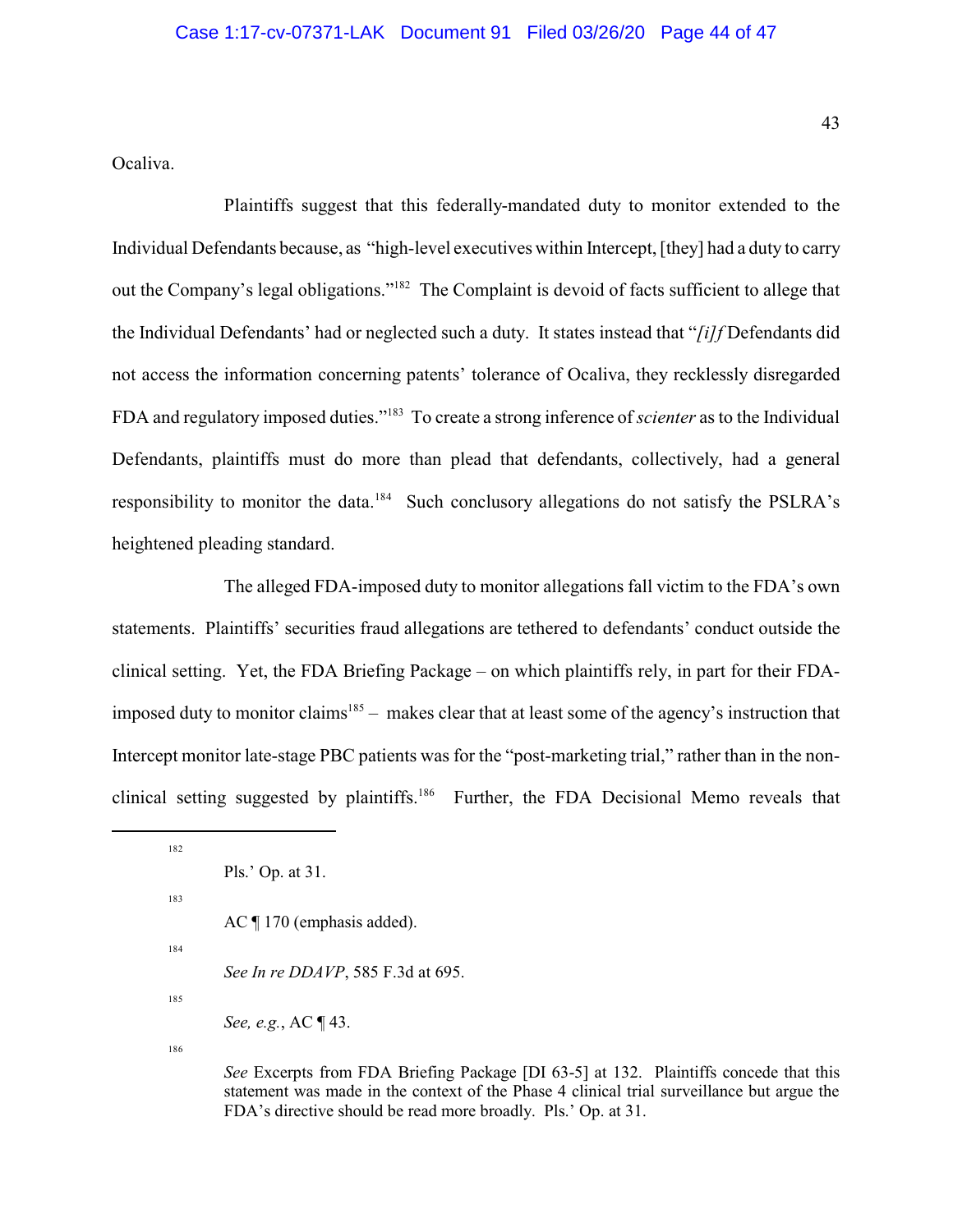### Case 1:17-cv-07371-LAK Document 91 Filed 03/26/20 Page 45 of 47

44

Intercept's alleged duty to monitor patients for "alterations in liver biochemical tests and development of liver-related adverse reactions"<sup>187</sup> was directed at healthcare providers, not at Intercept.<sup>188</sup> For purposes of the motion to dismiss, the Court assumes that the remaining FDA instructions – "[i]t is important to monitor these patients closely and adjust dose or discontinue treatment for evidence of liver injury" and late-stage patients "should be monitored closely"– are intended for Intercept rather than at healthcare providers.<sup>189</sup> Even still, these directives do not reasonably create a separate duty to monitor patient data beyond what is already required by the FDCA and tracked by Intercept's pharmacovigilance department.<sup>190</sup> Plaintiffs' allegations concerning an FDA-imposed duty, separate from the federally imposed duty, fail.

### *3. Additional Circumstantial Evidence of Recklessness*

Plaintiffs' remaining allegations do not support a strong inference of *scienter*.

Plaintiffs attempt infer *scienter* on the parts of the Individual Defendants by virtue of the "core operations" or "core product" theory. Arguing that because Ocaliva was Intercept's "lead product and only FDA approved product," and thus critical to the company's commercial success, the Individual Defendants knew that some patients were prescribed incorrect dose and suffered SAEs.<sup>191</sup> On this theory, knowledge of alleged problems with a company's core product

<sup>187</sup> *See* AC ¶ 49. Paintiffs omitted this context from the Complaint. 188 *See* FDA Office Deputy Director Decisional Memo [DI 63-12] at 19. 189  $AC \eta$  49. 190 *Id.* ¶¶ 72-77. 191 *Id.* ¶ 171.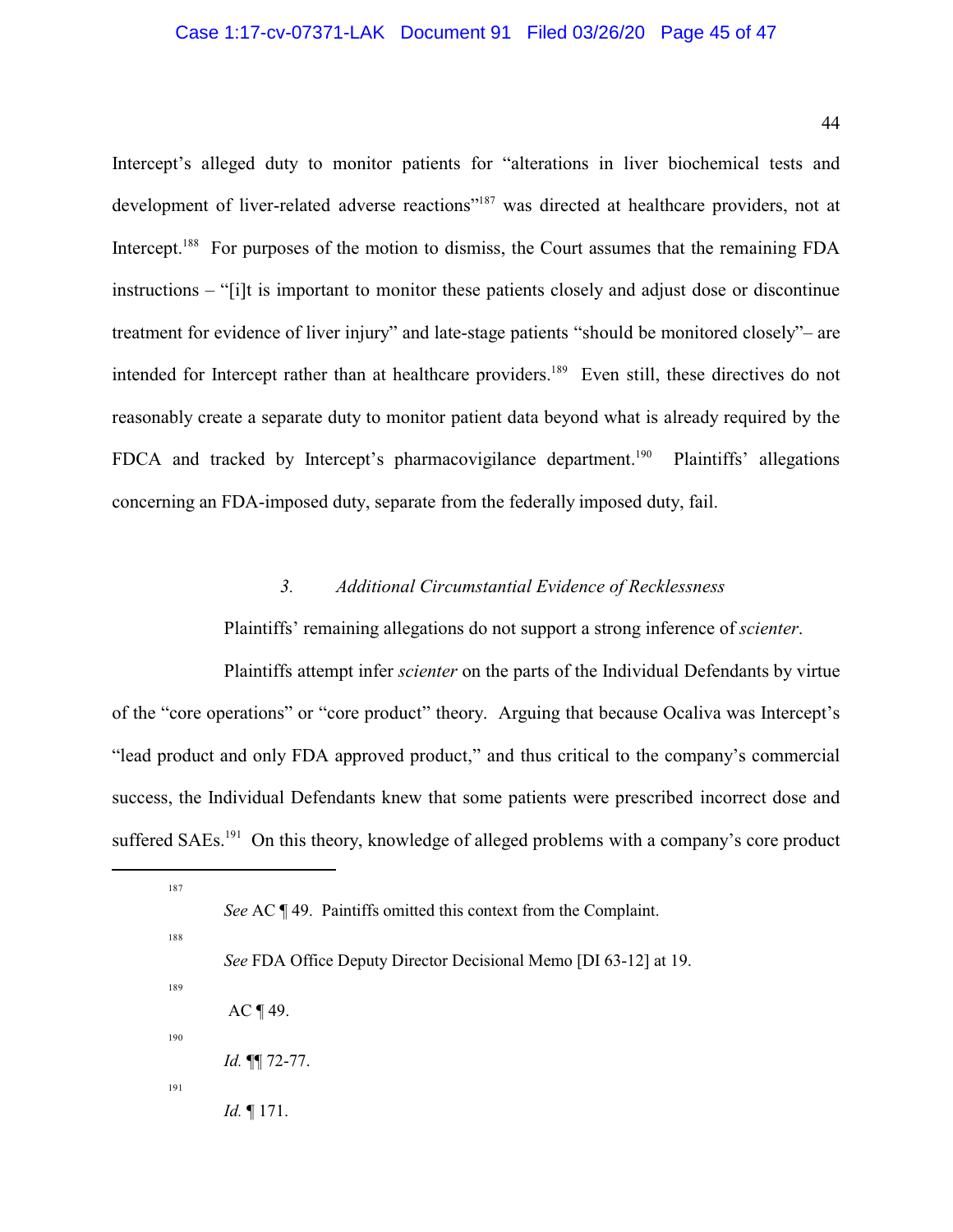### Case 1:17-cv-07371-LAK Document 91 Filed 03/26/20 Page 46 of 47

can be imputed to key officers.<sup>192</sup>

The Second Circuit has not expressly addressed whether the doctrine survived the PLSRA.<sup>193</sup> When courts do consider this theory, it is used "to bolster other substantial grounds for *scienter*" rather than constitute independent means to plead the requisite mental state.<sup>194</sup> Because the Complaint does not sufficiently allege other allegations of *scienter*, plaintiffs' core operations theory fails.

Plaintiffs advance two additional baseless theories of *scienter*. First, they allege that by legally challenging plaintiffs' request for confidential company documents from the European Medicines Agency, Intercept "intentionally obstructed" plaintiffs' access to these documents.<sup>195</sup> The complaint merely details the chronology; it is devoid of any – let alone sufficiently particularized – facts showing how Intercept's lawful action raises an inference of *scienter*. Finally, plaintiffs cite an unrelated 2016 settlement involving allegations that "Intercept withheld significant safety information" about a clinical trial as evidence that "concealing important safety information is Intercept's *modus operandi*."<sup>196</sup> That Intercept was involved in a prior settlement based on allegations of securities fraud does not support an inference that defendants acted recklessly in the

193

192

195

*Shemian v. Research In Motion Ltd.*, No. 11-cv-4068 (RJS), 2013 WL 1285779, at \*17 (S.D.N.Y. Mar. 29, 2013), *aff'd*, 570 F. App'x 32 (2d Cir. 2014)*.* 

*See Frederick v. Mechel OAO*, 475 F. App'x 353, 356 (2d Cir. 2012).

<sup>194</sup>

*Bd. of Trustees of City of Ft. Lauderdale Gen. Employees' Ret. Sys. v. Mechel OAO,* 811 F. Supp. 2d 853, 872 (S.D.N.Y. 2011) (citations omitted); *see also In re Wachovia Equity Sec. Litig*., 753 F. Supp. 2d 326, 353 (S.D.N.Y. 2011) (considering "'core operations' allegations to constitute supplementary but not independently sufficient means to plead *scienter*.").

AC ¶¶ 172-74.